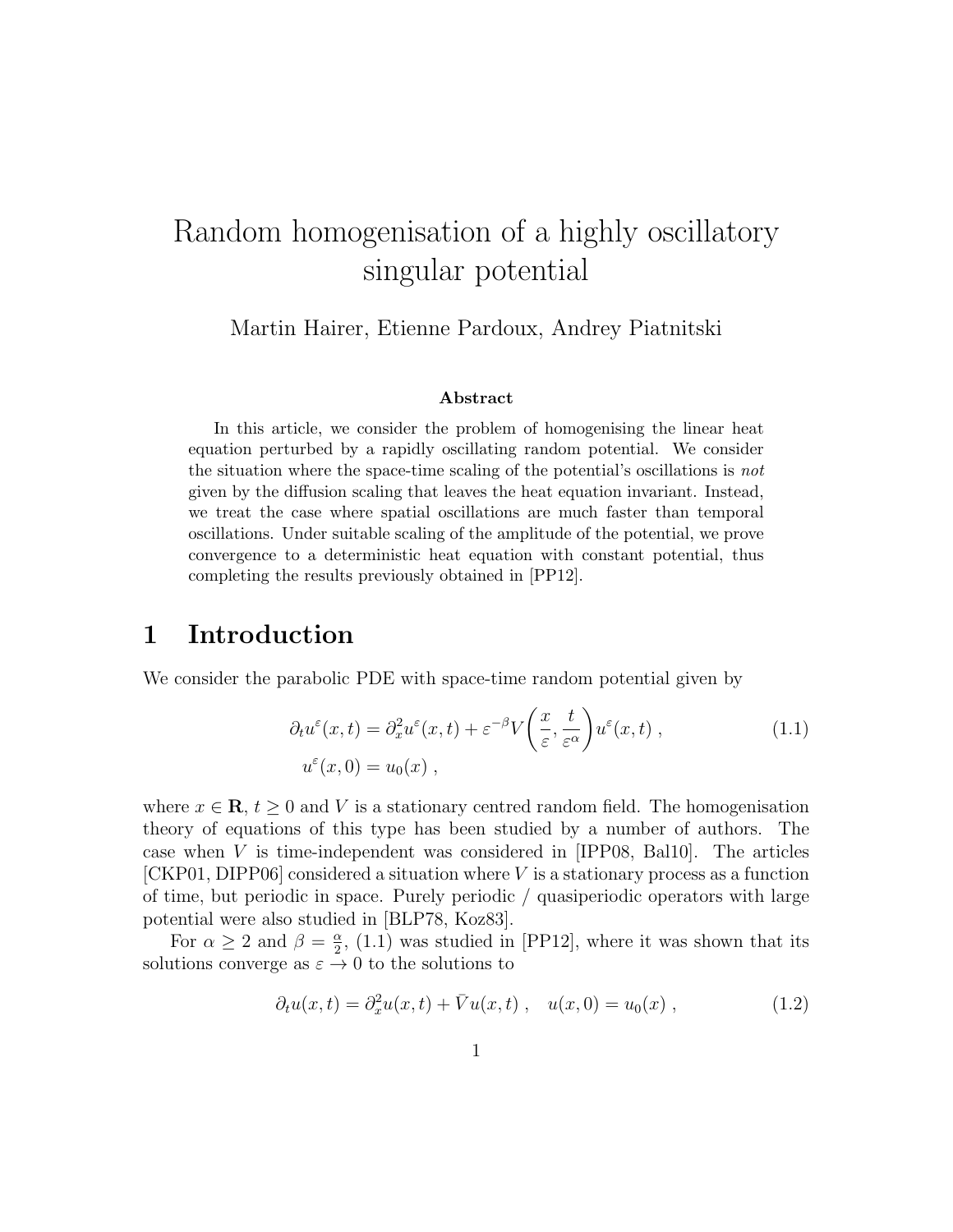#### 1 INTRODUCTION 2

where the constant  $\overline{V}$  is given by

$$
\bar{V} = \int_0^\infty \Phi(0, t) dt , \qquad (1.3)
$$

in the case  $\alpha > 2$  and

$$
\bar{V} = \int_0^\infty \int_{-\infty}^\infty \frac{e^{-\frac{x^2}{4t}}}{2\sqrt{\pi t}} \Phi(x, t) dx dt , \qquad (1.4)
$$

in the case  $\alpha = 2$ . Here,  $\Phi(x, t) = \mathbf{E} V(0, 0) V(x, t)$  is the correlation function of V which is assumed to decay sufficiently fast.

In the case  $0 < \alpha < 2$ , it was conjectured in [PP12] that the correct scaling to use in order to obtain a non-trivial limit is  $\beta = 1/2 + \alpha/4$ , but the corresponding value of  $V$  was not obtained. Furthermore, the techniques used there seem to break down in this case. The main result of the present article is that the conjecture does indeed hold true and that the solutions to  $(1.1)$  do again converge to those of  $(1.2)$ as  $\varepsilon \to 0$ . This time, the limiting constant  $\overline{V}$  is given by

$$
\bar{V} = \frac{1}{2\sqrt{\pi}} \int_0^\infty \frac{\overline{\Phi}(t)}{\sqrt{t}} dt , \qquad (1.5)
$$

where we have set  $\overline{\Phi}(s) := \int_{\mathbf{R}} \Phi(x, s) dx$ .

**Remark 1.1** One can "guess" both  $(1.3)$  and  $(1.5)$  if we admit that  $(1.4)$  holds. Indeed, (1.3) is obtained from (1.4) by replacing  $\Phi(x,t)$  by  $\Phi(\delta x,t)$  and taking the limit  $\delta \to 0$ . This reflects the fact that this corresponds to a situation in which, at the diffusive scale, the temporal oscillations of the potential are faster than the spatial oscillations. Similarly, (1.5) is obtained by replacing  $\Phi(x, t)$  with  $\delta^{-1}\Phi(\delta^{-1}x, t)$  and then taking the limit  $\delta \to 0$ , reflecting the fact that we are in the reverse situation where spatial oscillations are faster. These arguments also allow to guess the correct exponent  $\beta$  in both regimes.

The techniques employed in the present article are very different from [PP12]: instead of relying on probabilistic techniques, we adapt the analytical techniques from [Hai13a].

From now on, we will rewrite (1.1) as

$$
\partial_t u^{\varepsilon}(x,t) = \partial_x^2 u^{\varepsilon}(x,t) + V_{\varepsilon}(x,t) u^{\varepsilon}(x,t) , \quad u^{\varepsilon}(x,0) = u_0(x) ,
$$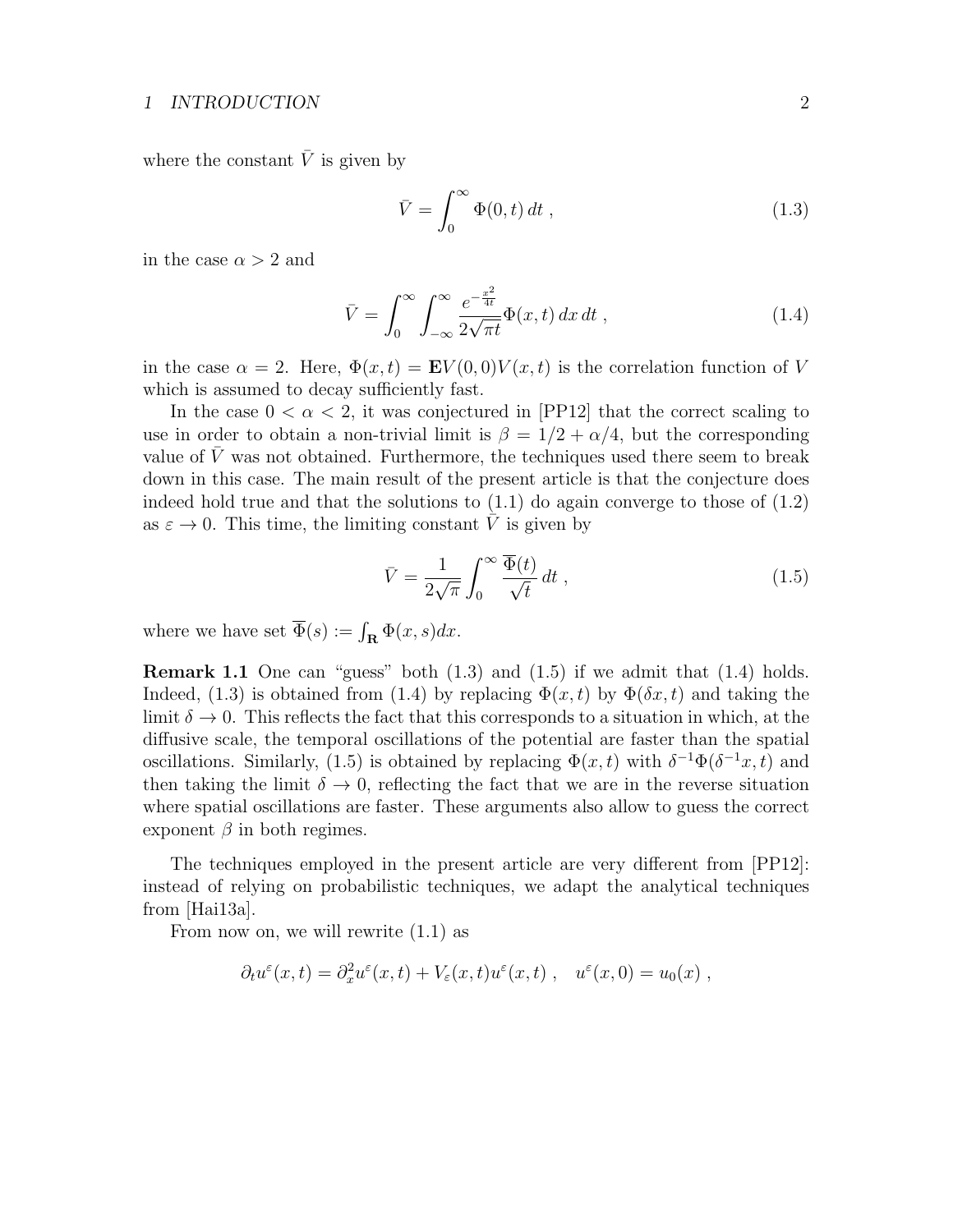where  $V_{\varepsilon}$  is the rescaled potential given by

$$
V_{\varepsilon}(x,t) = \varepsilon^{-(1/2+\alpha/4)} V\left(\frac{x}{\varepsilon}, \frac{t}{\varepsilon^{\alpha}}\right).
$$

Before we proceed, we give a more precise description of our assumptions on the random potential V.

#### 1.1 Assumptions on the potential

Besides some regularity and integrability assumptions, our main assumption will be a sufficiently fast decay of maximal correlations for  $V$ . Recall that the "maximal" correlation coefficient" of V, subsequently denoted by  $\rho$ , is given by the following definition where, for any given compact set  $K \subset \mathbb{R}^2$ , we denote by  $\mathcal{F}_K$  the  $\sigma$ -algebra generated by  $\{V(x,t) : (x,t) \in K\}.$ 

**Definition 1.2** For any  $r > 0$ ,  $\rho(r)$  is the smallest value such that the bound

$$
\mathbf{E}(\varphi_1(V)\varphi_2(V)) \leq \varrho(r)\sqrt{\mathbf{E}\varphi_1^2(V)\,\mathbf{E}\varphi_2^2(V)}\,,
$$

holds for any two compact sets  $K_1$ ,  $K_2$  such that

$$
d(K_1, K_2) \stackrel{\text{def}}{=} \inf_{(x_1, t_1) \in K_1} \inf_{(x_2, t_2) \in K_2} (|x_1 - x_2| + |t_1 - t_2|) \ge r,
$$

and any two r.v.'s  $\varphi_i(V)$  such that  $\varphi_i(V)$  is  $\mathcal{F}_{K_i}$ -measurable and  $\mathbf{E}\varphi_i(V) = 0$ .

Note that  $\varrho$  is a decreasing function. With this notation at hand, we then make the following assumption:

**Assumption 1.3** The field V is stationary, centred, continuous, and  $\mathcal{C}^1$  in the xvariable. Furthermore,

$$
\mathbf{E}\big(|V(x,t)|^p+|\partial_x V(x,t)|^p\big)<\infty
$$

for every  $p > 0$ .

For most of our results, we will furthermore require that the correlations of V decay sufficiently fast in the following sense:

**Assumption 1.4** The maximal correlation function  $\rho$  from Definition 1.2 satisfies  $\rho(R) \lesssim (1+R)^{-q}$  for every  $q > 0$ .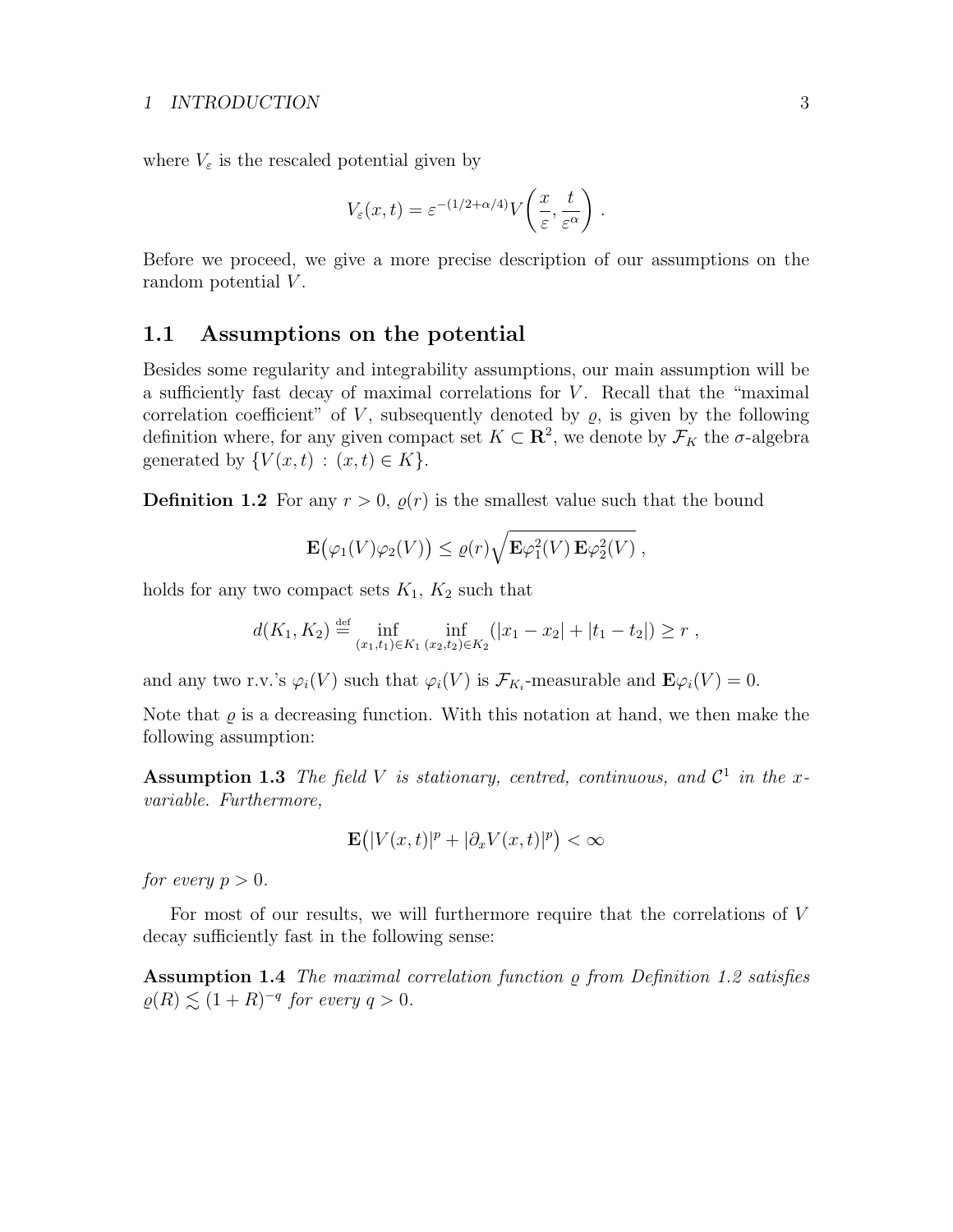#### 1 INTRODUCTION 4

Remark 1.5 Retracing the steps of our proof, one can see that in order to obtain our main result, Theorem 1.8, we actually only need this bound for some sufficiently large q. Similarly, the assumption on the x-differentiability of  $V$  is not absolutely necessary, but simplifies some of our arguments.

Let us first give a few examples of random fields satisfying our assumptions.

**Example 1.6** Take a measure space  $(M, \nu)$  with some finite measure  $\nu$  and a function  $\psi \colon \mathcal{M} \times \mathbf{R}^2 \to \mathbf{R}$  such that

$$
\sup_{m\in\mathcal{M}}\sup_{x,t}\frac{|\psi(m,x,t)|+|\partial_x\psi(m,x,t)|}{1+|x|^q+|t|^q}<\infty,
$$

for all  $q > 0$ . Assume furthermore that  $\psi$  satisfies the centering condition

$$
\int_{\mathbf{R}} \int_{\mathbf{R}} \int_{\mathcal{M}} \psi(m, y, s) \nu(dm) dy ds = 0.
$$

Consider now a realisation  $\mu$  of the Poisson point process on  $\mathcal{M} \times \mathbb{R}^2$  with intensity measure  $\nu(dm) dy ds$  and set

$$
V(x,t) = \int_{\mathcal{M}} \int_{\mathbf{R}} \int_{\mathbf{R}} \psi(m, y - x, s - t) \,\mu(dm, dy, ds) .
$$

Then V satisfies Assumptions 1.3 and 1.4.

**Example 1.7** Take for V a centred Gaussian field with covariance  $\Phi$  such that

$$
\sup_{x,t} \frac{|\Phi(x,t)| + |\partial_x^2 \Phi(x,t)|}{1 + |x|^q + |t|^q} < \infty ,
$$

for all  $q > 0$ . Then V does not quite satisfy Assumptions 1.3 and 1.4 because V and  $\partial_x V$  are not necessarily continuous. However, it is easy to check that our proofs still work in this case.

The advantage of Definition 1.2 is that it is invariant under the composition by measurable functions. In particular, given a finite number of independent random fields  $\{V_1, \ldots, V_k\}$  of the type of Examples 1.6 and 1.7 (or, more generally, any mutually independent fields satisfying Assumptions 1.3 and 1.4) and a function  $F: \mathbf{R}^k \to \mathbf{R}$  such that

- 1. **E** $F(V_1(x,t), \ldots, V_k(x,t)) = 0$ ,
- 2. F, together with its first partial derivatives, grows no faster than polynomially at infinity.

Then, our results hold with  $V(x,t) = F(V_1(x,t), \ldots, V_k(x,t)).$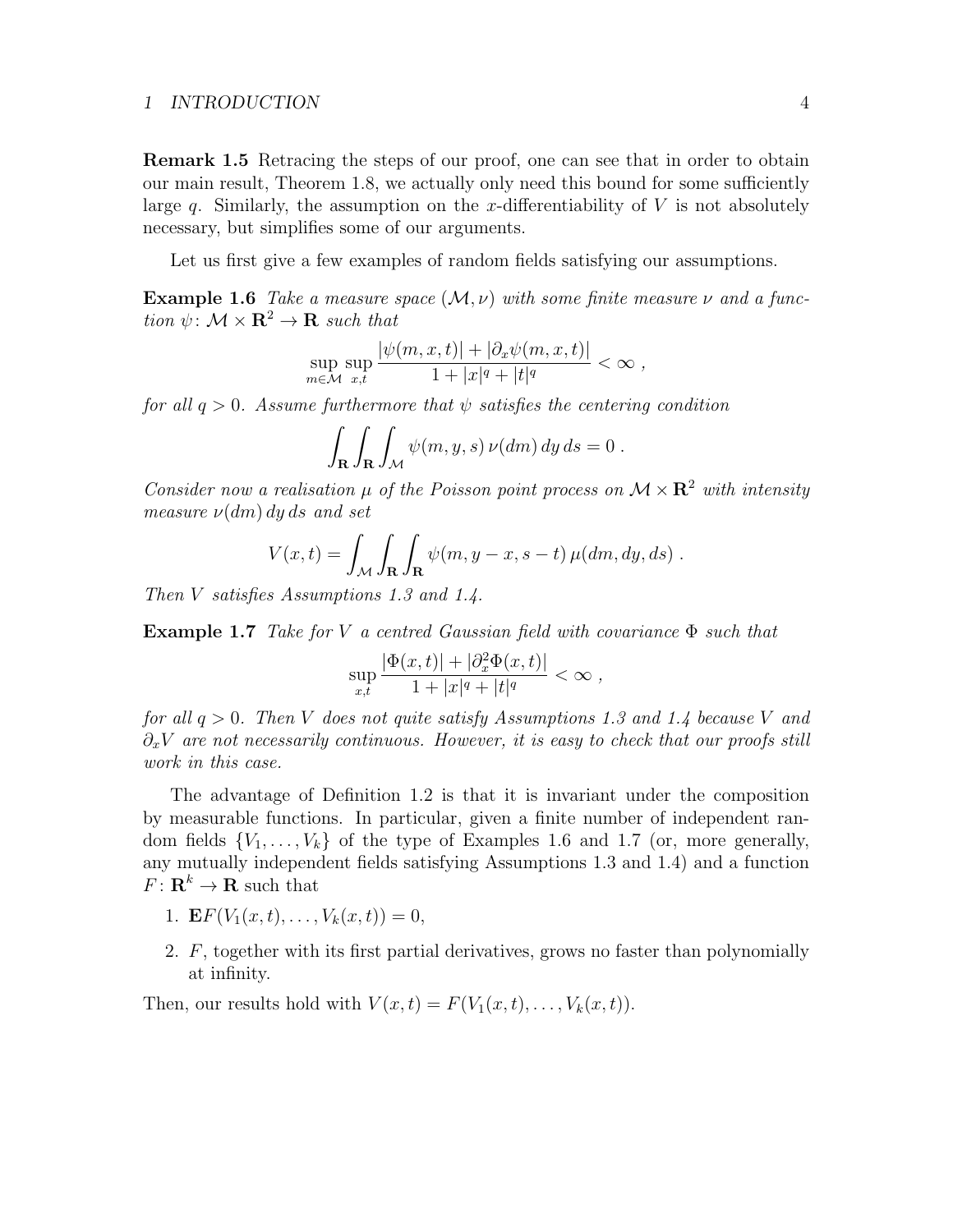## 1.2 Statement of the result

Consider the solution to the heat equation with constant potential

$$
\partial_t u(x,t) = \partial_x^2 u(x,t) + \overline{V}u(x,t), \qquad t \ge 0, x \in \mathbf{R};
$$
  
\n
$$
u(x,0) = u_0(x), \qquad t \ge 0, x \in \mathbf{R};
$$
\n(1.6)

where  $\overline{V}$  is defined by (1.5). Then, the main result of this article is the following convergence result:

**Theorem 1.8** Let V be a random potential satisfying Assumptions 1.3 and 1.4, and let  $u_0 \in C^{3/2}(\mathbf{R})$  be of no more than exponential growth. Then, as  $\varepsilon \to 0$ , one has  $u^{\varepsilon}(t,x) \to u(t,x)$  in probability, locally uniformly in  $x \in \mathbf{R}$  and  $t \geq 0$ .

**Remark 1.9** The precise assumption on  $u_0$  is that it belongs to the space  $\mathcal{C}_{e_\ell}^{3/2}$  for some  $\ell \in \mathbb{R}$ , see Section 2.1 below for the definition of this space.

**Remark 1.10** The fact that  $\mathbf{E}V = 0$  is of course not essential, since one can easily subtract the mean by performing a suitable rescaling of the solution.

To prove Theorem 1.8, we use the standard "trick" to introduce a corrector that "kills" the large potential  $V_{\varepsilon}$  to highest order. The less usual feature of this problem is that, in order to obtain the required convergence, it turns out to be advantageous to use two correctors, which ensures that the remaining terms can be brought under control. These correctors, which we denote by  $Y^{\varepsilon}$  and  $Z^{\varepsilon}$ , are given by the solutions to the following inhomogeneous heat equations:

$$
\partial_t Y^{\varepsilon}(x,t) = \partial_x^2 Y^{\varepsilon}(x,t) + V_{\varepsilon}(x,t) ,
$$
  
\n
$$
\partial_t Z^{\varepsilon}(x,t) = \partial_x^2 Z^{\varepsilon}(x,t) + |\partial_x Y^{\varepsilon}(x,t)|^2 - \bar{V}_{\varepsilon}(t),
$$
\n(1.7)

where we have set  $\bar{V}_{\varepsilon}(t) = \mathbf{E} |\partial_x Y^{\varepsilon}(x,t)|^2$ . In both cases, we start with the flat (zero) initial condition at  $t = 0$ . Writing

$$
v^{\varepsilon}(x,t) = u^{\varepsilon}(x,t) \exp[-(Y^{\varepsilon}(x,t) + Z^{\varepsilon}(x,t))],
$$

Theorem 1.8 is then a consequence of the following two claims:

- 1. Both  $Y^{\varepsilon}$  and  $Z^{\varepsilon}$  converge locally uniformly to 0.
- 2. The process  $v^{\varepsilon}$  converges locally uniformly to the solution u of (1.6).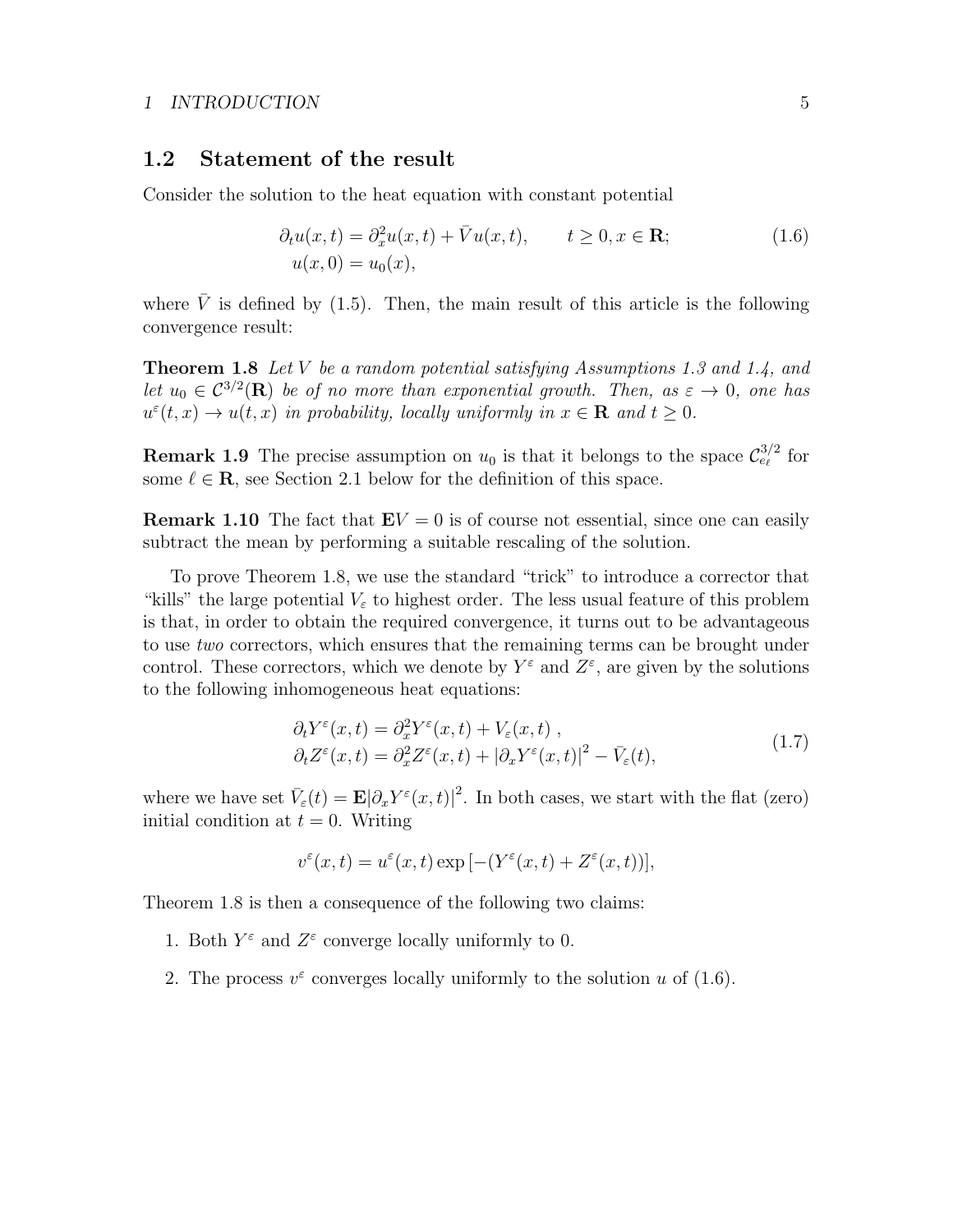It is straightforward to verify that  $v^{\varepsilon}$  solves the equation

$$
\partial_t v^{\varepsilon} = \partial_x^2 v^{\varepsilon} + \bar{V}_{\varepsilon} v^{\varepsilon} + 2(\partial_x Y^{\varepsilon} + \partial_x Z^{\varepsilon}) \partial_x v^{\varepsilon} + (|\partial_x Z^{\varepsilon}|^2 + 2\partial_x Z^{\varepsilon} \partial_x Y^{\varepsilon}) v^{\varepsilon} , \qquad (1.8)
$$

with initial condition  $u_0$ . The second claim will then essentially follow from the first (except that, due to the appearance of nonlinear terms involving the derivatives of the correctors, we need somewhat tighter control than just locally uniform convergence), combined with the fact that the function  $\bar{V}_{\varepsilon}(t)$  converges locally uniformly to the constant  $\bar{V}$ .

**Remark 1.11** One way of "guessing" the correct forms for the correctors  $Y^{\varepsilon}$  and  $Z^{\varepsilon}$  is to note the analogy of the problem with that of building solutions to the KPZ equation. Indeed, performing the Cole-Hopf transform  $h^{\varepsilon} = \log u^{\varepsilon}$ , one obtains for  $h^{\varepsilon}$  the equation

$$
\partial_t h^{\varepsilon} = \partial_x^2 h^{\varepsilon} + \left(\partial_x h^{\varepsilon}\right)^2 + V_{\varepsilon} ,
$$

which, in the case where  $V_{\varepsilon}$  is replaced by space-time white noise, was recently analysed in detail in [Hai13a]. The correctors  $Y^{\varepsilon}$  and  $Z^{\varepsilon}$  then arise naturally in this analysis as the first terms in the Wild expansion of the KPZ equation.

This also suggests that it would be possible to find a diverging sequence of constants  $C_{\varepsilon}$  such that the solutions to

$$
\partial_t u^{\varepsilon}(x,t) = \partial_x^2 u^{\varepsilon}(x,t) + \varepsilon^{-\frac{1+\alpha}{2}} V\left(\frac{x}{\varepsilon}, \frac{t}{\varepsilon^{\alpha}}\right) u^{\varepsilon}(x,t) - C_{\varepsilon} u^{\varepsilon}(x,t) ,
$$

converge in law to the solutions to the multiplicative stochastic heat equation driven by space-time white noise. In the non-Gaussian case, this does still seem out of reach at the moment, although some recent progress can be found in [Hai13b].

The proof of Theorem 1.8 now goes as follows. In a first step, which is rather long and technical and constitutes Section 2 below, we obtain sharp a priori bounds for  $Y^{\varepsilon}$  and  $Z^{\varepsilon}$  in various norms. In a second step, which is performed in Section 3, we then combine these estimates in order to show that the only terms in (1.8) that matter are indeed the first two terms on the right hand side.

**Remark 1.12** Throughout this article, the notation  $X \leq Y$  will be equivalent to the notation  $X \leq CY$  for some constant C independent of  $\varepsilon$ .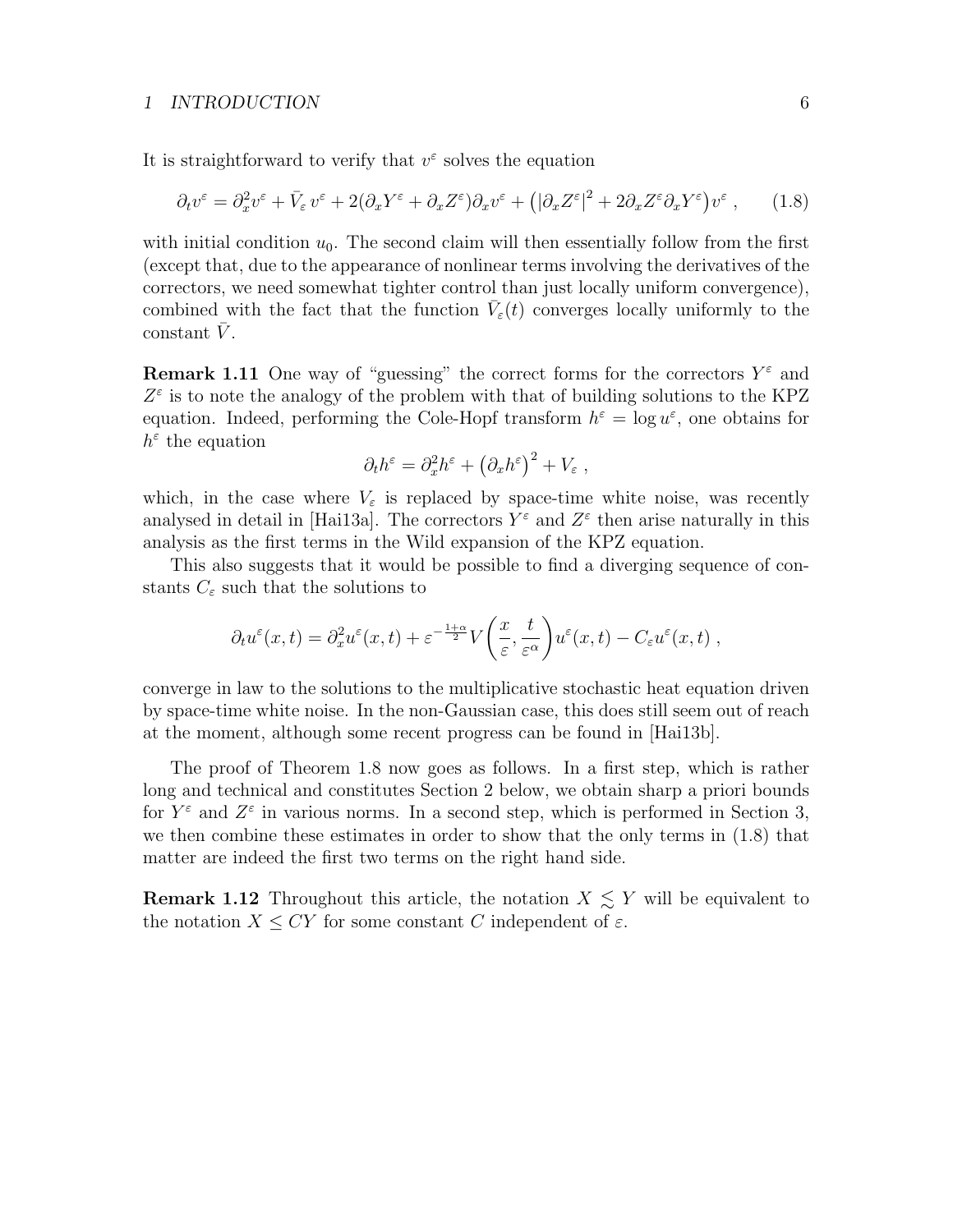# 2 Estimates of  $Y^{\varepsilon}$  and  $Z^{\varepsilon}$

In this section, we shall prove that both  $Y^{\varepsilon}$  and  $Z^{\varepsilon}$  tend to zero as  $\varepsilon \to 0$ , and establish further estimates on those sequences of functions which will be needed for taking the limit of the sequence  $v^{\varepsilon}$ . But before doing so, let us first introduce some technical tools which will be needed both in this section and in the last one.

## 2.1 Weighted Hölder continuous spaces of functions and the heat semigroup

First of all, we define the notion of an admissible weight w as a function  $w: \mathbf{R} \to \mathbf{R}_+$ such that there exists a constant  $C \geq 1$  with

$$
C^{-1} \le \frac{w(x)}{w(y)} \le C \tag{2.1}
$$

for all pairs  $(x, y)$  with  $|x - y| \leq 1$ . Given such an admissible weight w, we then define the space  $\mathcal{C}_w$  as the closure of  $\mathcal{C}_0^{\infty}$  under the norm

$$
||f||_w = ||f||_{0,w} = \sup_{x \in \mathbf{R}} \frac{|f(x)|}{w(x)}.
$$

We also define  $\mathcal{C}_w^{\alpha}$  for  $\alpha \in (0,1)$  as the closure of  $\mathcal{C}_0^{\infty}$  under the norm

$$
||f||_{\alpha,w} = ||f||_w + \sup_{|x-y| \le 1} \frac{|f(x) - f(y)|}{w(x)|x - y|^{\alpha}}.
$$

Similarly, for  $\alpha \geq 1$ , we define  $\mathcal{C}_w^{\alpha}$  recursively as the closure of  $\mathcal{C}_0^{\infty}$  under the norm

$$
||f||_{\alpha,w} = ||f||_w + ||f'||_{\alpha-1,w} .
$$

It is clear that, if  $w_1$  and  $w_2$  are two admissible weights, then so is  $w = w_1 w_2$ . Furthermore, it is a straightforward exercise to use the Leibniz rule to verify that there exists a constant  $C$  such that the bound

$$
||f_1 f_2||_{\alpha, w} \le C ||f_1||_{\alpha_1, w_1} ||f_2||_{\alpha_2, w_2}, \qquad (2.2)
$$

holds for every  $f_i \in \mathcal{C}_{w_i}^{\alpha_i}$ , provided that  $\alpha \leq \alpha_1 \wedge \alpha_2$ .

We now show that a similar inequality still holds if one of the two Hölder exponents is *negative*. For  $\alpha \in (-1,0)$ , we can indeed define weighted spaces of negative "Hölder regularity" by postulating that  $\mathcal{C}_w^{\alpha}$  is the closure of  $\mathcal{C}_0^{\infty}$  under the norm

$$
||f||_{\alpha,w} = \sup_{|x-y| \le 1} \frac{| \int_x^y f(z) dz |}{w(x)|x-y|^{\alpha+1}}.
$$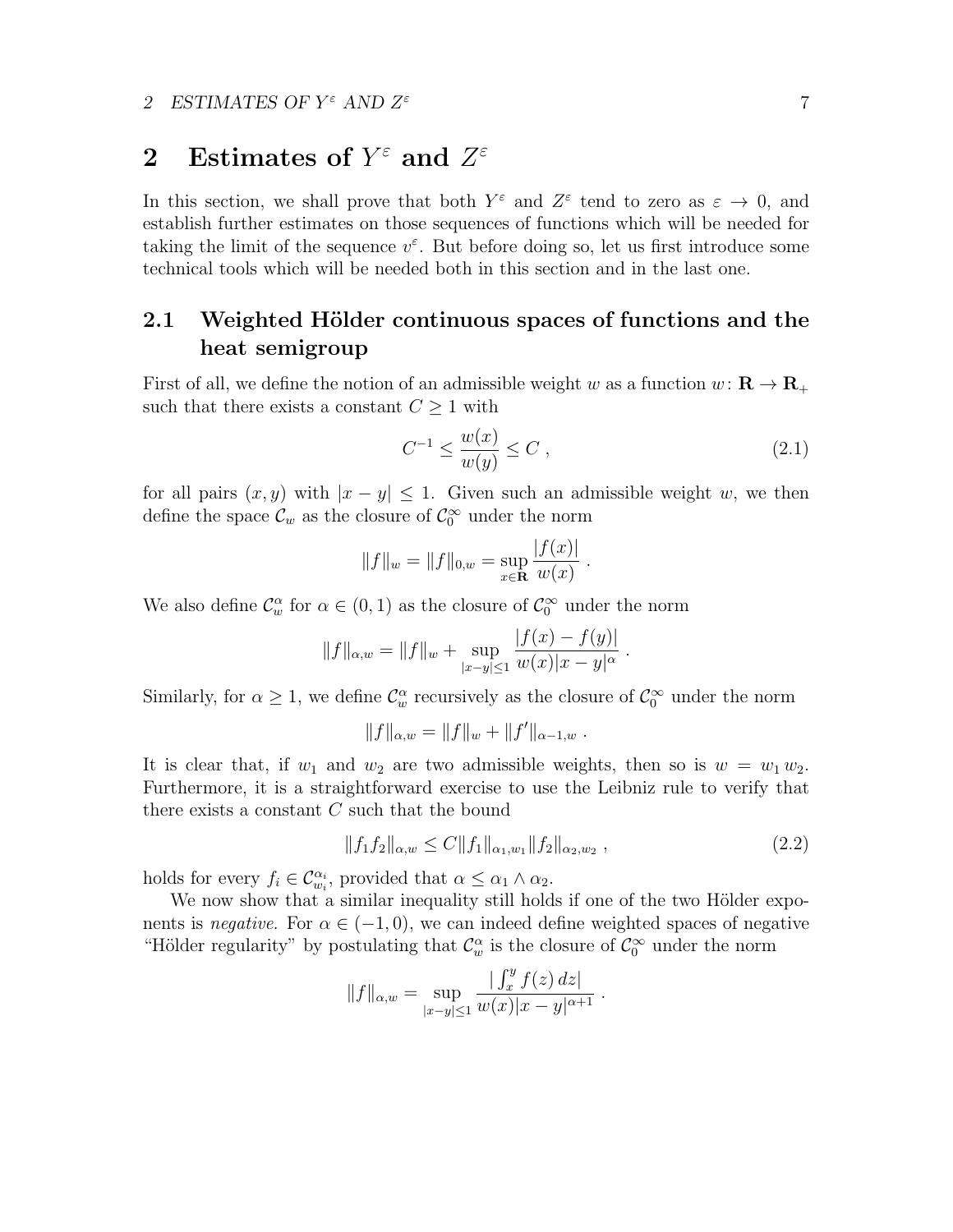In other words, we essentially want the antiderivative of f to belong to  $\mathcal{C}_w^{\alpha+1}$ , except that we do not worry about its growth.

With these notations at hand, we then have the bound:

**Proposition 2.1** Let  $w_1$  and  $w_2$  be two admissible weights and let  $\alpha_1 < 0 < \alpha_2$  be such that  $\alpha_2 > |\alpha_1|$ . Then, the bound (2.2) holds with  $\alpha = \alpha_1$ .

*Proof.* We only need to show the bound for smooth and compactly supported elements  $f_1$  and  $f_2$ , the general case then follows by density. Denote now by  $F_1$  and antiderivative for  $f_1$ , so that

$$
\int_x^y f_1(z) f_2(z) dz = \int_x^y f_2(z) dF_1(z) ,
$$

where the right hand side is a Riemann-Stieltjes integral. For any interval  $I \subset \mathbb{R}$ , we now write

$$
\|f\|_{\alpha,I} = \sup_{\{x,y\} \subset I} \frac{|f(x) - f(y)|}{|x - y|^{\alpha}}.
$$

It then follows from Young's inequality [You36] that there exists a constant C depending only on the precise values of the  $\alpha_i$  and on the constants appearing in the definition  $(2.1)$  of admissibility for the weights  $w_i$ , such that

$$
\left| \int_x^y f_2(z) dF_1(z) \right| \le |f_2(x)| |F_1(y) - F_1(x)| + C \|f_2\|_{\alpha_2, [x,y]} \|F_1\|_{\alpha_1 + 1, [x,y]} |x - y|^{\alpha_1 + \alpha_2 + 1}
$$
  

$$
\le w(x) |x - y|^{\alpha_1 + 1} \left( \|f_2\|_{0, w_2} \|f_1\|_{\alpha_1, w_1} + C \|f_2\|_{\alpha_2, w_2} \|f_1\|_{\alpha_1, w_1} \right),
$$

which is precisely the requested bound.

There are two types of admissible weights that will play a crucial role in the sequel:

$$
e_{\ell}(x) \stackrel{\text{def}}{=} \exp(-\ell|x|) , \qquad p_{\kappa}(x) \stackrel{\text{def}}{=} 1 + |x|^{\kappa} ,
$$

where the exponent  $\kappa$  will always be positive, but  $\ell$  could have any sign. One has of course the identity

$$
e_{\ell} \cdot e_m = e_{\ell+m} \tag{2.3}
$$

Furthermore, it is straightforward to verify that there exists a constant C such that the bound

$$
p_{\kappa}(x)e_{\ell}(x) \leq C\ell^{-\kappa} \tag{2.4}
$$

holds uniformly in  $x \in \mathbf{R}$ ,  $\kappa \in (0, 1]$ , and  $\ell \in (0, 1]$ .

Finally, we have the following regularising property of the heat semigroup:

 $\Box$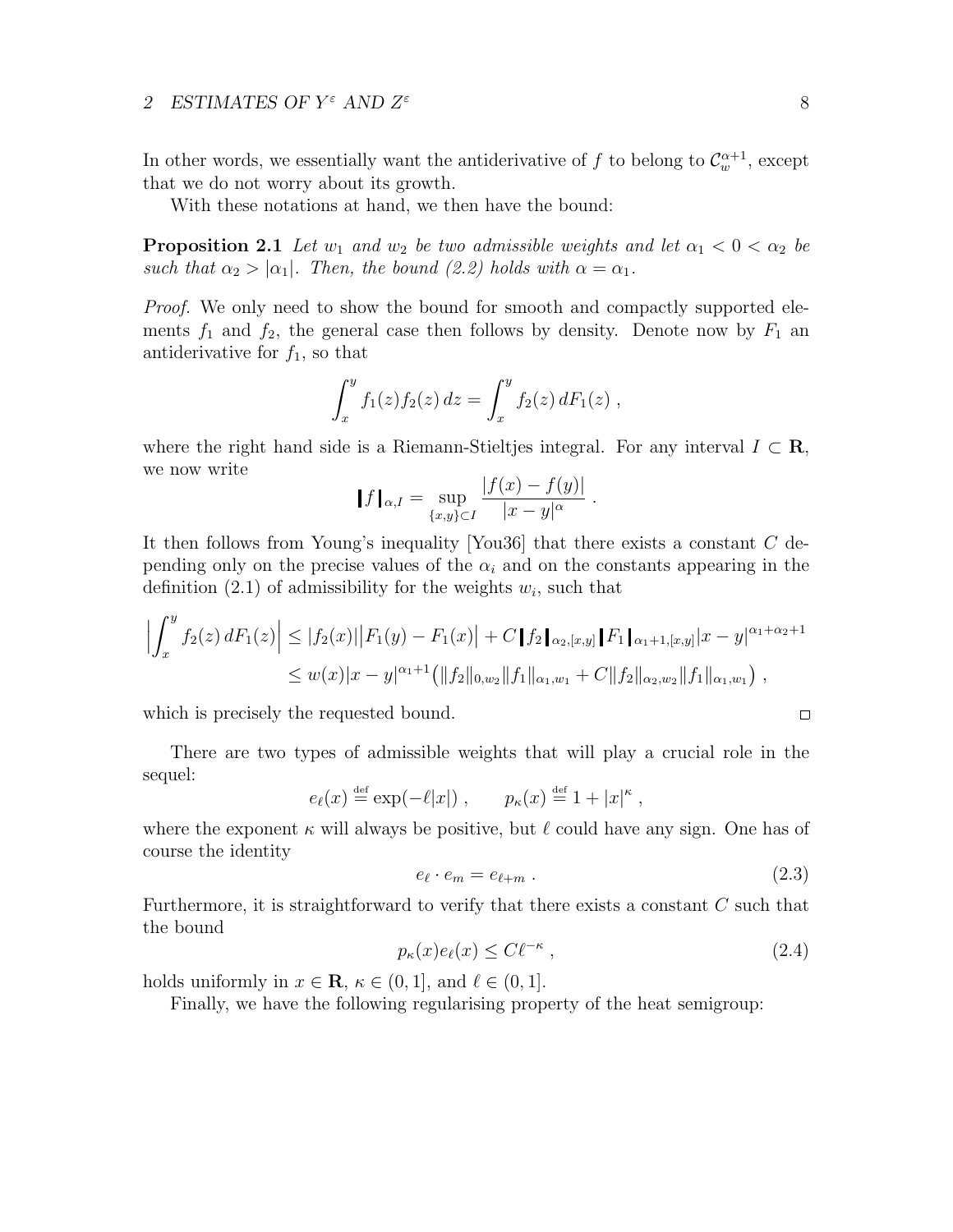**Proposition 2.2** Let  $\alpha \in (-1, \infty)$ , let  $\beta > \alpha$ , and let  $\ell, \kappa \in \mathbb{R}$ . Then, for every  $t > 0$ , the operator  $P_t$  extends to a bounded operator from  $\mathcal{C}^{\alpha}_{e_\ell}$  to  $\mathcal{C}^{\beta}_{e_\ell}$  and from  $\mathcal{C}^{\alpha}_{p_\kappa}$  to  $\mathcal{C}^\beta_{p_\kappa}$ . Furthermore, for every  $\ell_0 > 0$  and  $\kappa_0 > 0$ , there exists a constant C such that the bounds

$$
||P_t f||_{\beta, e_{\ell}} \leq C t^{-\frac{\beta-\alpha}{2}} ||f||_{\alpha, e_{\ell}}, \qquad ||P_t g||_{\beta, p_{\kappa}} \leq C t^{-\frac{\beta-\alpha}{2}} ||g||_{\alpha, p_{\kappa}},
$$

hold for every  $f \in \mathcal{C}^{\alpha}_{e_{\ell}}$ , every  $g \in \mathcal{C}^{\alpha}_{p_{\kappa}}$ , every  $t \in (0,1]$ , every  $|\ell| \leq \ell_0$ , and every  $|\kappa| \leq \kappa_0$ .

Proof. The proof is standard: one first verifies that the semigroup preserves these norms, so that the case  $\beta = \alpha$  is covered. The case of integer values of  $\beta$  can easily be verified by an explicit calculation. The remaining values then follow by interpolation.

 $\Box$ 

# 2.2 Bounds and convergence of  $Y^{\varepsilon}$  and  $Z^{\varepsilon}$

For any integer  $k \geq 2$ , define the k-point correlation function  $\Phi^{(k)}$  for  $x, t \in \mathbb{R}^k$  by

$$
\Phi^{(k)}(x,t) = \mathbf{E}(V(x_1,t_1)\dots V(x_k,t_k)).
$$

(In particular,  $\Phi^{(2)}(x_1, t_1, x_2, t_2) = \Phi(x_1 - x_2, t_1 - t_2)$ , where  $\Phi$  is the correlation function of  $V$  defined above.) With these notations at hand, we have the following bound which will prove to be useful:

**Lemma 2.3** The function  $\Psi^{(4)}$  given by

$$
\Psi^{(4)}(x,t) = \Phi^{(4)}(x,t) - \Phi(x_1 - x_2, t_1 - t_2)\Phi(x_3 - x_4, t_3 - t_4),
$$

satisfies the bound

$$
|\Psi^{(4)}(x,t)| \le \eta(|x_1 - x_3| + |t_1 - t_3|)\eta(|x_2 - x_4| + |t_2 - t_4|) + \eta(|x_1 - x_4| + |t_1 - t_4|)\eta(|x_2 - x_3| + |t_2 - t_3|) ,
$$
\n(2.5)

where the function  $\eta: \mathbf{R}_{+} \to \mathbf{R}_{+}$  is defined by

$$
\eta(r) = \sqrt{K\varrho(r/3)}, \quad \text{with} \quad K = 4(||V(x,t)||_2||V^3(x,t)||_2 + ||V^2(x,t)||_2^2),
$$

where we write  $\|\cdot\|_2$  for the  $L^2(\Omega)$  norm of a real-valued random variable.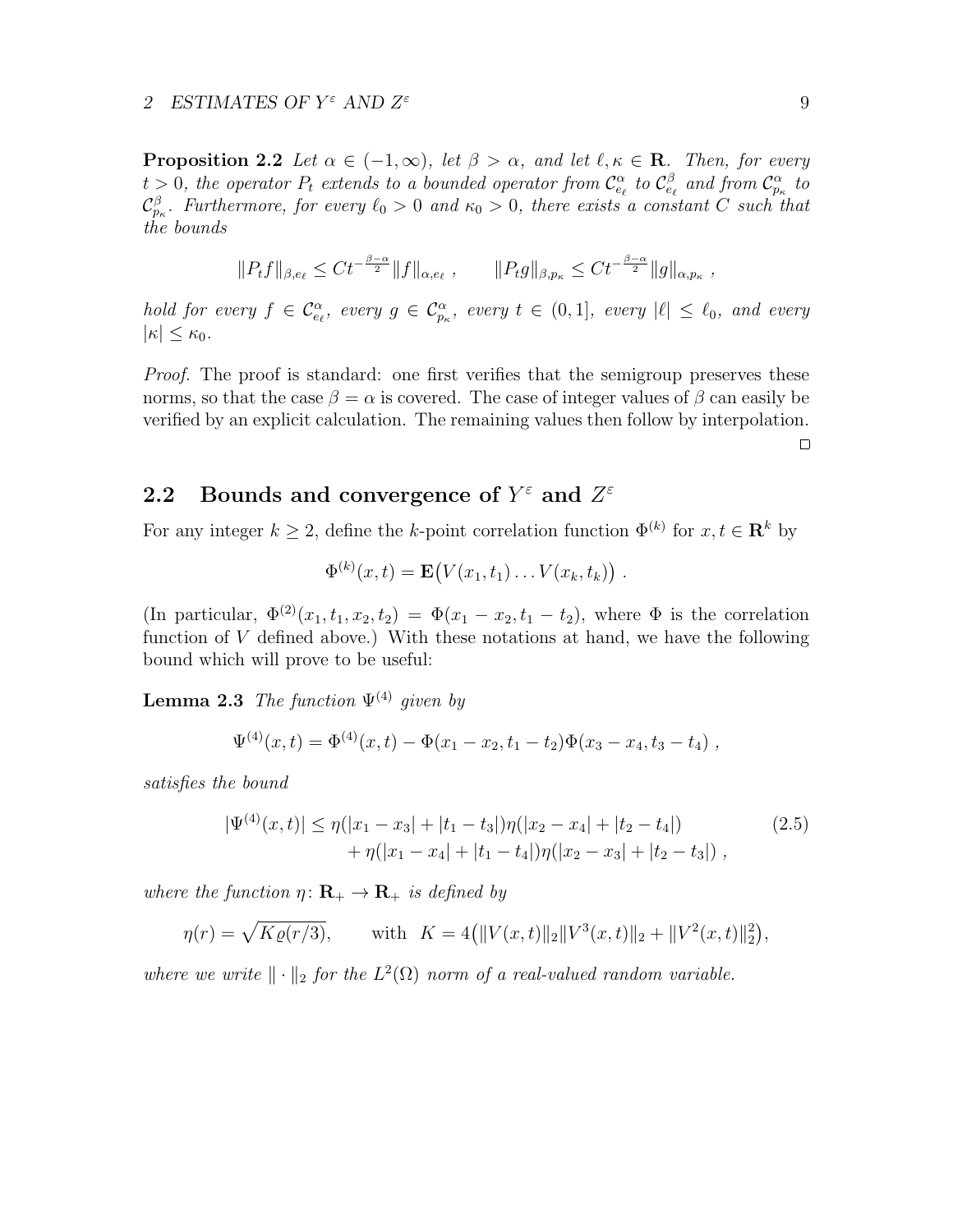Remark 2.4 In the Gaussian case, one has the identity

$$
\Psi^{(4)}(x,t) = \Phi(x_1 - x_3, t_1 - t_3)\Phi(x_2 - x_4, t_2 - t_4) + \Phi(x_1 - x_4, t_1 - t_4)\Phi(x_2 - x_3, t_2 - t_3),
$$

so that the bound (2.5) follows from the fact that  $\varrho$  dominates the decay of the correlation function Φ.

*Proof.* For the sake of brevity denote  $\xi_j = (x_j, t_j)$ . We set

$$
R_1 = \max_{1 \le i \le 4} \text{dist}(\xi_i, \bigcup_{j \ne i} \{\xi_j\}), \qquad R_2 = \max \text{dist}(\{\xi_{i_1}, \xi_{i_2}\}, \{\xi_{i_3}, \xi_{i_4}\}),
$$

where the second maximum is taken over all permutations  $\{i_1, i_2, i_3, i_4\}$  of  $\{1, 2, 3, 4\}$ .

Consider first the case  $R_1 \geq R_2$ . Without loss of generality we can assume that  $R_1 = \text{dist}(\xi_1, \cup)$  $j\neq 1$  $\{\xi_j\}\)$ . It is easily seen that, in the case under consideration,

$$
dist((\xi_i, \xi_j) \le 3R_1, \qquad i, j = 1, 2, 3, 4. \tag{2.6}
$$

Then the functions  $\Phi^{(4)}$  and  $\Phi(\xi_1 - \xi_2)\Phi(\xi_3 - \xi_4)$  admit the following upper bounds:

$$
|\Phi^{(4)}(\xi_1, \xi_2, \xi_3, \xi_4)| = |\mathbf{E}(V(\xi_1)V(\xi_2)V(\xi_3)V(\xi_4))|
$$
  
\n
$$
\leq \varrho(R_1) ||V(\xi_1)||_2 ||V(\xi_2)V(\xi_3)V(\xi_4)||_2
$$
  
\n
$$
\leq \varrho(R_1) ||V(\xi)||_2 ||(V(\xi))^3||_2,
$$

and

$$
\Phi(\xi_1 - \xi_2)\Phi(\xi_3 - \xi_4) \le \varrho(R_1) \|V\|_2^2 \|V\|_2^2
$$

Therefore,

$$
|\Psi^{(4)}(x,t)| \leq \varrho(\mathbf{R}_1) \left( \|V(\xi)\|_2 \|(V(\xi))^3\|_2 + \|V\|_2^4 \right)
$$

From  $(2.6)$  and the fact that  $\rho$  is a decreasing function we derive

$$
K\varrho(R_1) = \eta(3R_1)\eta(3R_1) \leq \eta(|\xi_1 - \xi_3|)\eta(|\xi_2 - \xi_4|).
$$

This yields the desired inequality.

Assume now that  $R_1 < R_2$  and  $dist({\xi_1, \xi_2}, {\xi_3, \xi_4}) = R_2$ . In this case

$$
dist(\xi_1, \xi_2) < R_2 \quad \text{and} \quad dist(\xi_3, \xi_4) < R_2. \tag{2.7}
$$

Indeed, if we assume that  $dist(\xi_1, \xi_2) \ge R_2$ , then  $dist(\xi_1, \{\xi_2, \xi_3, \xi_4\}) \ge R_2$  and, thus,  $R_1 \geq R_2$  which contradicts our assumption. We have

$$
\left|\Psi^{(4)}(\xi_1,\xi_2,\xi_3,\xi_4)\right| = \left|\Phi^{(4)}(\xi_1,\xi_2,\xi_3,\xi_4) - \Phi(\xi_1-\xi_2)\Phi(\xi_3-\xi_4)\right| \tag{2.8}
$$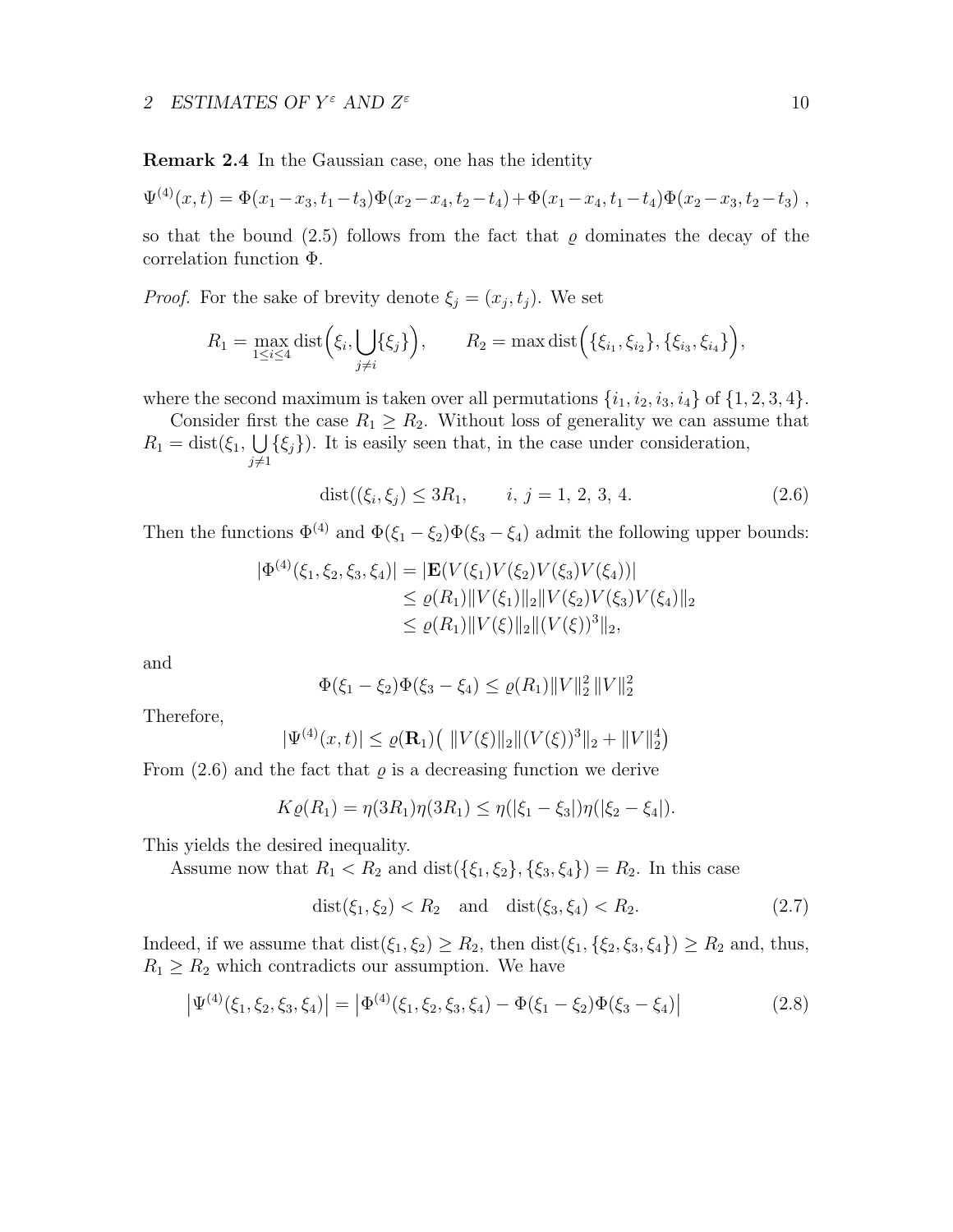= 
$$
|\mathbf{E}([V(\xi_1)V(\xi_2) - \mathbf{E}(V(\xi_1)V(\xi_2))][V(\xi_3)V(\xi_4) - \mathbf{E}(V(\xi_3)V(\xi_4))])|
$$
  
\n $\leq \varrho(R_2) ||(V(\xi))^2||_2^2$ .

In view of (2.7),  $dist(\xi_1, \xi_3) \leq 3R_2$  and  $dist(\xi_2, \xi_4) \leq 3R_2$ . Therefore,

$$
K\varrho(R_2) \leq \eta(|\xi_1 - \xi_3|)\eta(|\xi_2 - \xi_4|),
$$

and the desired inequality follows.

It remains to consider the case  $R_1 < R_2$  and  $dist({\xi_1, \xi_3}, {\xi_2, \xi_4}) = R_2$ ; the case dist( $\{\xi_1, \xi_4\}, \{\xi_2, \xi_3\}$ ) =  $R_2$  can be addressed in the same way. In this case

 $dist(\xi_1, \xi_2) \ge R_2$ ,  $dist(\xi_1, \xi_4) \ge R_2$ ,  $dist(\xi_1, \xi_3) < R_2$ .

Therefore, dist $(\xi_1, \{\xi_2, \xi_3, \xi_4\}) = \text{dist}(\xi_1, \xi_3)$ , and we have

$$
|\Phi^{(4)}(\xi_1, \xi_2, \xi_3, \xi_4)| \le \varrho(|\xi_1 - \xi_3|) \|V(\xi)\|_2 \|V(\xi)\|^3\|_2
$$
  

$$
|\Phi(\xi_1 - \xi_2)\Phi(\xi_3 - \xi_4)| \le \varrho(R_2) \|V\|_2^4 \le \varrho(|\xi_1 - \xi_3|) \|V\|_2^4.
$$

This yields

$$
|\Psi^{(4)}(\xi_1,\xi_2,\xi_3,\xi_4)| \leq \varrho(|\xi_1-\xi_3|) \big( \|V(\xi)\|_2 \| (V(\xi))^3 \|_2 + \|V\|_2^4 \big)
$$

In the same way one gets

$$
|\Psi^{(4)}(\xi_1,\xi_2,\xi_3,\xi_4)| \leq \varrho(|\xi_2-\xi_4|) \big( \|V(\xi)\|_2 \| (V(\xi))^3 \|_2 + \|V\|_2^4 \big)
$$

From the last two estimates we obtain

$$
|\Psi^{(4)}(\xi_1,\xi_2,\xi_3,\xi_4)| \leq \sqrt{\varrho(|\xi_1-\xi_3|)}\sqrt{\varrho(|\xi_2-\xi_4|)}\left(||V(\xi)||_2||(V(\xi))^3||_2+||V||_2^4\right) \leq \eta(|\xi_1-\xi_3|)\eta(|\xi_2-\xi_4|).
$$

This implies the desired inequality and completes the proof of Lemma 2.3.

$$
\Box
$$

In order to prove our next result, we will need the following small lemma:

**Lemma 2.5** Let  $F: \mathbf{R}_{+} \to \mathbf{R}_{+}$  be an increasing function with  $F(r) \leq r^{q}$ . Then,  $\int_0^\infty (1+r)^{-p} dF(r) < \infty$  as soon as  $p > q$ .

*Proof.* We have  $\int_0^{\infty} (1+r)^{-p} dF(r) \leq 1 + \int_1^{\infty} r^{-p} dF(r)$ , so we only need to bound the latter. We write

$$
\int_1^{\infty} r^{-p} dF(r) \leq \sum_{k \geq 0} \int_{2^k}^{2^{k+1}} r^{-p} dF(r) \leq \sum_{k \geq 0} 2^{-pk} \int_{2^k}^{2^{k+1}} dF(r) \leq \sum_{k \geq 0} 2^{-pk} 2^{q(k+1)}.
$$

This expression is summable as soon as  $p > q$ , thus yielding the claim.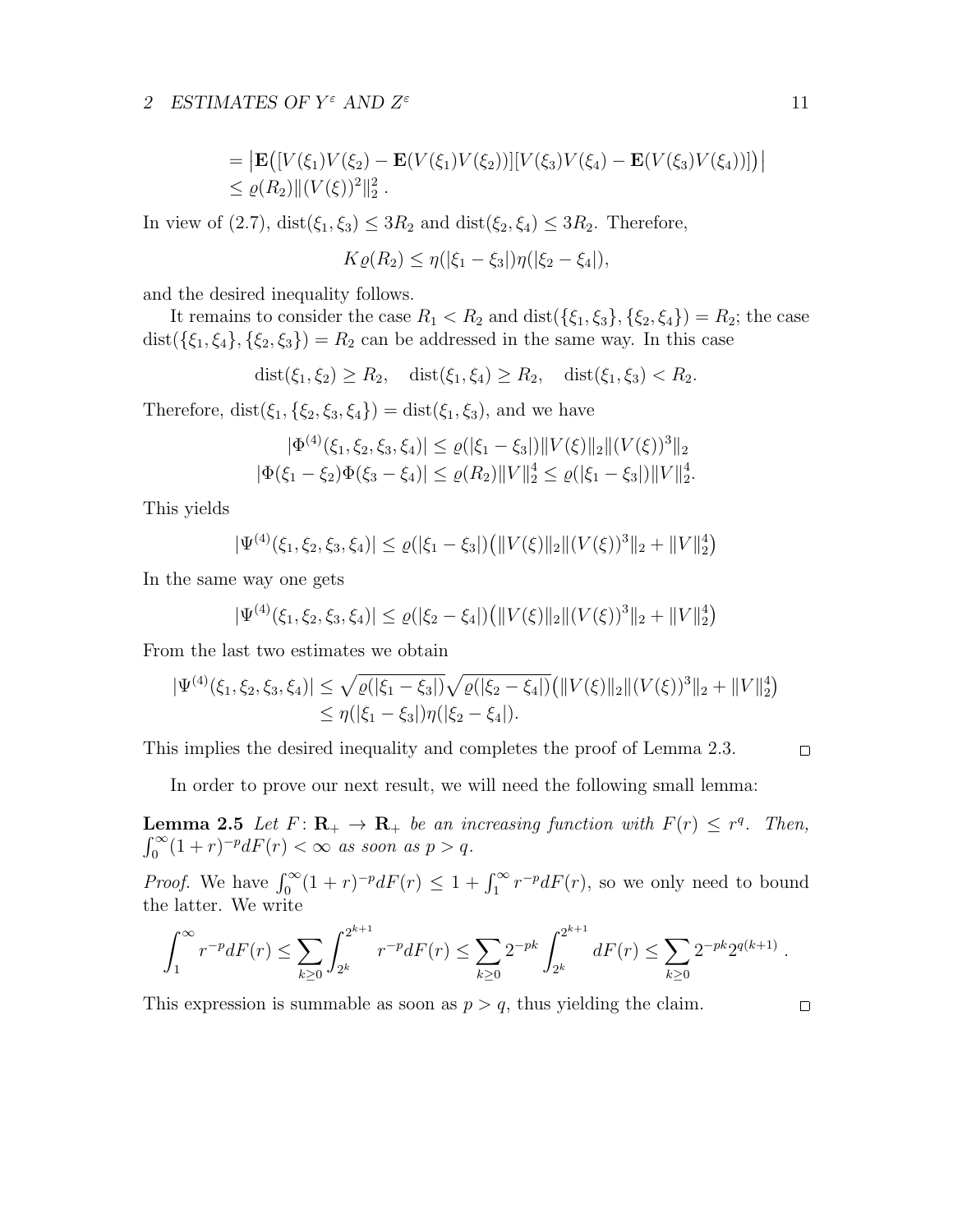**Lemma 2.6** Fix  $t > 0$  and let  $\varphi : \mathbf{R} \times \mathbf{R}_+ \to \mathbf{R}_+$  be a smooth function with compact support. Define  $\varphi_{\delta}(x,t) = \delta^{-3} \varphi(\frac{x}{\delta})$  $\frac{x}{\delta}$ ,  $\frac{t}{\delta^2}$  $\frac{t}{\delta^2}$ ). Then, for all  $p \geq 1$ ,  $\varepsilon, \delta > 0$ , one has the bound

$$
\left[ \mathbf{E} \bigg( \int_0^t \int_{\mathbf{R}} \varphi_\delta(x - y, t - s) V_\varepsilon(y, s) dy ds \bigg)^p \right]^{1/p} \leq C_\varphi \left( \varepsilon^{-1/2 - \alpha/4} \wedge \delta^{-1/2} \varepsilon^{-\alpha/4} \wedge \delta^{-3/2} \varepsilon^{\alpha/4} \right) ,
$$

where  $C_{\varphi}$  depends on p, on the supremum and the support of  $\varphi$ , and on the bound of Assumption 1.3.

*Proof.* We consider separately the cases  $\delta > \max(\varepsilon, \varepsilon^{\alpha})$ ,  $\delta < \min(\varepsilon, \varepsilon^{\alpha})$ , as well as  $\min(\varepsilon, \varepsilon^{\alpha}) \leq \delta \leq \max(\varepsilon, \varepsilon^{\alpha}).$ 

Assume first that  $\delta > \max(\varepsilon, \varepsilon^{\alpha})$ . Without loss of generality we also assume that p is even, that is  $p = 2k$  with  $k \in \mathbb{N}$ . Then

$$
\mathcal{J}_{p}^{\varepsilon,\delta} := \mathbf{E} \bigg( \int_{0}^{t} \int_{\mathbf{R}} \varphi_{\delta}(x-y,t-s) V_{\varepsilon}(y,s) dy ds \bigg)^{p}
$$
  
= 
$$
\int_{0}^{t} \int_{0}^{t} \int_{\mathbf{R}} \int_{\mathbf{R}} \prod_{i=1}^{2k} \varphi_{\delta}(x-y_{i},t-s_{i}) \mathbf{E} \Big( \prod_{i=1}^{2k} V_{\varepsilon}(y_{i},s_{i}) \Big) d\vec{y} d\vec{s},
$$

where  $d\vec{y} = dy_1 \dots dy_{2k}$  and  $d\vec{s} = ds_1 \dots ds_{2k}$ . Changing the variables  $\tilde{y}_i = \varepsilon^{-1} y_i$  and  $\tilde{s}_i = \varepsilon^{-\alpha} s_i$ , and considering the definition of  $\varphi_\delta$  and  $V_\varepsilon$ , we obtain

$$
\mathcal{J}_p^{\varepsilon,\delta} = \delta^{-6k} \varepsilon^{-k - \frac{\alpha k}{2}} \varepsilon^{2k + 2\alpha k} \int\limits_{[0,t/\varepsilon^{\alpha}]^{2k}} \prod_{i=1}^{2k} \varphi\Big(\frac{x - \varepsilon \tilde{y}_i}{\delta}, \frac{t - \varepsilon^{\alpha} \tilde{s}_i}{\delta^2}\Big) \mathbf{E}\Big(\prod_{i=1}^{2k} V(\tilde{y}_i, \tilde{s}_i)\Big) d\tilde{\vec{y}} d\tilde{\vec{s}}.
$$

The support of the function  $\prod^{2k}$  $i=1$  $\varphi\left(\frac{x-\varepsilon\tilde{y}_i}{\delta}\right)$  $rac{\varepsilon \tilde{y}_i}{\delta}, \frac{t-\varepsilon^{\alpha}\tilde{s}_i}{\delta^2}$  $\frac{\varepsilon^{\alpha} \tilde{s}_i}{\delta^2}$ ) belongs to the rectangle  $(x - k \frac{\delta}{\varepsilon})$  $\frac{\delta}{\varepsilon} s_\varphi$ , x+  $k_{\frac{\delta}{\varepsilon}}$  $\frac{\delta}{\varepsilon} s_{\varphi}$ )<sup>2k</sup> × (t – k $\frac{\delta^2}{\varepsilon^{\alpha}} s_{\varphi}$ , t + k $\frac{\delta^2}{\varepsilon^{\alpha}} s_{\varphi}$ )<sup>2k</sup>, where  $s_{\varphi}$  is the diameter of support of  $\varphi = \varphi(y, s)$ . Denote  $\Pi_{\delta,\varepsilon}^1 = (0, 2k \frac{\delta}{\varepsilon})$  $(\frac{\delta}{\varepsilon} s_{\varphi})^{2k}$  and  $\Pi_{\delta,\varepsilon}^2 = (0, 2k \frac{\delta^2}{\varepsilon^{\alpha}} s_{\varphi})^{2k}$ . Since  $V(y, s)$  is stationary, we have

$$
\mathcal{J}_p^{\varepsilon,\delta} \leq \delta^{-6k} \varepsilon^{-k - \frac{\alpha k}{2}} \varepsilon^{2k + 2\alpha k} ||\varphi||_C^{2k} \int_{(0,2k\frac{\delta}{\varepsilon}s_\varphi)^{2k}} \int_{(0,2k\frac{\delta^2}{\varepsilon}\varepsilon_\varphi)^{2k}} \left| \mathbf{E} \Big(\prod_{i=1}^{2k} V(\tilde{y}_i, \tilde{s}_i) \Big) \right| d\vec{\tilde{y}} d\vec{\tilde{s}}. \tag{2.9}
$$

For any  $R \geq 0$  we introduce a subset of  $\mathbb{R}^{4k}$ 

$$
\mathcal{V}_{\delta,\varepsilon}(R) = \left\{ (\tilde{y}, \tilde{s}) \in \Pi_{\delta,\varepsilon}^1 \times \Pi_{\delta,\varepsilon}^2 : \max_{1 \le j \le 2k} \text{dist}(\tilde{y}_j, \bigcup_{i \ne j} \tilde{y}_i) \le R, \max_{1 \le j \le 2k} \text{dist}(\tilde{s}_j, \bigcup_{i \ne j} \tilde{s}_i) \le R \right\},\
$$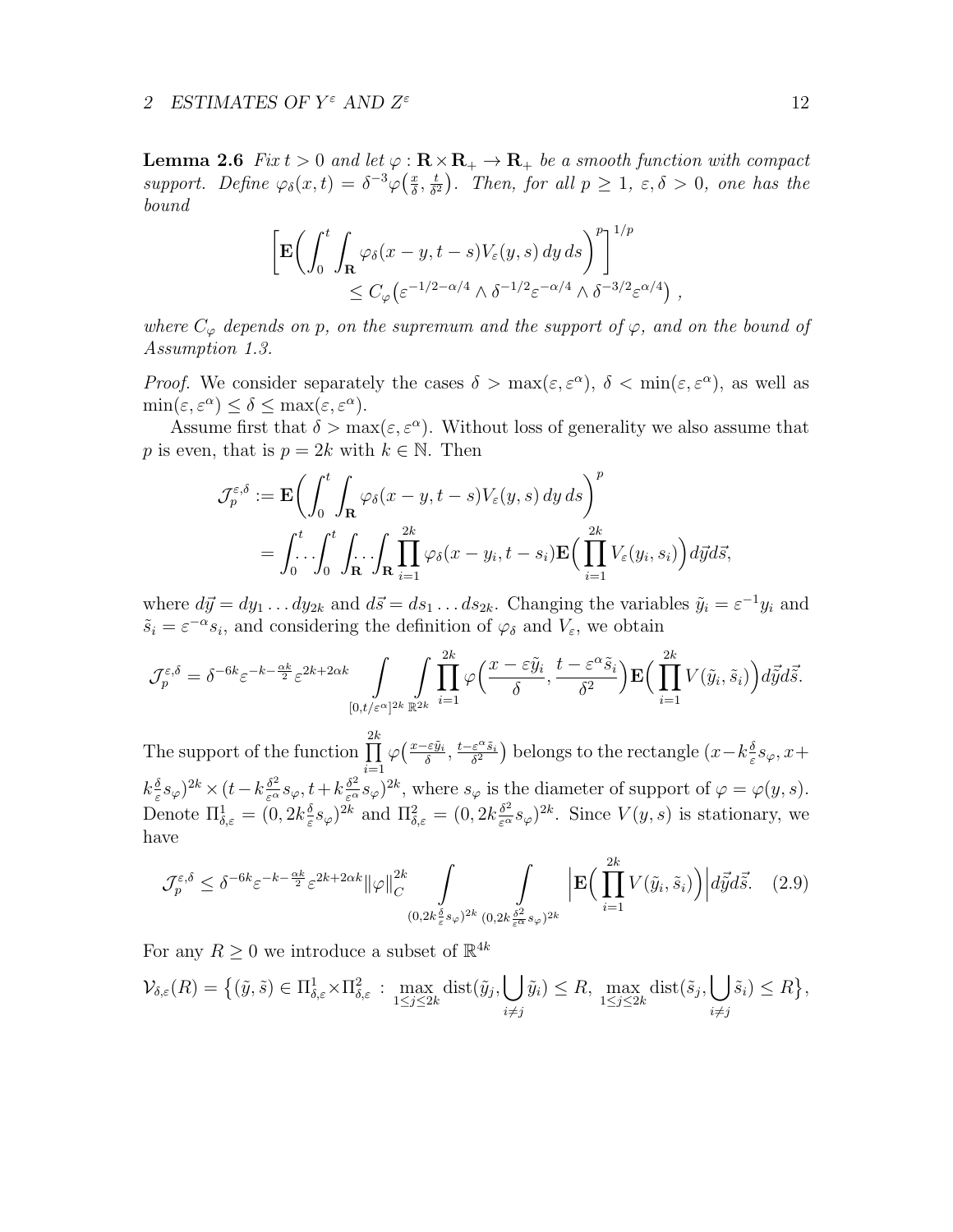and denote by  $|\mathcal{V}_{\delta,\varepsilon}|(R)$  the Lebesgue measure of this set. It is easy to check that the set  $\mathcal{V}_{\delta,\varepsilon}(0)$  is the union of sets of the form

$$
\{(\tilde{y}, \tilde{s}) \in \Pi_{\delta, \varepsilon}^1 \times \Pi_{\delta, \varepsilon}^1 : \tilde{y}_{i_1} = \tilde{y}_{i_2}, \dots, \tilde{y}_{i_{2k-1}} = \tilde{y}_{i_{2k}}, \ \tilde{s}_{j_1} = \tilde{s}_{j_2}, \dots, \tilde{s}_{j_{2k-1}} = \tilde{s}_{j_{2k}}\}
$$

with  $i_l \neq i_m$  and  $j_l \neq j_m$  if  $l \neq m$ , that is,  $\mathcal{V}_{\delta,\varepsilon}(0)$  is the union of a finite number of subsets of 2k-dimensional planes in  $R^{4k}$ . The 2k-dimensional measure of this set satisfies the following upper bound

$$
|\mathcal{V}_{\delta,\varepsilon}(0)|_{2k} \le C(k) \left(\frac{\delta}{\varepsilon}\right)^k \left(\frac{\delta^2}{\varepsilon^{\alpha}}\right)^k,
$$

Therefore,

$$
|\mathcal{V}_{\delta,\varepsilon}|(R) \lesssim \left(\frac{\delta}{\varepsilon}\right)^k \left(\frac{\delta^2}{\varepsilon^{\alpha}}\right)^k R^{2k},\tag{2.10}
$$

For each  $(\tilde{y}, \tilde{s}) \in \mathcal{V}_{\delta, \varepsilon}(R)$  we have

$$
\left| \mathbf{E} \Big( \prod_{i=1}^{2k} V(\tilde{y}_i, \tilde{s}_i) \Big) \right| \le \varrho(R) C_1(k) \| V \|_{L^2(\Omega)} \| V^{2k-1} \|_{L^2(\Omega)}.
$$
\n(2.11)

Combining (2.9), (2.10) and (2.11) yields

$$
\mathcal{J}_{p}^{\varepsilon,\delta} \lesssim \delta^{-6k} \varepsilon^{-k-\frac{\alpha k}{2}} \varepsilon^{2k+2\alpha k} \int_{0}^{\infty} \varrho(R) \, d|\mathcal{V}_{\delta,\varepsilon}|(R) \lesssim \delta^{-3k} \varepsilon^{\frac{\alpha k}{2}}.
$$

Here, the last inequality holds due to Assumption 1.4, combined with (2.10) and Lemma 2.5. Therefore, recalling that  $p = 2k$ , we have the bound

$$
(\mathcal{J}_p^{\varepsilon,\delta})^{1/p} \lesssim \delta^{-3/2} \varepsilon^{\alpha/4}.
$$

In the case  $\delta < \min(\varepsilon, \varepsilon^{\alpha})$  we have

$$
\mathcal{J}_{p}^{\varepsilon,\delta} = \int_{0}^{t} \int_{0}^{t} \int_{\mathbf{R}} \int_{\mathbf{R}} \prod_{i=1}^{2k} \varphi_{\delta}(x - y_{i}, t - s_{i}) \mathbf{E}\Big(\prod_{i=1}^{2k} V_{\varepsilon}(y_{i}, s_{i})\Big) d\vec{y} d\vec{s} \n\leq \int_{0}^{t} \int_{0}^{t} \int_{\mathbf{R}} \int_{\mathbf{R}} \prod_{i=1}^{2k} |\varphi_{\delta}(x - y_{i}, t - s_{i})| \left| \mathbf{E}\Big(\prod_{i=1}^{2k} V_{\varepsilon}(y_{i}, s_{i})\Big) \right| d\vec{y} d\vec{s} \n\leq \mathbf{E}\Big(\big(V_{\varepsilon}(y_{1}, s_{1})^{2k}\big) \int_{0}^{t} \int_{0}^{t} \int_{\mathbf{R}} \int_{\mathbf{R}} \prod_{i=1}^{2k} |\varphi_{\delta}(x - y_{i}, t - s_{i})| d\vec{y} d\vec{s}
$$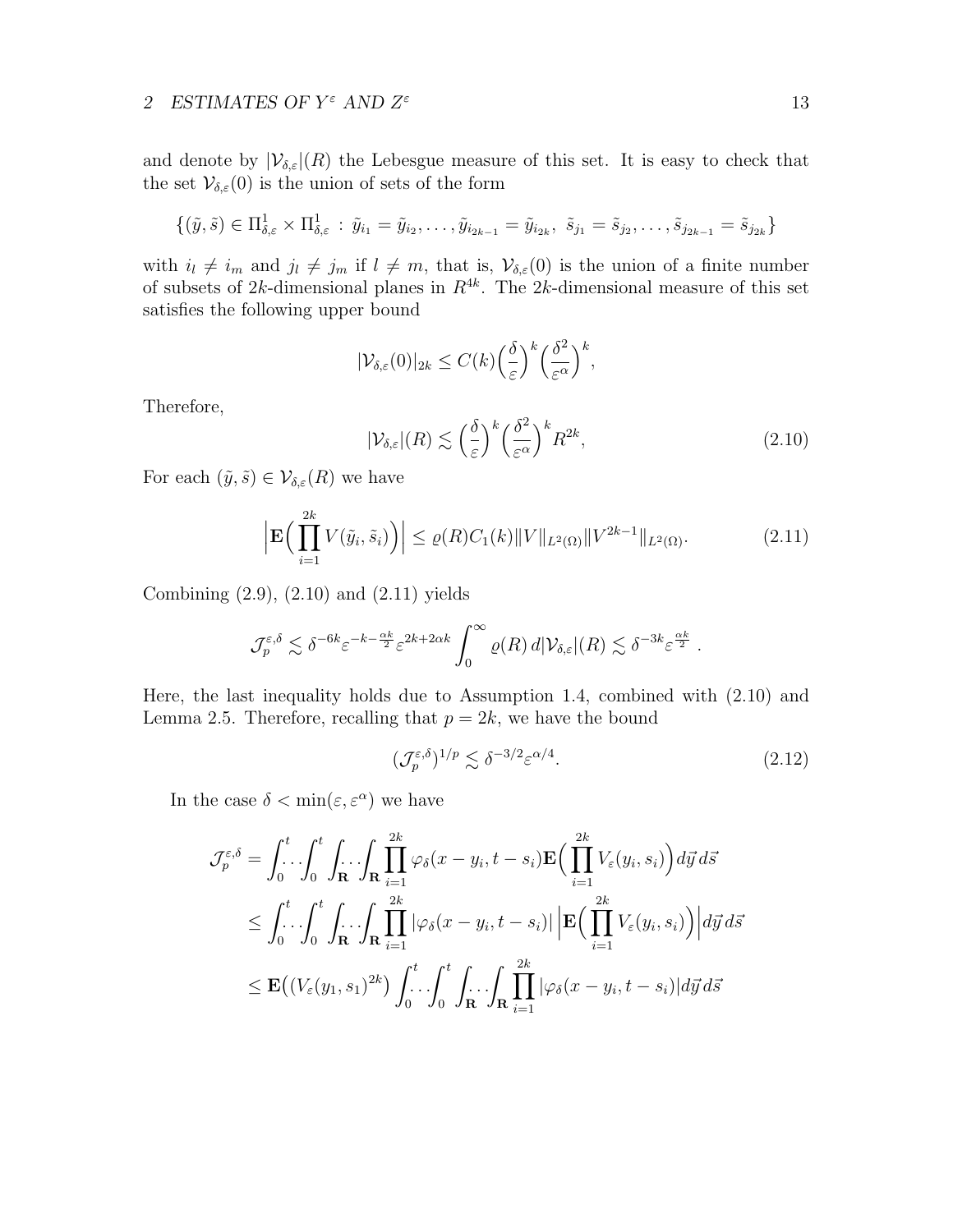$$
\lesssim \varepsilon^{-k-\frac{\alpha k}{2}} \|\varphi\|_{L^1}^{2k} ,
$$

so that

$$
(\mathcal{J}_p^{\varepsilon,\delta})^{1/p} \lesssim \varepsilon^{-1/2 - \alpha/4} \ . \tag{2.13}
$$

Finally, if we are in the regime  $\varepsilon < \delta < \varepsilon^{\alpha/2}$ , then

$$
\mathcal{J}_{p}^{\varepsilon,\delta} = \delta^{-6k} \varepsilon^{k + \frac{3\alpha}{2}k} \int_{[0,t/\varepsilon^{\alpha}]^{2k}} \int_{\mathbb{R}^{2k}} \prod_{i=1}^{2k} \varphi\left(\frac{x - \varepsilon \tilde{y}_{i}}{\delta}, \frac{t - \varepsilon^{\alpha} \tilde{s}_{i}}{\delta^{2}}\right) \mathbf{E}\left(\prod_{i=1}^{2k} V(\tilde{y}_{i}, \tilde{s}_{i})\right) d\tilde{\vec{y}} d\tilde{\vec{s}} \n\leq \delta^{-6k} \varepsilon^{k + 3\alpha k/2} \|\varphi\|_{L^{\infty}}^{2k} \int_{(0,2k\frac{\delta^{2}}{\varepsilon^{\alpha}} s_{\varphi})^{2k}} \int_{(0,2k\frac{\delta^{2}}{\varepsilon^{\alpha}} s_{\varphi})^{2k}} \left|\mathbf{E}\left(\prod_{i=1}^{2k} V(\tilde{y}_{i}, \tilde{s}_{i})\right) d\tilde{\vec{y}} d\tilde{\vec{s}} \n\leq \delta^{-6k} \varepsilon^{k + 3\alpha k/2} \|\varphi\|_{L^{\infty}}^{2k} \int_{(0,2k\frac{\delta^{2}}{\varepsilon^{\alpha}} s_{\varphi})^{2k}} \|V\|_{L^{2}(\Omega)} \|V^{2k-1}\|_{L^{2}(\Omega)} \left(\frac{\delta}{\varepsilon}\right)^{k} \int_{0}^{\infty} \varrho(R) R^{k-1} dR \n\leq \delta^{-k} \varepsilon^{-\alpha k/2}.
$$

Hence,

$$
(\mathcal{J}_p^{\varepsilon,\delta})^{1/p} \lesssim \delta^{-1/2} \varepsilon^{-\alpha/4} \tag{2.14}
$$

so that, combining  $(2.12)$ ,  $(2.13)$  and  $(2.14)$ , the desired estimate holds.  $\Box$ 

**Lemma 2.7** Fix  $t > 0$  and let  $\varphi : \mathbf{R} \times \mathbf{R}_{+} \to \mathbf{R}_{+}$  be a function which is uniformly bounded and decays exponentially in x, uniformly over  $s \in [0, t]$ .

Then, for all  $p \geq 1$ ,  $\varepsilon > 0$ , one has the bound

$$
\left[\mathbf{E}\bigg(\int_0^t \int_{\mathbf{R}} \varphi(x-y,t-s)V_{\varepsilon}(y,s) \,dy\,ds\bigg)^p\right]^{1/p} \le C_{\varphi}\big(\varepsilon^{-1/2-\alpha/4} \wedge \varepsilon^{-\alpha/4} \wedge \varepsilon^{\alpha/4}\big)\;.
$$

Here, the proportionality constant depends on p, on t, on the bounds on  $\varphi$ , and on the bounds of Assumption 1.3.

Proof. The proof of this lemma is similar (with some simplifications) to that of the previous statement. We leave it to the reader.  $\Box$ 

**Lemma 2.8** For each  $p \geq 1$ , there exists a constant  $C_p$  such that for all  $\varepsilon > 0$ ,  $t \geq 0, x \in \mathbf{R},$ 

$$
\left[\mathbf{E}(|Y^{\varepsilon}(x,t)|^p)\right]^{1/p} \le C_p(1+\sqrt{t})\varepsilon^{\alpha/4}
$$
\n(2.15)

$$
\left[\mathbf{E}(|\partial_x Y^{\varepsilon}(x,t)|^p)\right]^{1/p} \le C_p \tag{2.16}
$$

$$
\left[\mathbf{E}\left(\left|\partial_x^2 Y^{\varepsilon}(x,t)\right|^p\right)\right]^{1/p} \le C_p \varepsilon^{-1}.\tag{2.17}
$$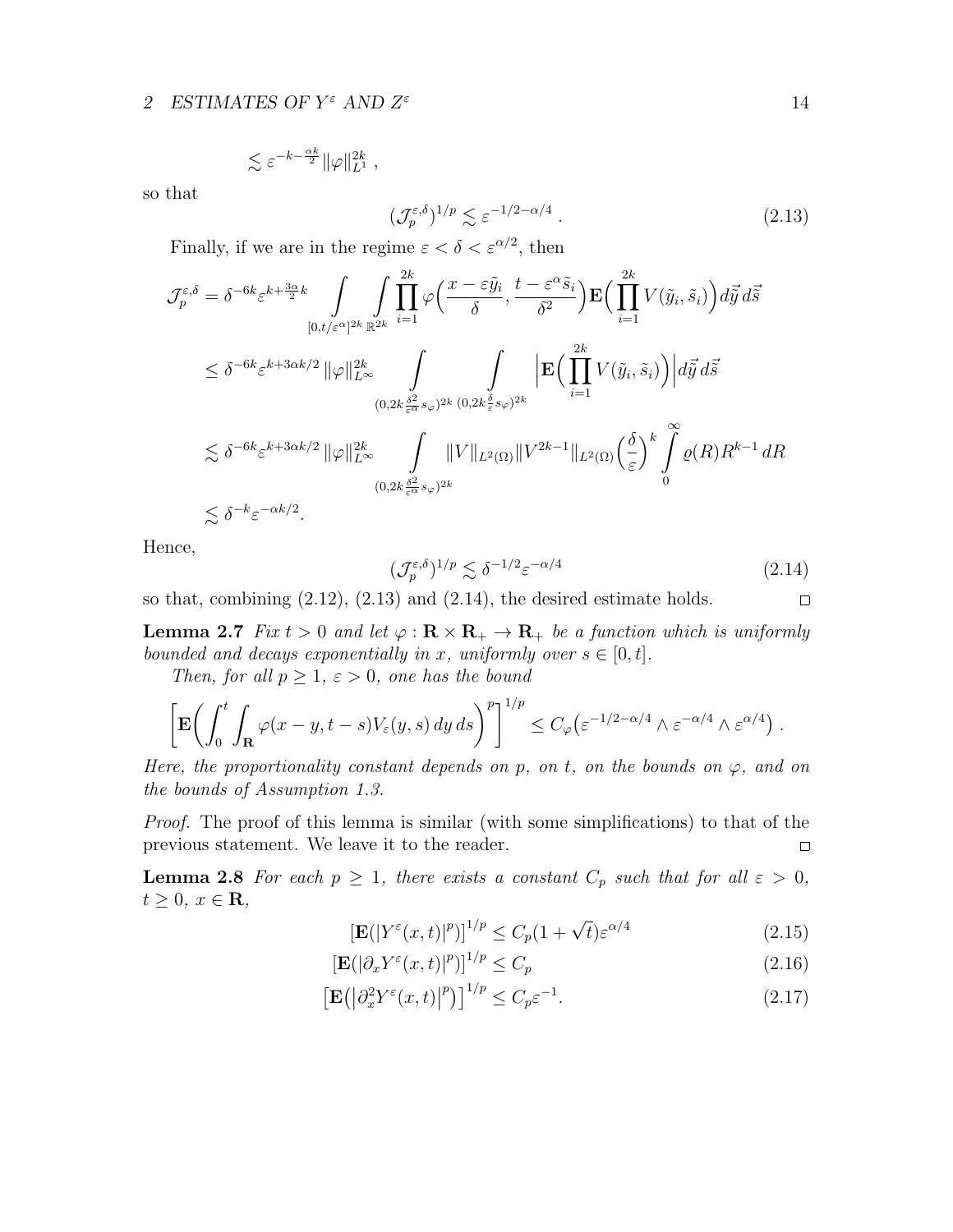*Proof.* Our main ingredient is the existence of a function  $\psi : \mathbf{R}_{+} \to [0, 1]$  which is smooth, compactly supported in the interval  $(1/2, 2]$ , and such that

$$
\sum_{n\in\mathbf{Z}} \psi(2^{-n}r) = 1 ,
$$

for all  $r > 0$ .

As a consequence, we can rewrite the heat kernel as

$$
p_t(x) = \sum_{n \in \mathbf{Z}} 2^{-2n} \varphi_n(x, t) , \qquad (2.18)
$$

where

$$
\varphi_n(x,t) = 2^{3n}\varphi(2^n x, 2^{2n}t) , \qquad \varphi(x,t) = p_t(x)\psi(\sqrt{x^2 + t}) . \tag{2.19}
$$

The advantage of this formulation is that the function  $\varphi$  is smooth and compactly supported. The reason why we scale  $\varphi_n$  in this way, at the expense of still having a prefactor  $2^{-2n}$  in (2.18) is that this is the scaling used in Lemma 2.6 (setting  $\delta = 2^{-n}$ ).

We use this decomposition to define  $Y_n^{\varepsilon}$  by

$$
Y_n^{\varepsilon}(x,t) = 2^{-2n} \int_0^t \int_{\mathbf{R}} \varphi_n(x-y,t-s) V_{\varepsilon}(y,s) dy ds , \qquad (2.20)
$$

so that, by (2.18), one has  $Y^{\varepsilon} = \sum_{n} Y_n^{\varepsilon}$ . Setting  $\tilde{\varphi}(x, t) = \partial_x \varphi(x, t)$  and defining  $\tilde{\varphi}_n(x,t) = 2^{3n}\tilde{\varphi}(2^n x, 2^{2n}t)$  as in (2.19), the derivative of  $Y^{\varepsilon}$  can be decomposed in the same way:

$$
\partial_x Y_n^{\varepsilon}(x,t) = 2^{-n} \int_0^t \int_{\mathbf{R}} \tilde{\varphi}_n(x-y,t-s) \, V_{\varepsilon}(y,s) \, dy \, ds \,. \tag{2.21}
$$

.

We first bound the derivative of  $Y^{\varepsilon}$ . Since  $\tilde{\varphi}$  is smooth and compactly supported, the constants appearing in Lemma 2.6 do not depend on  $t$  and we have

$$
\left(\mathbf{E}|\partial_x Y_n^{\varepsilon}(x,t)|^p\right)^{1/p} \lesssim 2^{n/2} \varepsilon^{\alpha/4} \wedge 2^{-n/2} \varepsilon^{-\alpha/4} = 2^{-\left|\frac{n}{2} + \frac{\alpha}{4}\log_2 \varepsilon\right|}
$$

Since the sum (over n) of this quantity is bounded independently of  $\varepsilon$ , (2.16) now follows by the triangle inequality.

Note that (2.17) follows from the same argument, if we integrate by parts (hence differentiate  $V_{\varepsilon}$ ).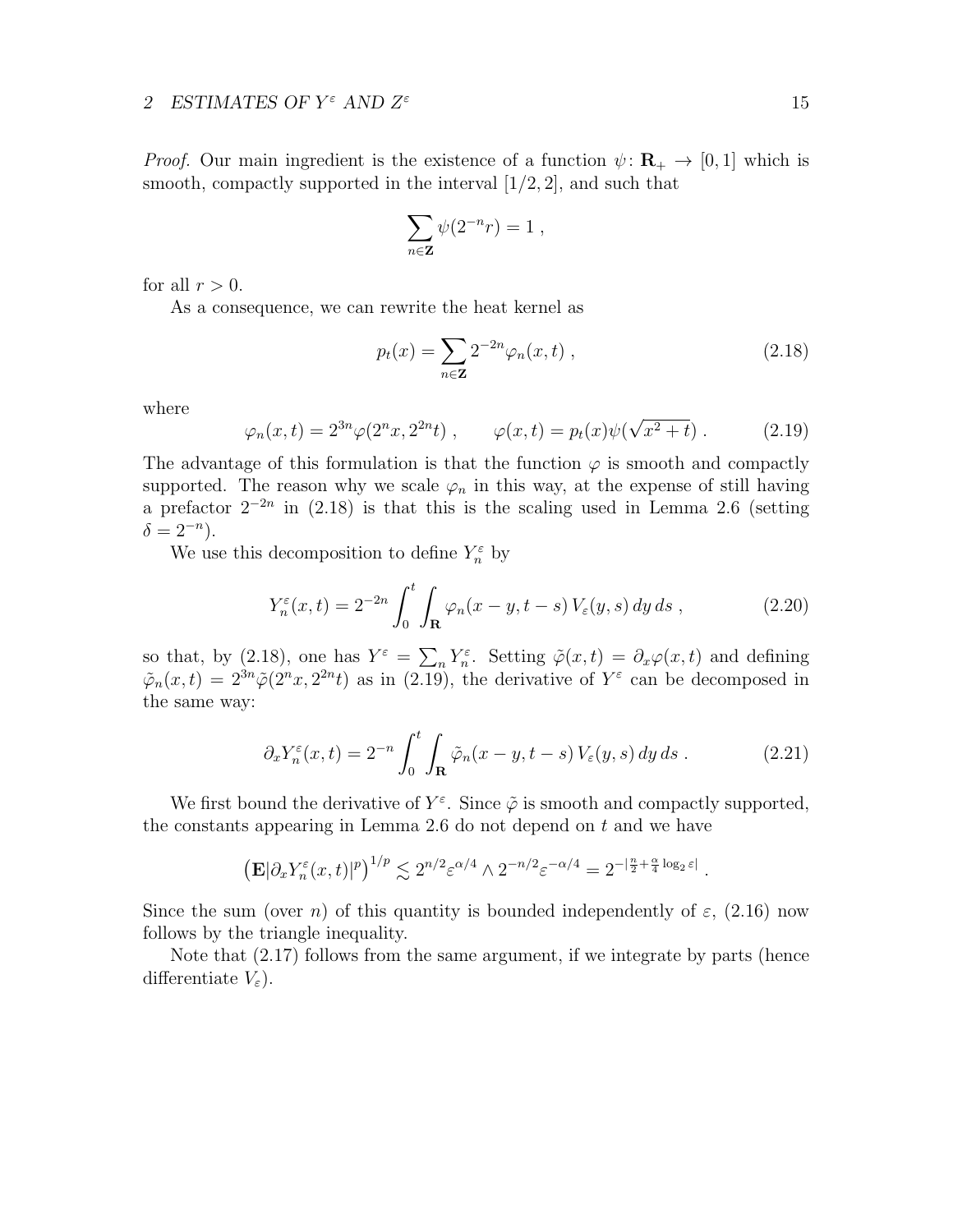In order to finally establish (2.15), we bound  $Y^{\varepsilon}$  in a similar way. This time however, we combine all the terms with  $n < 0$  into one single term, setting

$$
p_t^-(x) = \sum_{n\leq 0} 2^{-2n} \varphi_n(x,t) , \qquad Y_{-}^{\varepsilon}(x,t) = \int_0^t \int_{\mathbf{R}} p_{t-s}^-(x-y) V_{\varepsilon}(y,s) dy ds ,
$$

so that  $Y^{\varepsilon} = \sum_{n>0} Y_n^{\varepsilon} + Y_{-}^{\varepsilon}$ . Similarly to before, we obtain

$$
\left(\mathbf{E}|Y_n^{\varepsilon}(x,t)|^p\right)^{1/p} \lesssim 2^{-n/2} \varepsilon^{\alpha/4} \ . \tag{2.22}
$$

In order to bound  $Y_{\epsilon}^{\varepsilon}$ , we apply Lemma 2.6 with  $\delta = 1$  and  $\varphi = p^{-}$ . It is immediate that  $c_1(t) \lesssim \sqrt{t}$  and  $c_3(t) \lesssim 1$ , so that

$$
\left(\mathbf{E}|Y_{-}^{\varepsilon}(x,t)|^p\right)^{1/p} \lesssim \sqrt{t} \varepsilon^{\alpha/4} .
$$

Combining this with  $(2.22)$ , summed over  $n > 0$ , yields the desired bound.

We deduce from Lemma 2.8 and equation 1.7

**Corollary 2.9** As  $\varepsilon \to 0$ ,  $Y^{\varepsilon}(x,t) \to 0$  in probability, locally uniformly with respect to x and t.

*Proof.* It follows from Lemma 2.8 and equation 1.7 that for some  $a, b > 0$  and all  $p \geq 1$ , all bounded subsets  $D \subset \mathbf{R}_{+} \times \mathbf{R}$ ,

$$
\sup_{(x,t)\in D} \mathbf{E}[|Y^{\varepsilon}(x,t)|^p] \lesssim \varepsilon^{pa},\tag{2.23}
$$

$$
\sup_{(x,t)\in D} \mathbf{E}[|\partial_x Y^{\varepsilon}(x,t)|^p] \lesssim \varepsilon^{-pb}, \sup_{(x,t)\in D} \mathbf{E}[|\partial_t Y^{\varepsilon}(x,t)|^p] \lesssim \varepsilon^{-pb}.
$$
 (2.24)

We deduce from (2.23) that for all  $(x, t), (y, s) \in D, p \ge 1$ ,

$$
\mathbf{E}[|Y^{\varepsilon}(x,t)-Y^{\varepsilon}(y,s)|^{p}]\lesssim \varepsilon^{pa},
$$

and from (2.24), writing  $Y^{\varepsilon}(x,t) - Y^{\varepsilon}(y,s)$  as the sum of an integral of  $\partial_x Y^{\varepsilon}$  and an integral of  $\partial_t Y^{\varepsilon}$ , we get

$$
\mathbf{E}[|Y^{\varepsilon}(x,t)-Y^{\varepsilon}(y,s)|^p] \lesssim (|x-y|+|t-s|)^p \varepsilon^{-pb}.
$$

Hence from Hölder's inequality

$$
\mathbf{E}[|Y^{\varepsilon}(x,t)-Y^{\varepsilon}(y,s)|^{\alpha+\beta}] \le (|x-y|+|t-s|)^{\beta} \varepsilon^{\alpha a-\beta b}.
$$

Provided  $\beta > 2$  and  $\alpha > \beta b/a$ , we obtain an estimate which allows us to deduce the result from a combination of (2.23) and Kolmogorov's Lemma. $\Box$ 

 $\Box$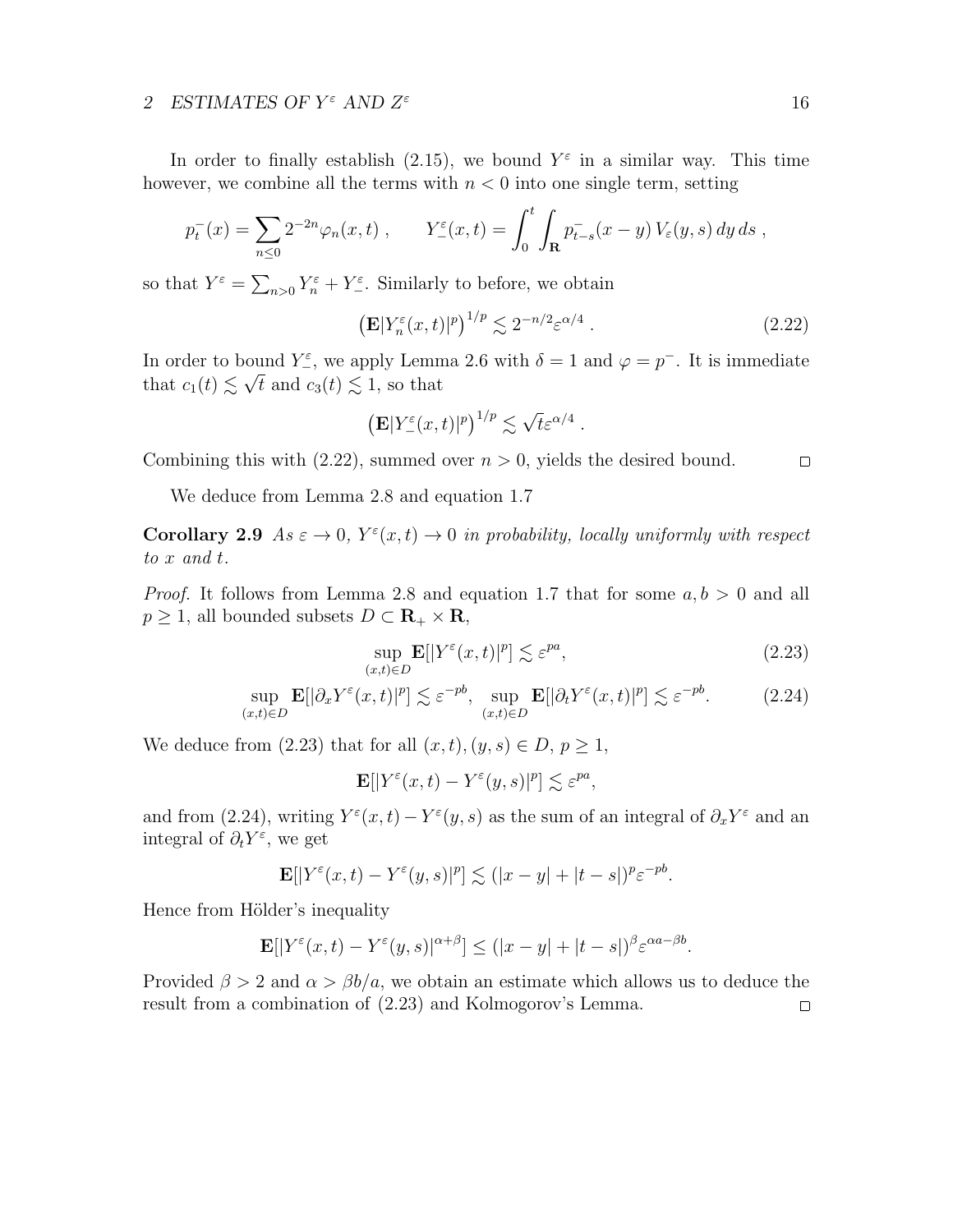We will also need

**Lemma 2.10** The function  $t \to \bar{V}_{\varepsilon}(t)$  is continuous, and, for each  $\varepsilon > 0$ , there exists a positive constant  $\bar{V}^0_\varepsilon$  such that

$$
\bar{V}_{\varepsilon}(t) \to \bar{V}_{\varepsilon}^0, \quad \text{as } t \to \infty.
$$

Furthermore,

$$
\lim_{\varepsilon \to 0} \bar{V}_{\varepsilon}^{0} = \bar{V} := \int_{0}^{\infty} \int_{\mathbb{R}} \frac{\Phi(y, t)}{2\sqrt{\pi t}} dy dt,
$$

and  $\bar{V}_{\varepsilon}(t) \to \bar{V}$  as  $\varepsilon \to 0$ , uniformly in  $t \in [1, +\infty]$ .

*Proof.* Writing  $\Phi_{\varepsilon}$  for the correlation function of  $V_{\varepsilon}$  and using the definition of  $\bar{V}_{\varepsilon}(t)$ , we have

$$
\bar{V}_{\varepsilon}(t) = \mathbf{E} \bigg[ \bigg( \frac{\partial}{\partial x} \int_{0}^{t} \int_{\mathbb{R}} p_{t-s}(x-y) V_{\varepsilon}(y, s) dy ds \bigg)^{2} \bigg]
$$
\n
$$
= \mathbf{E} \bigg[ \bigg( \int_{0}^{t} \int_{\mathbb{R}} p'_{t-s}(x-y) V_{\varepsilon}(y, s) dy ds \bigg)^{2} \bigg]
$$
\n
$$
= \mathbf{E} \bigg[ \int_{0}^{t} \int_{0}^{t} \int_{\mathbb{R}} p'_{t-s}(x-y) p'_{t-r}(x-z) V_{\varepsilon}(y, s) V_{\varepsilon}(z, r) dy dz ds dr \bigg]
$$
\n
$$
= \int_{0}^{t} \int_{0}^{t} \int_{\mathbb{R}} p'_{t-s}(x-y) p'_{t-r}(x-z) \Phi_{\varepsilon}(y-z, s-r) dy dz ds dr
$$
\n
$$
= \int_{0}^{t} \int_{0}^{t} \int_{\mathbb{R}} p'_{s}(y) p'_{r}(z) \Phi_{\varepsilon}(y-z, s-r) dy dz ds dr .
$$

It is easy to check that, for each  $\varepsilon > 0$ , this integral is a continuous function of t and that it converges, as  $t \to +\infty$ . Performing the change of variables  $y' =$  $\overline{y}$  $\frac{y}{\varepsilon^{1/2+\alpha/4}},\,z'=\frac{z}{\varepsilon^{1/2+1}}$  $\frac{z}{\varepsilon^{1/2+\alpha/4}},\, s'=\frac{s}{\varepsilon^{1+\alpha}}$  $\frac{s}{\varepsilon^{1+\alpha/2}},\,r'=\frac{r}{\varepsilon^{1+\alpha}}$  $\frac{r}{\varepsilon^{1+\alpha/2}}$ , renaming the new variables and setting  $T_{\varepsilon} = \varepsilon^{-1-\alpha/2}t$ , we obtain

$$
\bar{V}_{\varepsilon}(t) = \frac{1}{16\pi} \int_{0}^{T_{\varepsilon}T_{\varepsilon}} \int_{0}^{T_{\varepsilon}} \int_{\mathbb{R}} \int_{s^{3/2}} \frac{y}{r^{3/2}} \frac{z}{r^{3/2}} e^{-\frac{y^2}{4s} - \frac{z^2}{4r}} \Phi\left(\frac{y-z}{\varepsilon^{\frac{1}{2} - \frac{\alpha}{4}}}, \frac{s-r}{\varepsilon^{\frac{\alpha}{2} - 1}}\right) dy dz ds dr.
$$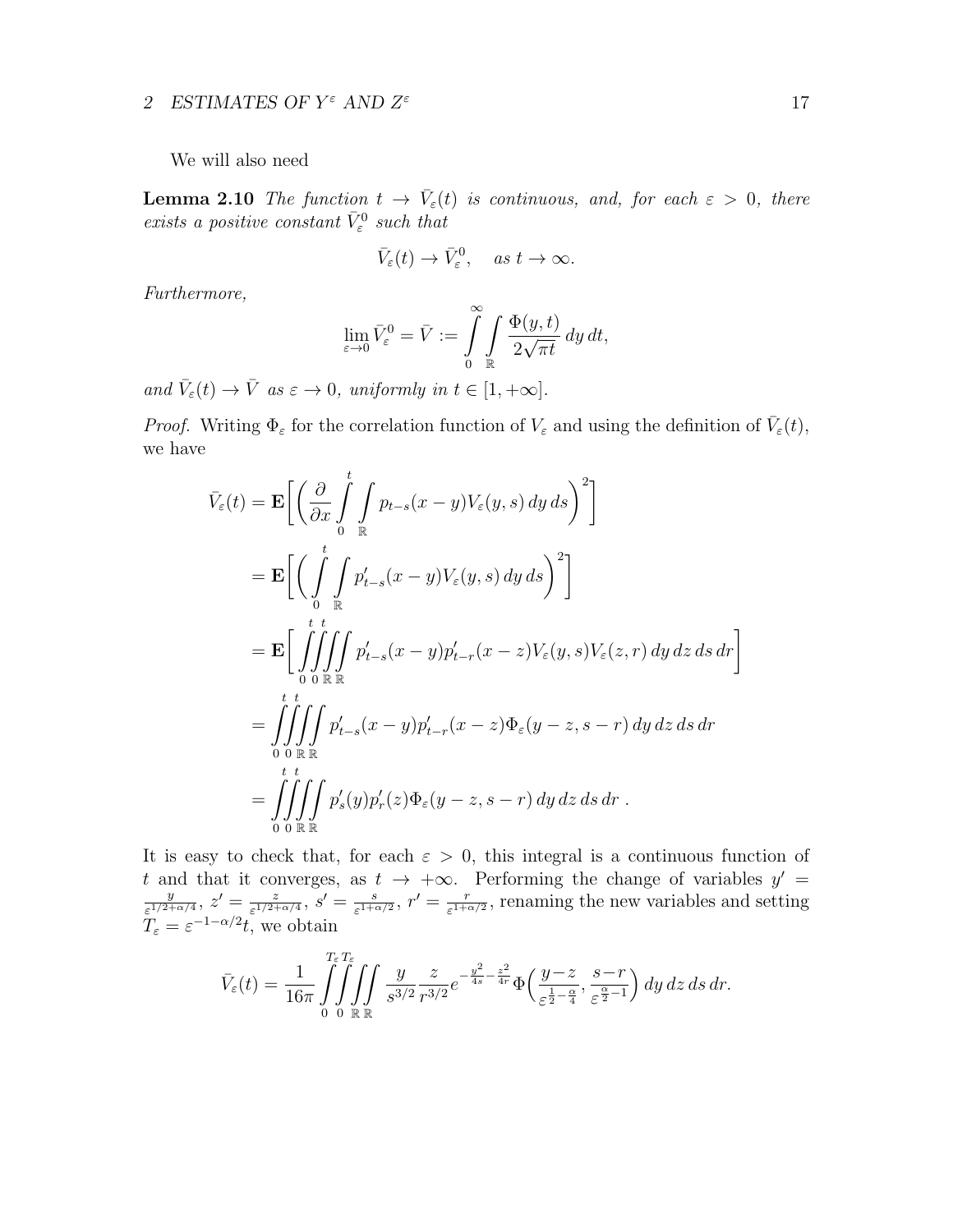We represent the integral on the right-hand side as

$$
\bar{V}_{\varepsilon}(t) = \frac{1}{16\pi} \int_{0}^{T_{\varepsilon}T_{\varepsilon}} \int_{0}^{T_{\varepsilon}T_{\varepsilon}} \int_{\mathbb{R}} \frac{z^2}{s^{3/2}r^{3/2}} e^{-\frac{z^2}{4s} - \frac{z^2}{4r}} \Phi\left(\frac{y-z}{\varepsilon^{\frac{1}{2} - \frac{\alpha}{4}}}, \frac{s-r}{\varepsilon^{\frac{\alpha}{2} - 1}}\right) dy \, dz \, ds \, dr + r_{\varepsilon}(t). \tag{2.25}
$$

The further analysis relies on the following limit relation:

$$
\lim_{\varepsilon \to 0} \sup_{0 < t \le +\infty} |r_{\varepsilon}(t)| = 0. \tag{2.26}
$$

In order to justify it we denote  $\varkappa = \frac{1}{2} - \frac{\alpha}{4}$  $\frac{\alpha}{4}$  and  $\varkappa_1 = \frac{\varkappa}{10}$ , and divide the integration area into four parts as follows

$$
\Pi_1 = \{ (y, z, s, r) \in \mathbb{R}^2 \times (\mathbb{R}^+)^2 : s \le \varepsilon^{x_1}, r \le \varepsilon^{x_1} \},
$$
  
\n
$$
\Pi_2 = \{ (y, z, s, r) \in \mathbb{R}^2 \times (\mathbb{R}^+)^2 : \varepsilon^{x_1} < s \le T_\varepsilon, r \le \varepsilon^{x_1} \},
$$
  
\n
$$
\Pi_3 = \{ (y, z, s, r) \in \mathbb{R}^2 \times (\mathbb{R}^+)^2 : s \le \varepsilon^{x_1}, \varepsilon^{x_1} < r \le T_\varepsilon \},
$$
  
\n
$$
\Pi_4 = \{ (y, z, s, r) \in \mathbb{R}^2 \times (\mathbb{R}^+)^2 : \varepsilon^{x_1} < s \le T_\varepsilon, \varepsilon^{x_1} < r \le T_\varepsilon \}.
$$

In  $\Pi_1$  we have

$$
\int_{\Pi_1} \frac{|y| |z|}{s^{\frac{3}{2}} r^{\frac{3}{2}}} e^{-\frac{y^2}{4s} - \frac{z^2}{4r}} \Phi\left(\frac{y-z}{\varepsilon^{\frac{1}{2} - \frac{\alpha}{4}}}, \frac{s-r}{\varepsilon^{\frac{\alpha}{2} - 1}}\right) dx \, dy \, ds \, dr \leq C^2 \int_{0}^{\varepsilon^{2/1}} \int_{0}^{\varepsilon^{2/1}} \frac{ds dr}{s^{\frac{1}{2}} r^{\frac{1}{2}}} = 4C^2 \varepsilon^{z_1}.
$$
 (2.27)

To estimate the integral over  $\Pi_2$  we first notice that there exists a constant  $C_1$  such that

$$
\frac{|y|}{s^{\frac{1}{2}}}e^{-\frac{y^2}{4s}} \leq C_1
$$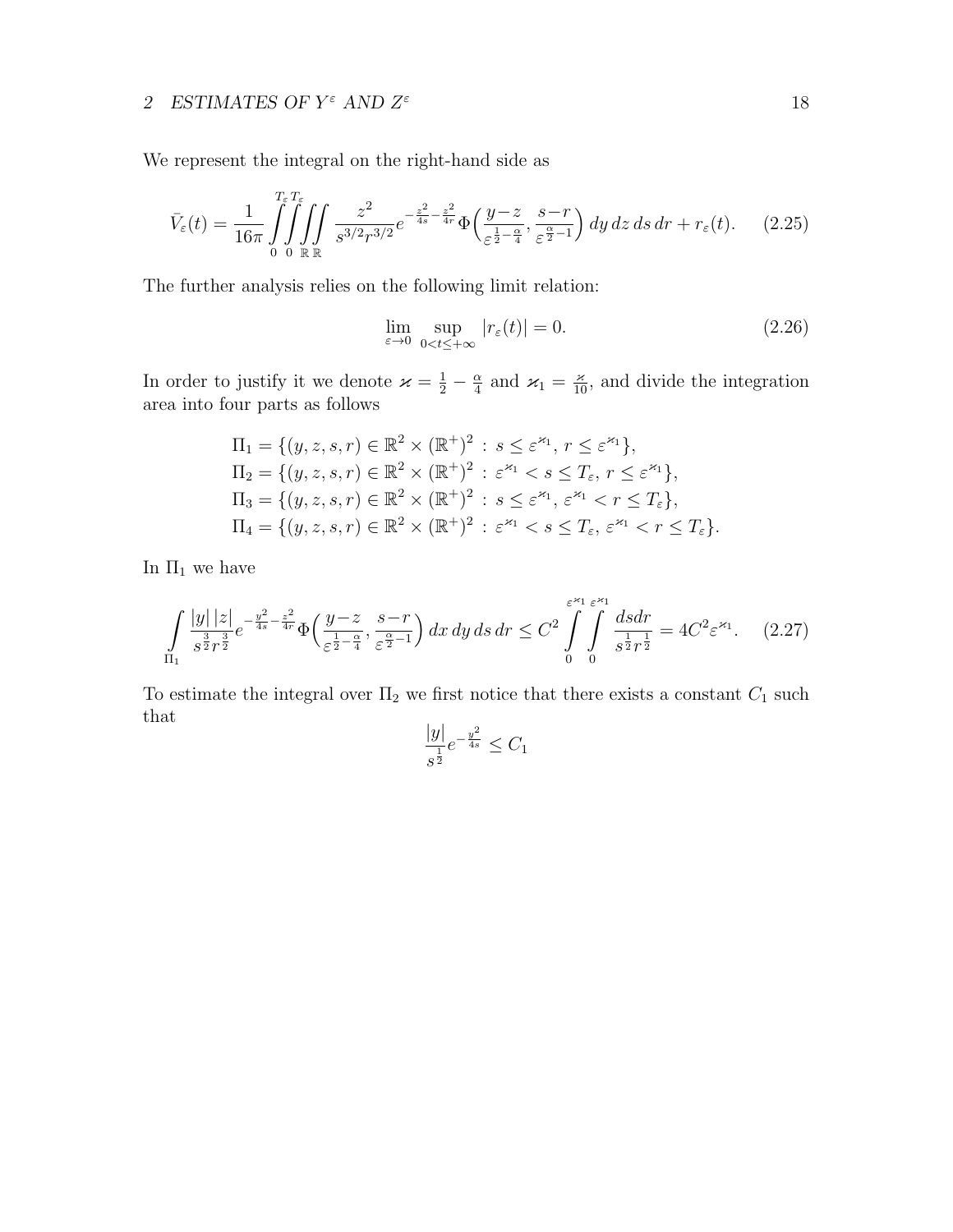uniformly over ass  $s > 0$  and  $y \in \mathbb{R}$ . Then,

$$
\int_{\Pi_{2}} \frac{|y| |z|}{s^{\frac{3}{2}}r^{\frac{3}{2}}} e^{-\frac{y^{2}}{4s} - \frac{z^{2}}{4r}} \Phi\left(\frac{y-z}{\varepsilon^{\frac{1}{2}-\frac{\alpha}{4}}}, \frac{s-r}{\varepsilon^{\frac{\alpha}{2}-1}}\right) dy dz ds dr
$$
\n
$$
\leq C_{1} \int_{\varepsilon^{2\epsilon}} \int_{\mathbb{R}} \int_{\mathbb{R}} |z| dz dr ds_{\varepsilon^{-\frac{2}{2}}} e^{-\frac{z^{2}}{r}} \int_{\mathbb{R}} \Phi\left(\frac{y-z}{\varepsilon^{\frac{1}{2}-\frac{\alpha}{4}}}, \frac{s-r}{\varepsilon^{\frac{\alpha}{2}-1}}\right) dy
$$
\n
$$
= C_{1} \varepsilon^{2\epsilon} \int_{\varepsilon^{2\epsilon}} \int_{\mathbb{R}} \int_{\mathbb{R}} e^{-\frac{z^{2}}{r}} \Phi\left(\frac{s-r}{\varepsilon^{\frac{\alpha}{2}-1}}\right) |z| dz dr ds
$$
\n
$$
= C_{1} \varepsilon^{2\epsilon} \int_{\varepsilon^{2\epsilon}} \int_{\mathbb{R}} \int_{\mathbb{R}} e^{-\frac{z^{2}}{r}} \Phi\left(\frac{s-r}{\varepsilon^{\frac{\alpha}{2}-1}}\right) \frac{dz}{s r^{\frac{3}{2}}}
$$
\n
$$
= CC_{1} \varepsilon^{2\epsilon} \int_{\varepsilon^{2\epsilon}} \int_{\varepsilon^{2\epsilon}} \int_{\mathbb{R}} \Phi\left(\frac{s-r}{\varepsilon^{\frac{\alpha}{2}-1}}\right) \frac{dr ds}{s r^{\frac{1}{2}}} \leq CC_{1} \varepsilon^{2\epsilon} \int_{\varepsilon^{2\epsilon}} \int_{0}^{T_{\varepsilon}} \Phi\left(\frac{s}{\varepsilon^{\frac{\alpha}{2}-1}}\right) \frac{dr ds}{s r^{\frac{1}{2}}}
$$
\n
$$
= 2 CC_{1} \varepsilon^{2\epsilon} \varepsilon^{\frac{2\epsilon}{2}} \int_{\varepsilon^{2\epsilon}} \widehat{\Phi}\left(\frac{s}{\varepsilon^{\frac{\alpha}{2}-1}}\right) \frac{ds}{s} \leq 2 CC_{1} \varepsilon^{2\epsilon} \varepsilon^{\frac{2\epsilon}{2}}
$$

here  $\overline{\Phi}(t) = \int_{\mathbb{R}} \Phi(x, t) dx$ , and  $\overline{\Phi}(t)$  stands for  $\max{\{\overline{\Phi}(s) : t - 1 \le s \le t\}}$ . A similar estimate holds true for the integral over  $\Pi_3$ . Therefore,

$$
\lim_{\varepsilon \to 0} \sup_{0 < t \leq +\infty} \left| \int_{\Pi_1 \cup \Pi_2 \cup \Pi_3} \frac{y}{s^{3/2}} \frac{z}{r^{3/2}} e^{-\frac{y^2}{4s} - \frac{z^2}{4r}} \Phi\left(\frac{y-z}{\varepsilon^{\frac{1}{2} - \frac{\alpha}{4}}}, \frac{s-r}{\varepsilon^{\frac{\alpha}{2} - 1}}\right) dy \, dz \, ds \, dr \right| = 0. \tag{2.29}
$$

We also have

$$
\int_{\Pi_{1}\cup\Pi_{2}} \frac{z^{2}}{s^{3/2}r^{3/2}} e^{-\frac{z^{2}}{4s} - \frac{z^{2}}{4r}} \Phi\left(\frac{y-z}{\varepsilon^{\frac{1}{2}-\frac{\alpha}{4}}}, \frac{s-r}{\varepsilon^{\frac{\alpha}{2}-1}}\right) dy dz ds dr
$$
\n
$$
= C\varepsilon^{*} \int_{0}^{T_{\varepsilon}} \int_{0}^{\varepsilon^{*\prime}} \overline{\Phi}\left(\frac{s-r}{\varepsilon^{-2\varkappa}}\right) \frac{ds dr}{(s+r)^{\frac{3}{2}}} = C \int_{0}^{\varepsilon^{2\varkappa}T_{\varepsilon}} \int_{0}^{\varepsilon^{2\varkappa}T_{\varepsilon} + 2\varkappa} \overline{\Phi}(s-r) \frac{ds dr}{(s+r)^{\frac{3}{2}}} \tag{2.30}
$$
\n
$$
\leq C \int_{0}^{1} \int_{0}^{\varepsilon^{2(1+2\varkappa)}} \overline{\Phi}(s-r) \frac{ds dr}{(s+r)^{\frac{3}{2}}} + C \int_{1}^{\infty} \int_{0}^{\varepsilon^{2(1+2\varkappa)}} \overline{\Phi}(s-r) \frac{ds dr}{(s+r)^{\frac{3}{2}}} \leq C_{4}\varepsilon^{*}
$$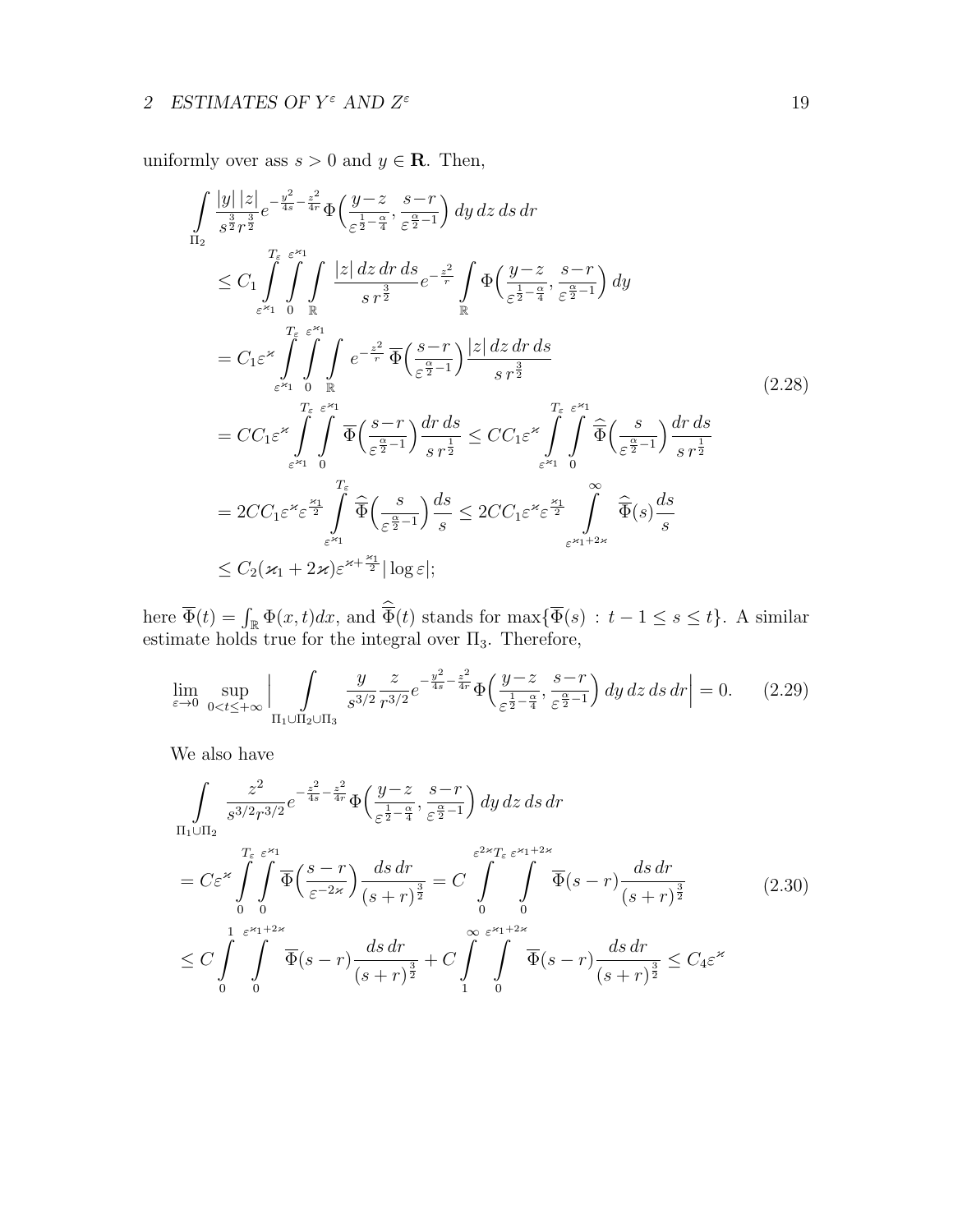Combining this estimate with a similar estimate for the integral over  $\Pi_1 \cup \Pi_3$ , we obtain

$$
\lim_{\varepsilon \to 0} \sup_{0 < t \leq +\infty} \Big| \int_{\Pi_1 \cup \Pi_2 \cup \Pi_3} \frac{z^2}{s^{3/2} r^{3/2}} e^{-\frac{z^2}{4s} - \frac{z^2}{4r}} \Phi\left(\frac{y - z}{\varepsilon^{\frac{1}{2} - \frac{\alpha}{4}}}, \frac{s - r}{\varepsilon^{\frac{\alpha}{2} - 1}}\right) dy \, dz \, ds \, dr \Big| = 0. \tag{2.31}
$$

In order to justify (2.26) it remains to show that

$$
\lim_{\varepsilon \to 0} \sup_{0 < t \leq +\infty} \int_{\Pi_4} \frac{|yz e^{-\frac{y^2}{4s} - \frac{z^2}{4r}} - z^2 e^{-\frac{z^2}{4s} - \frac{z^2}{4r}}|}{s^{3/2} r^{3/2}} \Phi\left(\frac{y - z}{\varepsilon^{\frac{1}{2} - \frac{\alpha}{4}}}, \frac{s - r}{\varepsilon^{\frac{\alpha}{2} - 1}}\right) dy \, dz \, ds \, dr \big| = 0 \qquad (2.32)
$$

We first estimate

$$
J_{\varepsilon}(t) := \int_{\Pi_{4}} \frac{|yz|}{s^{3/2}r^{3/2}} e^{-\frac{z^{2}}{4r}} \left| e^{-\frac{y^{2}}{4s}} - e^{-\frac{z^{2}}{4s}} \right| \Phi\left(\frac{y-z}{\varepsilon}, \frac{s-r}{\varepsilon^{-2\varkappa}}\right) dy dz ds dr
$$
  
\n
$$
\leq \frac{1}{4} \int_{\Pi_{4}} \frac{|yz| |z^{2} - y^{2}|}{s^{5/2}r^{3/2}} e^{-\frac{z^{2}}{4r}} \left( e^{-\frac{y^{2}}{4s}} + e^{-\frac{z^{2}}{4s}} \right) \Phi\left(\frac{y-z}{\varepsilon}, \frac{s-r}{\varepsilon^{-2\varkappa}}\right) dy dz ds dr \qquad (2.33)
$$
  
\n
$$
\lesssim \varepsilon^{2\varkappa} \int_{\Pi_{4}} \left( \frac{|y|^{3} + |y-z|^{3}}{s^{5/2}r^{3/2}} e^{-\frac{y^{2}}{4s}} + \frac{|z|^{3} + |y-z|^{3}}{s^{5/2}r^{3/2}} e^{-\frac{z^{2}}{4s}} \right) e^{-\frac{z^{2}}{4r}} \Phi_{1}\left(\frac{y-z}{\varepsilon}, \frac{s-r}{\varepsilon^{-2\varkappa}}\right) dy dz ds dr
$$

with  $\Phi_1(x,t) = |x| \Phi(x,t)$ ; here we have used the inequality  $|e^a - e^b| \leq |b - a|(e^a + e^b)$ and the estimates  $|yz||y+z| \leq C(|y|^3+|y-z|^3)$  and  $|yz||y+z| \leq C(|z|^3+|y-z|^3)$ that follow from the Young inequality. Let us estimate the integral

$$
\varepsilon^{z} \int_{\Pi_{4}} \frac{|y|^{3}}{s^{5/2} r^{3/2}} e^{-\frac{y^{2}}{4s}} e^{-\frac{z^{2}}{4r}} \Phi_{1}\left(\frac{y-z}{\varepsilon^{z}}, \frac{s-r}{\varepsilon^{-2\varkappa}}\right) dy dz ds dr
$$
  

$$
\leq C_{3} \varepsilon^{z} \int_{\Pi_{4}} \frac{1}{s r^{3/2}} e^{-\frac{z^{2}}{4r}} \Phi_{1}\left(\frac{y-z}{\varepsilon^{z}}, \frac{s-r}{\varepsilon^{-2\varkappa}}\right) dy dz ds dr \leq C_{4} \varepsilon^{2z} \int_{\varepsilon^{z_{1}}} \int_{s}^{\infty} \frac{1}{s r} \overline{\Phi}_{1}\left(\frac{s-r}{\varepsilon^{-2\varkappa}}\right) ds dr
$$
  

$$
= C_{4} \varepsilon^{2z} \int_{\varepsilon^{z_{1}+2\varkappa}}^{\infty} \int_{\varepsilon^{z_{1}+2\varkappa}}^{\infty} \overline{\Phi}_{1}\left(s-r\right) \frac{ds dr}{sr} \leq C_{5} \varepsilon^{2z} (\log \varepsilon)^{2};
$$

here  $C_3 = \max(x^3 e^{-x^2})$ , and  $\overline{\Phi}_1(t)$  stands for  $\int_{\mathbb{R}} \Phi_1(x, t) dx$ . Other terms on the right-hand side of (2.33) can be estimated in a similar way. Thus we obtain

$$
\lim_{\varepsilon \to 0} \sup_{0 < t \le \infty} J_{\varepsilon}(t) = 0. \tag{2.34}
$$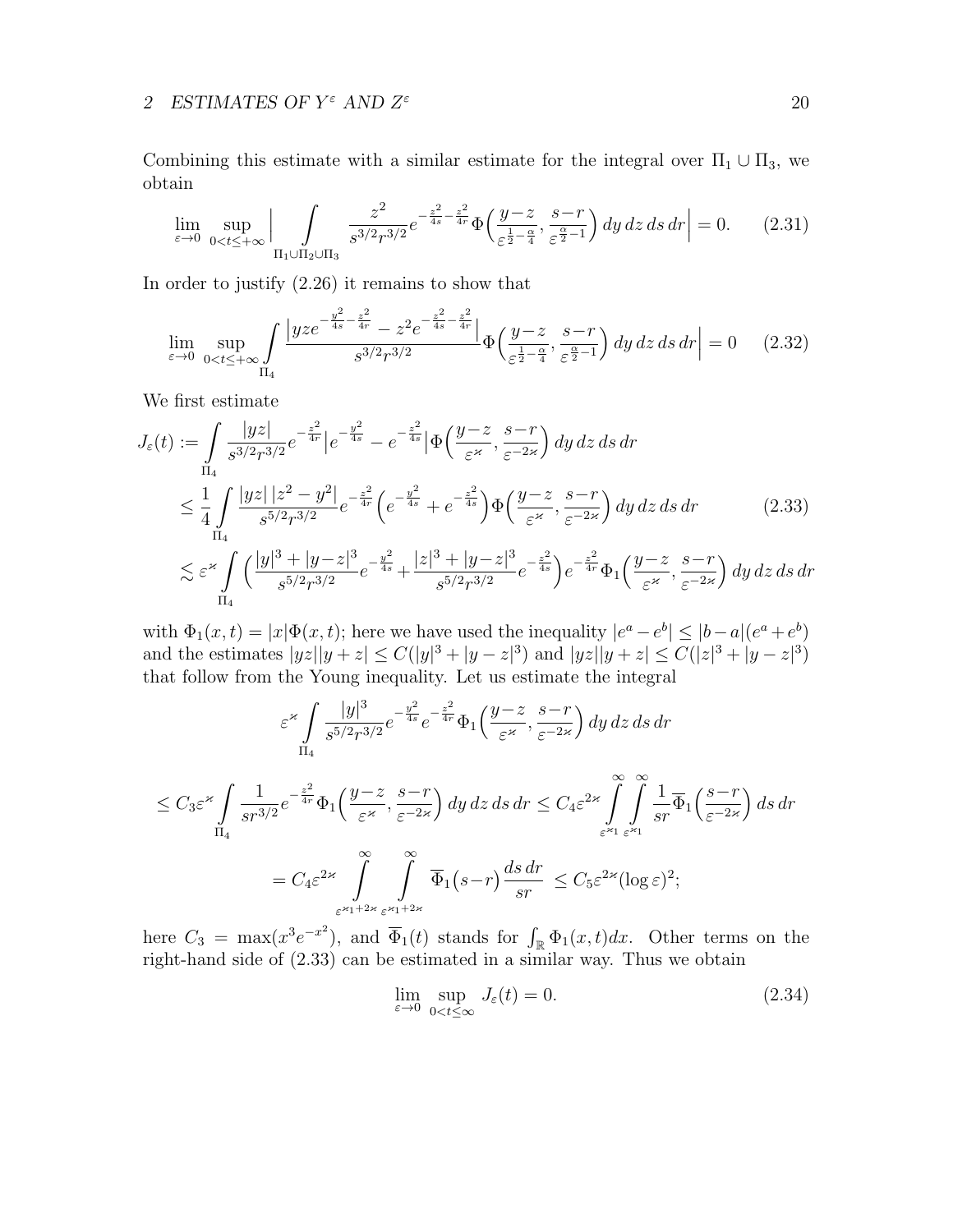The inequality

$$
\int_{\Pi_4} \frac{|yz - z^2|}{s^{3/2} r^{3/2}} e^{-\frac{z^2}{4r}} e^{-\frac{z^2}{4s}} \Phi\left(\frac{y - z}{\varepsilon^{\varkappa}}, \frac{s - r}{\varepsilon^{-2\varkappa}}\right) dy \, dz \, ds \, dr \le C \varepsilon^{\varkappa} (\log \varepsilon)^2
$$

can be obtained in the same way with a number of simplifications. This yields (2.26).

It remains to notice that

$$
\iint_{\varepsilon^{z} \leq \varepsilon^{z} \leq \varepsilon} \iint_{\varepsilon^{z} \leq \varepsilon^{z} \leq \varepsilon^{z}} \frac{z^{2}}{s^{3/2} r^{3/2}} e^{-\frac{z^{2}}{4s} - \frac{z^{2}}{4r}} \Phi\left(\frac{y-z}{\varepsilon^{z}}, \frac{s-r}{\varepsilon^{-2\varkappa}}\right) dy dz ds dr
$$
\n
$$
= \varepsilon^{z} \iint_{\varepsilon^{z} \leq \varepsilon^{z} \leq \varepsilon^{z} \leq \varepsilon^{z} \leq \varepsilon^{z} \leq \varepsilon^{z} \leq \varepsilon^{z} \leq \varepsilon^{z} \leq \varepsilon^{z} \leq \varepsilon^{z} \leq \varepsilon^{z} \leq \varepsilon^{z} \leq \varepsilon^{z} \leq \varepsilon^{z} \leq \varepsilon^{z} \leq \varepsilon^{z} \leq \varepsilon^{z} \leq \varepsilon^{z} \leq \varepsilon^{z} \leq \varepsilon^{z} \leq \varepsilon^{z} \leq \varepsilon^{z} \leq \varepsilon^{z} \leq \varepsilon^{z} \leq \varepsilon^{z} \leq \varepsilon^{z} \leq \varepsilon^{z} \leq \varepsilon^{z} \leq \varepsilon^{z} \leq \varepsilon^{z} \leq \varepsilon^{z} \leq \varepsilon^{z} \leq \varepsilon^{z} \leq \varepsilon^{z} \leq \varepsilon^{z} \leq \varepsilon^{z} \leq \varepsilon^{z} \leq \varepsilon^{z} \leq \varepsilon^{z} \leq \varepsilon^{z} \leq \varepsilon^{z} \leq \varepsilon^{z} \leq \varepsilon^{z} \leq \varepsilon^{z} \leq \varepsilon^{z} \leq \varepsilon^{z} \leq \varepsilon^{z} \leq \varepsilon^{z} \leq \varepsilon^{z} \leq \varepsilon^{z} \leq \varepsilon^{z} \leq \varepsilon^{z} \leq \varepsilon^{z} \leq \varepsilon^{z} \leq \varepsilon^{z} \leq \varepsilon^{z} \leq \varepsilon^{z} \leq \varepsilon^{z} \leq \varepsilon^{z} \leq \varepsilon
$$

with  $C_0 = \int_{\mathbb{R}} z^2 e^{-z^2/4} dz$ , and

$$
\lim_{\varepsilon \to 0} \sup_{1 \le t \le +\infty} |R_{\varepsilon}(t)| = 0.
$$

Combining the last two relations with (2.25) and (2.26), we obtain the desired statement.  $\hfill \square$ 

**Lemma 2.11** For any  $T > 0$ , any even integer  $k \ge 2$ , any  $0 < \beta < 1/k$ , any  $p > k$ and any  $\kappa > 0$ , there exists a constant C such that for all  $0 \le t \le T$ ,  $\varepsilon > 0$ ,

$$
\left(\mathbf{E} \|\mathbf{Y}^{\varepsilon}(t)\|_{0,p_{\kappa}}^p\right)^{1/p} \leq C \ \varepsilon^{\frac{\alpha}{4}(1-\kappa)}, \quad \left(\mathbf{E} \|\partial_x \mathbf{Y}^{\varepsilon}(t)\|_{0,p_{\kappa}}^p\right)^{1/p} \leq C \ \varepsilon^{-\kappa},
$$

$$
\left(\mathbf{E} \|\partial_x \mathbf{Y}^{\varepsilon}(t)\|_{\beta,p_{\kappa}}^p\right)^{1/p} \leq C \varepsilon^{-\kappa}.
$$

*Proof.* We establish the estimates of the norms of  $\partial_x Y^\varepsilon(t)$  only. The norm of  $Y^\varepsilon(t)$ is estimated similarly. Let  $q > 1$  and  $p = qk$ . For any  $x < y$ , we have the identity

$$
|\partial_x Y^{\varepsilon}(t,y) - \partial_x Y^{\varepsilon}(t,x)|^{k} = k \int_x^y (\partial_x Y^{\varepsilon}(t,z) - \partial_x Y^{\varepsilon}(t,x))^{k-1} \partial_x^2 Y^{\varepsilon}(t,z) dz.
$$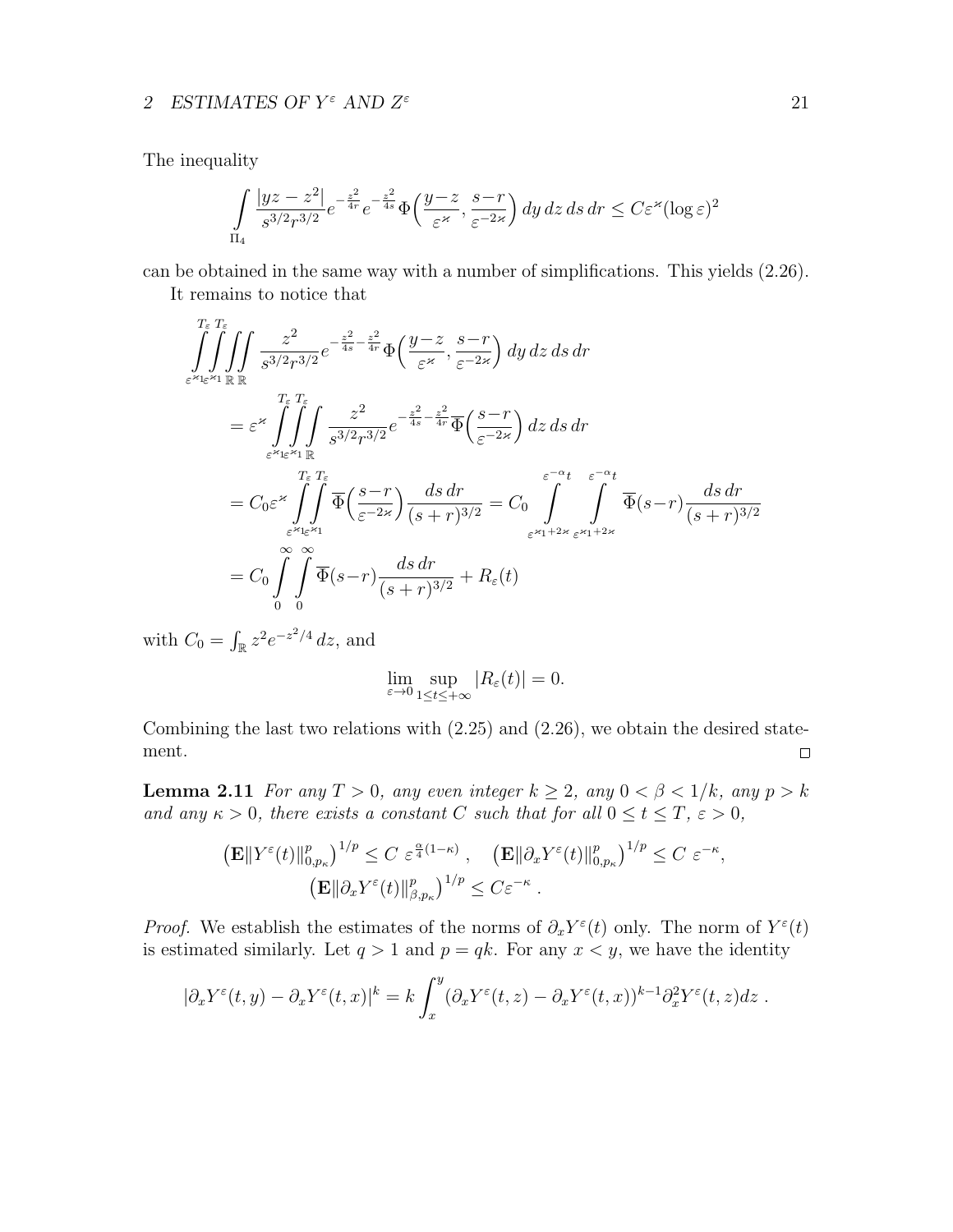Raising this to the power  $q$  and taking expectations, we obtain

$$
\mathbf{E}(|\partial_x Y^{\varepsilon}(t,y) - \partial_x Y^{\varepsilon}(t,x)|^{p}) \leq k^{q} \left| \int_x^y (\partial_x Y^{\varepsilon}(t,z) - \partial_x Y^{\varepsilon}(t,x))^{k-1} \partial_x^2 Y^{\varepsilon}(t,z) dz \right|^q
$$
  
\n
$$
\lesssim (y-x)^{q-1} \int_x^y \mathbf{E}(|(\partial_x Y^{\varepsilon}(t,z) - \partial_x Y^{\varepsilon}(t,x))^{k-1} \partial_x^2 Y^{\varepsilon}(t,z)|^{q}) dz
$$
  
\n
$$
\lesssim (y-x)^{q} \sqrt{\mathbf{E}(|\partial_x Y^{\varepsilon}(t,x)|^{2q(k-1)}) \mathbf{E}(|\partial_x^2 Y^{\varepsilon}(t,x)|^{2q})} \lesssim (y-x)^{q} \varepsilon^{-q}, \qquad (2.35)
$$

where we have used the stationarity (in z) of the processes  $\partial_x Y^{\varepsilon}(t, z)$  and  $\partial_x^2 Y^{\varepsilon}(t, z)$ , as well as the estimates  $(2.16)$  and  $(2.17)$  from Lemma 2.8.

As a consequence of Kolmogorov's Lemma, there exists a stationary sequence of positive random variables  $\{\xi_n\}_{n\in\mathbb{Z}}$  such that for every  $n \in \mathbb{Z}$ , the bound

$$
\sup_{x \in [n,n+1]} |\partial_x Y^{\varepsilon}(t,x)| \leq \xi_n ,
$$

holds almost surely, and such that  $(\mathbf{E}\xi_n^p)^{1/p} \lesssim \varepsilon^{-1/k}$  for every  $p \ge 1$ . The bound on  $\|\partial_x Y^{\varepsilon}(t)\|_{0,p_{\kappa}}$  then follows at once.

The bound on  $\|\partial_x Y^{\varepsilon}(t)\|_{\beta,p_{\kappa}}$  follows in virtually the same way, using the fact that (2.35) also yields the bound

$$
\sup_{x,y\in[n-1,n+1]}\frac{|\partial_x Y^{\varepsilon}(t,x)-\partial_x Y^{\varepsilon}(t,y)|}{|x-y|^{\beta}}\leq \tilde{\xi}_n,
$$

for some stationary sequence of random variables  $\tilde{\xi}_n$  which has all of its moments bounded in the same way as the sequence  $\{\xi_n\}.$  $\Box$ 

We further obtain the following bound on the "negative Hölder norm" of  $\partial_x Y^{\varepsilon}$ :

**Corollary 2.12** For any  $T > 0$ , k being any even integer,  $p > k$  and  $\kappa = 1/k$ , there exists a constant  $C_{T,p,\kappa}$  such that

$$
\left(\mathbf{E}\|\partial_x Y^{\varepsilon}(t)\|_{-\frac{1}{4},p_{\kappa}}^p\right)^{1/p} \leq C_{T,p,\kappa} \varepsilon^{\alpha/16-\kappa},
$$

for all  $0 \le t \le T$ ,  $\varepsilon > 0$ .

Proof. We note that

$$
\|\partial_x Y^{\varepsilon}(t)\|_{-\frac{1}{4},p_{\kappa}} = \sup_{|x-y|\leq 1} \frac{|Y^{\varepsilon}(t,x) - Y^{\varepsilon}(t,y)|}{p_{\kappa}(x)|x-y|^{3/4}},
$$

 $\hfill \square$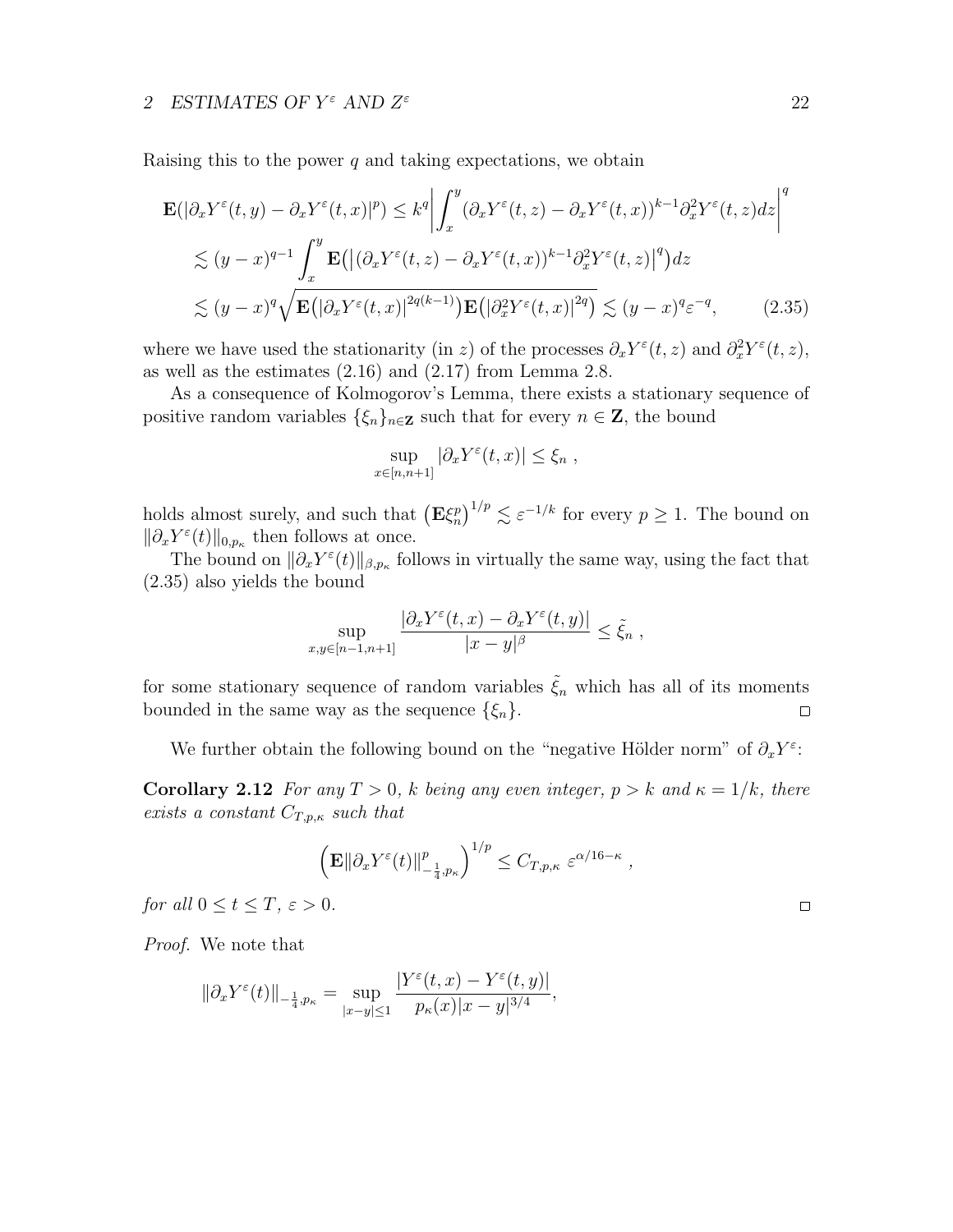$$
||Y^{\varepsilon}(t)||_{0,p_{\kappa}} = \sup_{x} \frac{|Y^{\varepsilon}(t,x)|}{p_{\kappa}(x)}, \qquad ||\partial_x Y^{\varepsilon}(t)||_{0,p_{\kappa}} = \sup_{x} \frac{|\partial_x Y^{\varepsilon}(t,x)|}{p_{\kappa}(x)}.
$$

We have, for  $|x - y| \leq 1$ ,

$$
\frac{|Y^{\varepsilon}(t,x)-Y^{\varepsilon}(t,y)|}{p_{\kappa}(x)|x-y|^{3/4}} = \left(\frac{|Y^{\varepsilon}(t,x)-Y^{\varepsilon}(t,y)|}{p_{\kappa}(x)}\right)^{1/4} \left(\frac{|Y^{\varepsilon}(t,x)-Y^{\varepsilon}(t,y)|}{p_{\kappa}(x)|x-y|}\right)^{3/4}
$$

$$
\leq \left(\frac{|Y^{\varepsilon}(t,x)|}{p_{\kappa}(x)}+C_{\kappa}\frac{|Y^{\varepsilon}(t,y)|}{p_{\kappa}(y)}\right)^{1/4} \left(C_{\kappa}\sup_{x\leq z\leq y}\frac{|\partial_{x}Y^{\varepsilon}(t,z)|}{p_{\kappa}(z)}\right)^{3/4}.
$$

It remains to take supremums and apply Hölder's inequality.

We have similar results for  $Z^{\varepsilon}(x,t)$ .

**Lemma 2.13** For each  $p \geq 1$ , there exists a constant C such that for all  $\varepsilon > 0$ ,  $t \geq 0, x \in \mathbf{R},$ 

$$
\left[\mathbf{E}\big(|Z^{\varepsilon}(x,t)|^2\big)\right]^{1/2} \le C\big(1+t^2\big)\varepsilon^{\gamma\alpha/2}.
$$

Proof. The main ingredient in the proof is a bound on the correlation function of the right hand side of the equation for  $Z^{\varepsilon}$ , which we denote by

 $\Lambda_{\varepsilon}(z,z') = \mathbf{Cov} \big( |\partial_x Y^{\varepsilon}(z)|^2, |\partial_x Y^{\varepsilon}(z')|^2 \big) \;.$ 

Inserting the definition of  $Y^{\varepsilon}$ , we obtain the identity

$$
\Lambda_{\varepsilon}(z,z')=\int\cdots\int\tilde{P}(z-z_1)\tilde{P}(z-z_2)\tilde{P}(z'-z_3)\tilde{P}(z'-z_4)\Psi_{\varepsilon}^{(4)}(z_1,\cdots,z_4)\,dz_1\cdots dz_4,
$$

where

$$
\tilde{P}(z) = \tilde{P}(x,t) = \partial_x p_t(x) ,
$$

with  $p_t$  the standard heat kernel and

$$
\Psi_{\varepsilon}^{(4)}(z_1,\cdots,z_4)=\varepsilon^{-2-\alpha}\Psi^{(4)}\left(\frac{x_1}{\varepsilon},\cdots,\frac{x_4}{\varepsilon},\frac{t_1}{\varepsilon^{\alpha}},\cdots,\frac{t_4}{\varepsilon^{\alpha}}\right).
$$

Here, we used the shorthand notation  $z_i = (x_i, t_i)$ , and integrals over  $z_i$  are understood to be shorthand for  $\int_0^t \int_{\mathbf{R}} dx_i dt_i$ . We now make use of Lemma 2.3, which allows to factor this integral as

$$
|\Lambda_{\varepsilon}(z,z')| \lesssim \left(\varepsilon^{-1-\frac{\alpha}{2}} \int \int \tilde{P}(z-z_1)\tilde{P}(z'-z_3)\varrho_{\varepsilon}(z_1-z_3)\,dz_1\,dz_3\right)^2 \stackrel{\text{def}}{=} \tilde{\varrho}_{\varepsilon}^2(z,z') ,
$$

where we used the shorthand notation

$$
\varrho_{\varepsilon}(x,t) = \varrho\left(\frac{x}{\varepsilon},\frac{t}{\varepsilon^{\alpha}}\right).
$$

We will show below that the following bound holds:

 $\Box$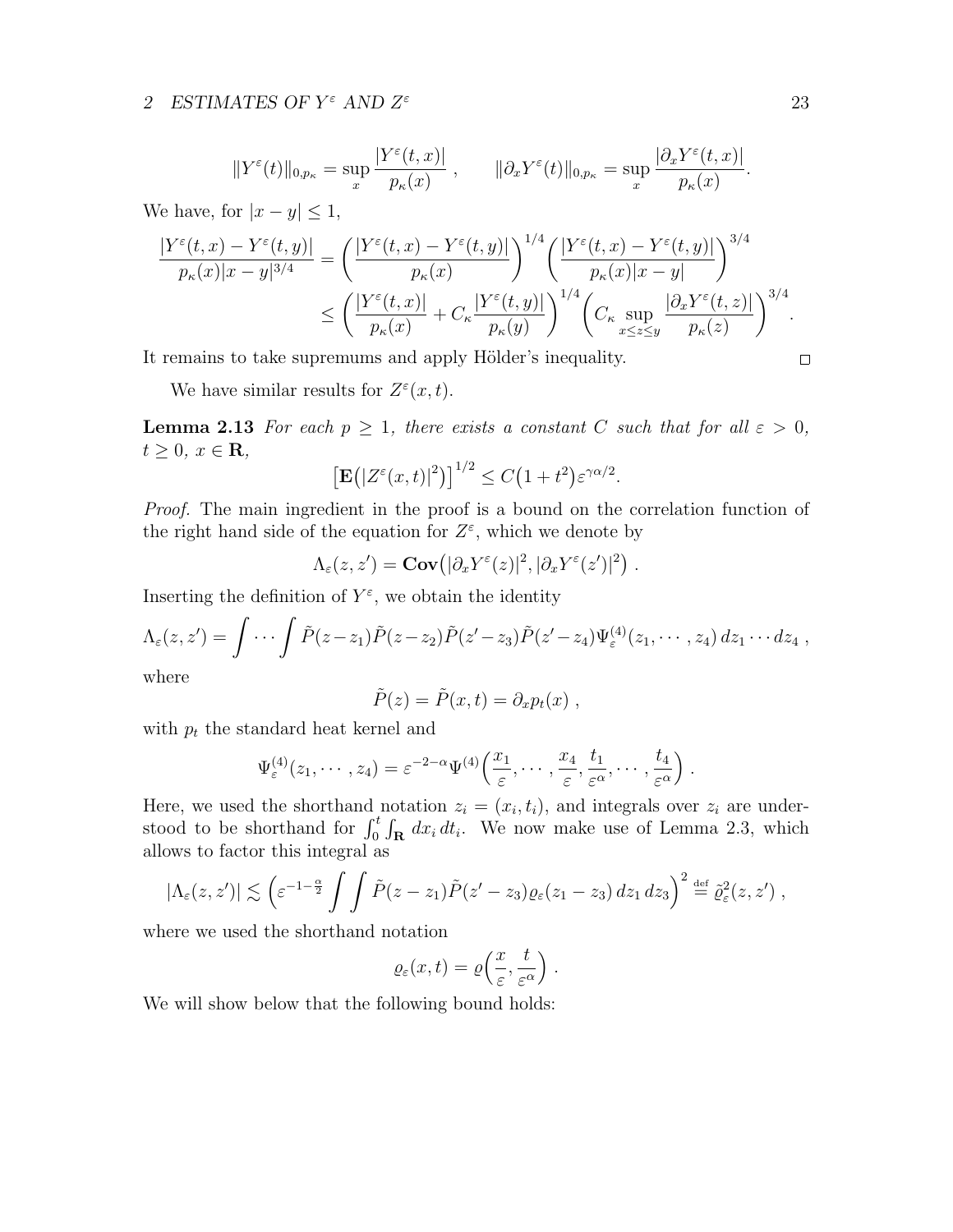#### Lemma 2.14

$$
\tilde{\varrho}_{\varepsilon}(z,z') \lesssim \left(1 \wedge \frac{\varepsilon^{\alpha \gamma/2}}{d_p^{\gamma}(z,z')}\right) + (1+t+t')\varepsilon^{\alpha/2} \stackrel{\text{def}}{=} \zeta_{\varepsilon}(z-z') + (1+t+t')\varepsilon^{\alpha/2},
$$

where  $d_p$  denotes the parabolic distance given by

$$
d_p(z, z')^2 = |x - x'|^2 + |t - t'|.
$$

Taking this bound for granted, we write as in the proof of Lemma 2.8  $Z^{\varepsilon}$  =  $Z_{-}^{\varepsilon} + \sum_{n>0} Z_{n}^{\varepsilon}$  with

$$
Z_n^{\varepsilon}(z) = 2^{-2n} \int \varphi_n(z-z') \left( |\partial_x Y^{\varepsilon}(z')|^2 - \bar{V}_{\varepsilon}(t') \right) dz',
$$

and similarly for  $Z_{-}^{\varepsilon}$ . Squaring this expression and inserting the bound from Lemma 2.14, we obtain

$$
\mathbf{E}|Z_n^{\varepsilon}(z)|^2 \lesssim 2^{-4n} \int \int \varphi_n(z-z')\varphi_n(z-z'') \left(\zeta_{\varepsilon}^2(z'-z'') + (1+t'+t'')^2 \varepsilon^{\alpha}\right) dz' dz''
$$
  

$$
\lesssim 2^{-n} \int \zeta_{\varepsilon}^2(z') dz' + 2^{-4n} (1+t)^4 \varepsilon^{\alpha} ,
$$

where we made use of the scaling of  $\varphi_n$  given by (2.19). Performing the corresponding bound for  $Z^{\varepsilon}$ , we similarly obtain

$$
\mathbf{E}|Z_{-}^{\varepsilon}(z)|^{2} \lesssim t \int \zeta_{\varepsilon}^{2}(z') dz' + (1+t)^{4} \varepsilon^{\alpha} .
$$

The claim now follows from the bounds

$$
\int \zeta_{\varepsilon}^{2}(z') dz' \leq \int_{0}^{t} \int_{\mathbf{R}} \frac{\varepsilon^{\alpha\gamma}}{\left(|x|^{2}+|s|\right)^{\gamma}} dx ds \lesssim \varepsilon^{\alpha\gamma} t^{\frac{3}{2}-\gamma} .
$$

Proof of Lemma 2.14. Similarly to the proof of Lemma 2.8, we write

$$
\tilde{\varrho}_{\varepsilon}(z,z') = \sum_{n_1 \geq 0} \sum_{n_2 \geq 0} \tilde{\varrho}_{\varepsilon}^{n_1,n_2}(z,z') ,
$$

with

$$
\tilde{\varrho}_{\varepsilon}^{n_1,n_2}(z,z') = \varepsilon^{-1-\frac{\alpha}{2}} 2^{-n_1-n_2} \int \int \tilde{\varphi}_{n_1}(z-z_1) \tilde{\varphi}_{n_2}(z'-z_2) \varrho_{\varepsilon}(z_1-z_2) dz_1 dz_2.
$$

 $\hfill \square$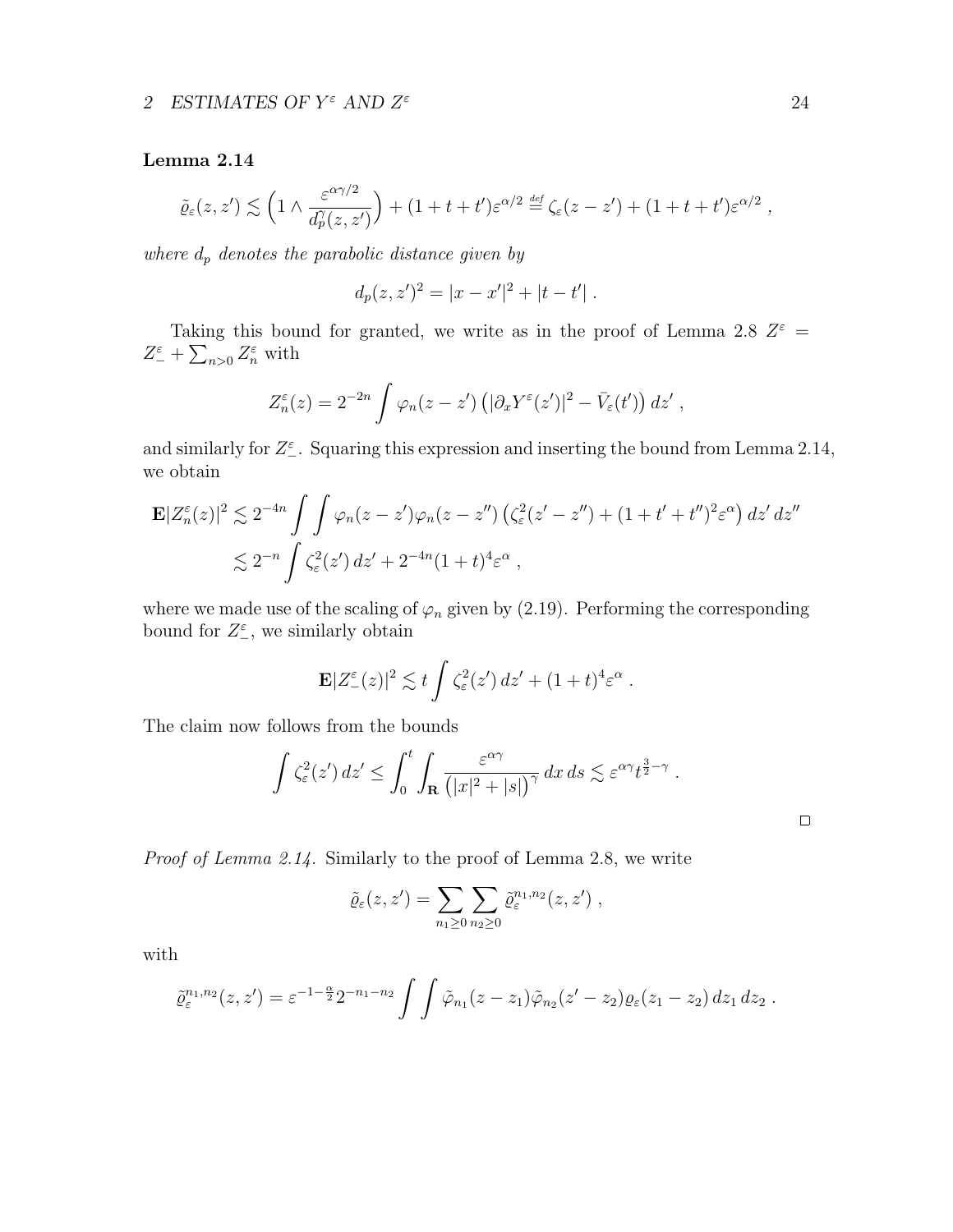Here, for  $n \geq 1$ ,  $\tilde{\varphi}_n$  is defined as in the proof of Lemma 2.8, whereas  $\tilde{\varphi}_0$  is different from what it was there and is defined as

$$
\tilde{\varphi}_0(x,t) = \partial_x p_t^-(x) \; .
$$

By symmetry, we can restrict ourselves to the case  $n_1 \geq n_2$ , which we will do in the sequel. In the case where  $n_2 > 0$ , the above integral could be restricted to the set of pairs  $(z_1, z_2)$ , such that their parabolic distance satisfies

$$
d_p(z_1, z_2) \ge (d_p(z, z') - 2^{2-n_2})_+,
$$

where  $(\cdots)_+$  denotes the positive part of a number.

Replacing  $\tilde{\varphi}_{n_2}$  by its supremum and integrating out  $\tilde{\varphi}_{n_1}$  and  $\varrho_{\varepsilon}$  yields the bound

$$
\tilde{\varrho}_{\varepsilon}^{n_1,n_2}(z,z') \lesssim \left(1+\delta_{n_2,0}(t+t')\right)2^{2n_2-n_1}\varepsilon^{\alpha/2} \int_{A_{\varepsilon}(n_2)} \varrho(z_3)\,dz_3,
$$

where  $A_{\varepsilon}(0) = \mathbf{R}^2$  and

$$
A_{\varepsilon}(n_2) = \{z_3 : d_p(0, z_3) \ge \varepsilon^{-\alpha/2} \big( d_p(z, z') - 2^{2-n_2} \big)_+ \},
$$

for  $n_2 > 0$ . (Remark that the prefactor  $1 + t + t'$  is relevant only in the case  $n_1 = n_2 = 0.$ ) It follows from the integrability of  $\varrho$  that one always has the bound

$$
\tilde{\varrho}_{\varepsilon}^{n_1, n_2}(z, z') \lesssim \left(1 + \delta_{n_2, 0}(t + t')\right) 2^{2n_2 - n_1} \varepsilon^{\alpha/2} \,. \tag{2.36}
$$

Moreover, we deduce from Assumption 1.4 that, whenever  $n_2 > 0$  and  $d(z, z') \geq$  $2^{3-n_2}$ , one has the improved bound: for any  $\gamma > 0$ ,

$$
\tilde{\varrho}_{\varepsilon}^{n_1, n_2}(z, z') \lesssim 2^{2n_2 - n_1} \varepsilon^{\alpha/2} \left( 1 \wedge \frac{\varepsilon^{\alpha \gamma/2}}{d_p^{\gamma}(z, z')} \right). \tag{2.37}
$$

The bound (2.36) is sufficient for our needs in the case  $n_2 = 0$ , so we assume that  $n_2 > 0$  from now on.

We now obtain a second bound on  $\tilde{\varrho}^{n_1,n_2}_{\varepsilon}(z,z')$  which will be useful in the regime where  $n_2$  is very large. Since the integral of  $\tilde{\varphi}_{n_1}$  is bounded independently of  $n_1$ , we obtain

$$
\tilde{\varrho}_{\varepsilon}^{n_1, n_2}(z, z') \lesssim \varepsilon^{-1 - \frac{\alpha}{2}} 2^{-n_1 - n_2} \sup_{d_p(z_1, z) \le 2^{1 - n_1}} \int \tilde{\varphi}_{n_2}(z' - z_2) \varrho_{\varepsilon}(z_1 - z_2) dz_2 . \tag{2.38}
$$

We now distinguish between three cases, which depend on the size of  $z - z'$ .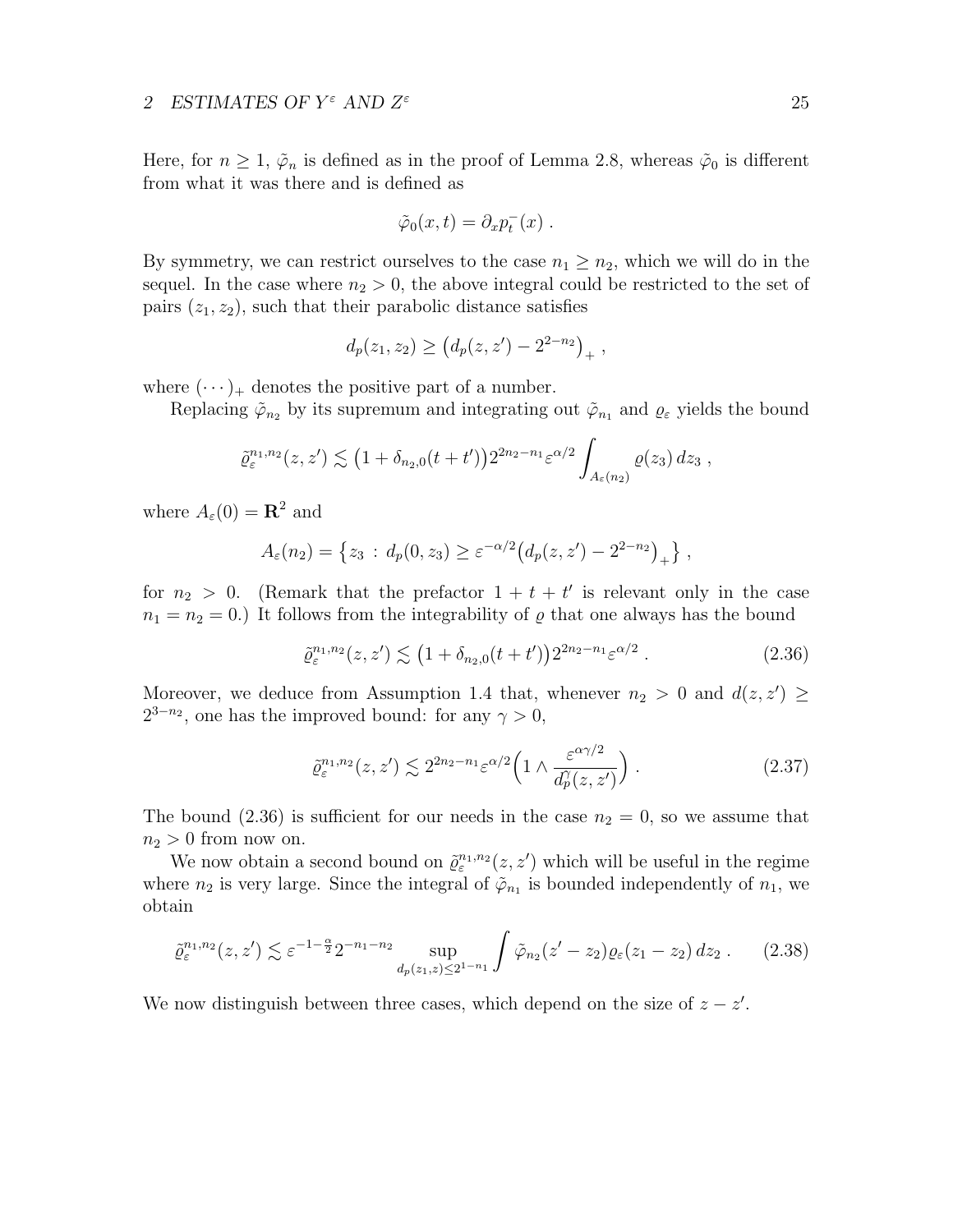**Case 1:**  $d_p(z, z') \leq \varepsilon^{\alpha/2}$ . In this case, we proceed as in the proof of Lemma 2.6, which yields

$$
\tilde{\varrho}_{\varepsilon}^{n_1, n_2}(z, z') \lesssim \varepsilon^{-1 - \frac{\alpha}{2}} 2^{-n_1 - n_2} \sup_{z_1} \int \tilde{\varphi}_{n_2}(z_2) \varrho_{\varepsilon}(z_2 - z_1) dz_2
$$
  

$$
\lesssim \varepsilon^{-1 - \frac{\alpha}{2}} 2^{-n_1 - n_2} \sup_{x_1} \int_{\mathbf{R}} \sup_{s} \varrho_{\varepsilon}(x_2 - x_1, s) \int_0^t \tilde{\varphi}_{n_2}(x_2, t_2) dt_2 dx_2
$$
  

$$
\lesssim \varepsilon^{-1 - \frac{\alpha}{2}} 2^{-n_1} \int_{\mathbf{R}} \sup_{s} \varrho_{\varepsilon}(x_2, s) dx_2 \lesssim \varepsilon^{-\frac{\alpha}{2}} 2^{-n_1} . \tag{2.39}
$$

**Case 2:**  $|x-x'| \geq d_p(z, z')/2 \geq \varepsilon^{\alpha/2}/2$ . Note that in (2.38), the argument of  $\varrho_{\varepsilon}$  can only ever take values with  $|x_1 - x_2| \in B_{\varepsilon}(n_2)$  where

$$
B_{\varepsilon}(n_2) = \{ \bar{x} : |\bar{x}| \geq (|x - x'| - 2^{2-n_2}) \}.
$$

As a consequence, we obtain the bound

$$
\tilde{\varrho}_{\varepsilon}^{n_1,n_2}(z,z') \lesssim \varepsilon^{-1-\frac{\alpha}{2}} 2^{-n_1-n_2} \sup_{\bar{x}\in B_{\varepsilon}(n_2)} \sup_{s\in\mathbf{R}} \varrho_{\varepsilon}(\bar{x},s) .
$$

The case of interest to us for this bound will be  $2^{6-n_2} \leq \varepsilon^{\alpha/2}$ , in which case we deduce from this calculation and Assumption 1.4 that

$$
\tilde{\varrho}_{\varepsilon}^{n_1,n_2}(z,z') \lesssim \varepsilon^{-1-\frac{\alpha}{2}} 2^{-n_1-n_2} \Big(\frac{\varepsilon}{d_p(z,z')}\Big)^\gamma ,
$$

where  $\gamma$  is an arbitrarily large exponent. Choosing  $\gamma$  large enough, we conclude that one also has the bound

$$
\tilde{\varrho}_{\varepsilon}^{n_1, n_2}(z, z') \lesssim \varepsilon^{-\frac{\alpha}{2}} 2^{-n_1} \left( 1 \wedge \frac{\varepsilon^{\alpha/2}}{d_p(z, z')} \right)^{\gamma}, \tag{2.40}
$$

which will be sufficient for our needs.

**Case 3:**  $|t-t'| \geq d_p^2(z, z')/2 \geq \varepsilon^{\alpha}/2$ . Similarly, we obtain

$$
\tilde{\varrho}_{\varepsilon}^{n_1,n_2}(z,z') \lesssim \varepsilon^{-\frac{\alpha}{2}} 2^{-n_1} \int_{\mathbf{R}} \sup_{s \in B'_{\varepsilon}(n_2)} \varrho_{\varepsilon}(x_2,s) \, dx_2 \;,
$$

where

$$
B'_{\varepsilon}(n_2) = \left\{ s \, : \, |s| \geq \varepsilon^{-\alpha} (|t-t'| - 2^{8-2n_2}) \right\} \, .
$$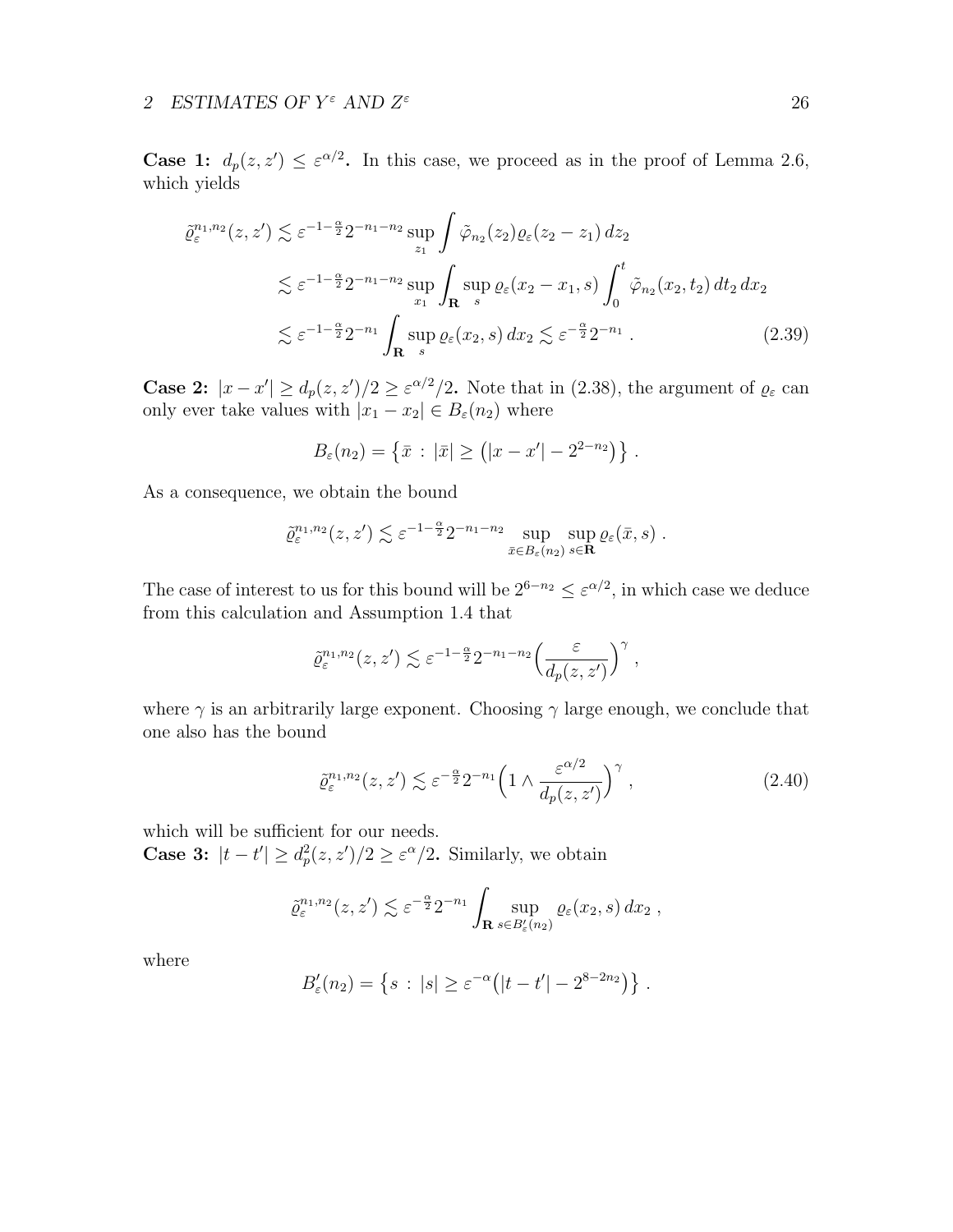Restricting ourselves again to the case  $2^{6-n_2} \leq \varepsilon^{\alpha/2}$ , this yields as before

$$
\tilde{\varrho}_{\varepsilon}^{n_1, n_2}(z, z') \lesssim \varepsilon^{-\frac{\alpha}{2}} 2^{-n_1} \left( 1 \wedge \frac{\varepsilon^{\alpha/2}}{d_p(z, z')} \right)^{\gamma} . \tag{2.41}
$$

It now remains to sum over all values  $n_1 \geq n_2 \geq 0$ .

For  $n_2 = 0$ , we sum the bound  $(2.36)$ , which yields

$$
\sum_{n_1\geq 0} \tilde{\varrho}_\varepsilon^{n_1,0}(z,z') \leq (1+t+t')\varepsilon^{\alpha/2} .
$$

In order to sum the remaining terms, we first consider the case  $d_p(z, z') < \varepsilon^{\alpha/2}$ . In this case, we use  $(2.36)$  and  $(2.39)$  to deduce that

$$
\sum_{n_1 \ge n_2} \tilde{\varrho}_\varepsilon^{n_1, n_2}(z, z') \lesssim 2^{n_2} \varepsilon^{\alpha/2} \wedge 2^{-n_2} \varepsilon^{-\alpha/2} ,
$$

so that in this case  $\tilde{\varrho}_{\varepsilon}(z, z') \lesssim 1 + (1 + t + t') \varepsilon^{\alpha/2}$ .

It remains to consider the case  $d_p(z, z') \geq \varepsilon^{\alpha/2}$ . For this, we break the sum over  $n_2$  in three pieces:

$$
N_1 = \{ n_2 \ge 1 : 2^{-n_2} \ge d(z, z')/8 \},
$$
  
\n
$$
N_2 = \{ n_2 \ge 1 : 2^{-6} \varepsilon^{\alpha/2} \le 2^{-n_2} < d(z, z')/8 \},
$$
  
\n
$$
N_3 = \{ n_2 \ge 1 : 2^{-n_2} < 2^{-6} \varepsilon^{\alpha/2} \}.
$$

For  $n_2 \in N_1$ , we only make use of the bound (2.36). Summing first over  $n_1 \geq n_2$  and then over  $n_2 \in N_1$ , we obtain

$$
\sum_{n_2 \in N_1} \sum_{n_1 \ge n_2} \tilde{\varrho}_\varepsilon^{n_1, n_2}(z, z') \lesssim \frac{\varepsilon^{\alpha/2}}{d_p(z, z')}.
$$

For  $n_2 \in N_2$ , we only make use of the bound (2.37). Summing again first over  $n_1 \geq n_2$ and then over  $n_2 \in N_1$ , we obtain

$$
\sum_{n_2 \in N_2} \sum_{n_1 \ge n_2} \tilde{\varrho}^{n_1, n_2}_{\varepsilon}(z, z') \lesssim \frac{\varepsilon^{\alpha \gamma/2}}{d_p^{\gamma}(z, z')}.
$$

In the last case, we similarly use either (2.40) or (2.41), depending on whether  $|x - x'| \ge d_p(z, z')/2$  or  $|t - t'| \ge d_p^2(z, z')/2$ , which yields again

$$
\sum_{n_2 \in N_3} \sum_{n_1 \ge n_2} \tilde{\varrho}^{n_1,n_2}_{\varepsilon}(z,z') \lesssim \frac{\varepsilon^{\alpha \gamma/2}}{d^{\gamma}_{p}(z,z')}.
$$

Combining the above bounds, the claim follows.

 $\Box$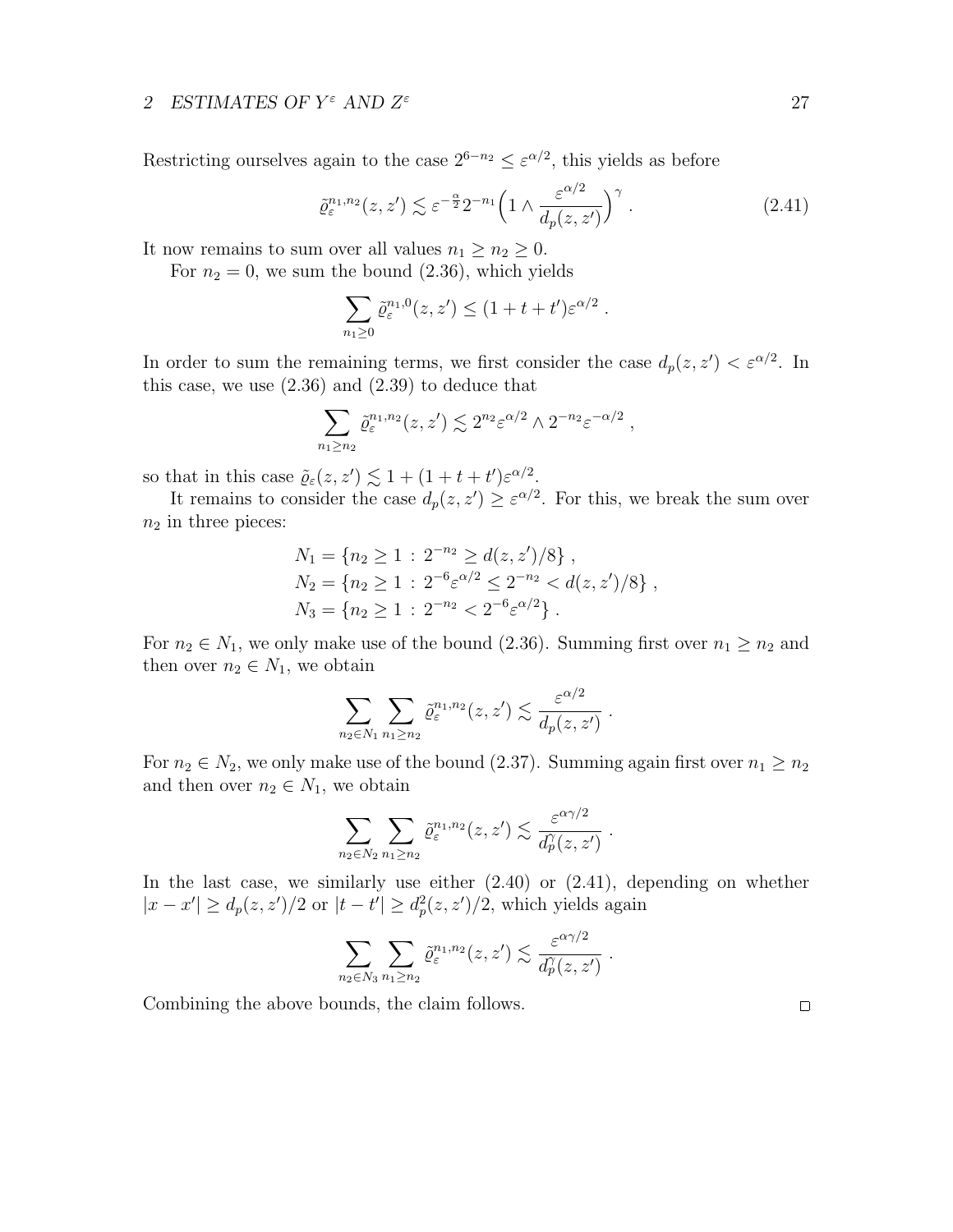**Lemma 2.15** For any  $T > 0$ ,  $p \ge 1$ ,  $\kappa > 0$ ,  $0 < \beta < 1$ , there exists a constant  $C_{T,p,\kappa,\beta}$  such that for all  $0 \leq t \leq T, \varepsilon > 0$ ,

$$
\left(\mathbf{E}\|\partial_x Z^{\varepsilon}(t)\|_{\beta,p_{\kappa}}^p\right)^{1/p} \leq C_{T,p,\kappa,\beta} \varepsilon^{-\kappa}.
$$

Proof. This is a corollary of Lemma 2.11 and Proposition 2.2.

As a Corollary we deduce

**Corollary 2.16** For any  $T > 0$ ,  $p \ge 1$ ,  $\kappa > 0$ , there exists a constant  $C_{T,\kappa}$  such that for all  $0 \le t \le T$ ,  $\varepsilon > 0$ ,

$$
\left| \mathbf{E} \Vert Z^{\varepsilon}(t) \Vert_{0,p_{\kappa}}^p \right|^{1/p} \leq C_{T,\kappa} \varepsilon^{\alpha/2-\kappa}, \quad \left| \mathbf{E} \Vert \partial_x Z^{\varepsilon}(t) \Vert_{0,p_{\kappa}}^p \right|^{1/p} \leq C_{T,\kappa} \varepsilon^{\alpha/4-\kappa}
$$

We will need moreover

Corollary 2.17  $As \varepsilon \to 0$ ,  $Z^{\varepsilon}(x,t) \to 0$  in probability, locally uniformly in  $(x,t)$ .

*Proof.* It follows from estimate (2.16) that for any  $p > 1$  and any bounded subset  $K \subset \mathbb{R} \times \mathbb{R}^+$ , there exists a constant  $C_{p,K}$  such that

$$
\mathbf{E}\bigg(\int\limits_K\big(|\partial_xY^\varepsilon(x,t)|^2-\overline{V}^\varepsilon\big)^p dxdt\bigg)\leq C_{p,K}.
$$

Then, by the Nash estimate, we obtain

$$
\mathbf{E} \| Z^{\varepsilon} \|_{C^{\gamma}(K)} \leq C_K,\tag{2.42}
$$

where the Hölder exponent  $\gamma > 0$  and  $C_K$  do not depend on  $\varepsilon$ . As a consequence of the first estimate of Corollary 2.16 we have

$$
\mathbf{E} \| Z^{\varepsilon} \|_{L^p(K)}^p \le C_{p,K} \varepsilon^{p(\alpha/2 - \kappa)}.
$$
\n(2.43)

Combining (2.42) and (2.43) one can easily derive the required convergence. $\hfill \square$ 

 $\hfill \square$ 

.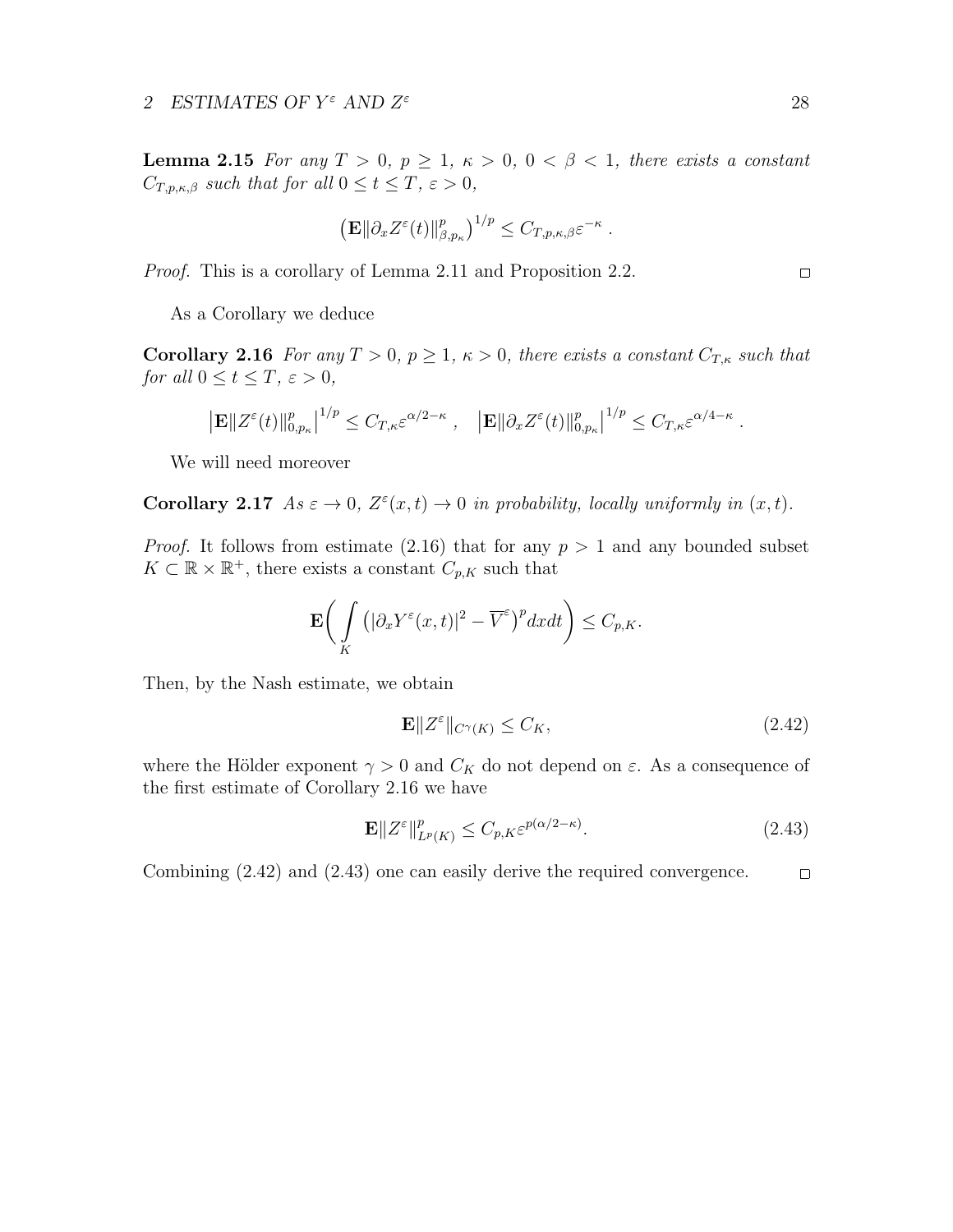# 3 Proof of the main result

Before concluding with the proof of our main theorem, we prove a result for a parabolic heat equation with coefficients which live in spaces of weighted Hölder continuous functions.

We consider an abstract evolution equation of the type

$$
\partial_t u = \partial_x^2 u + F \, \partial_x u + G u \,, \tag{3.1}
$$

where F and G are measurable functions of time, taking values in  $\mathcal{C}_{p_{\kappa}}^{-\beta}$  for some suitable  $\kappa > 0$  and  $\beta < \frac{1}{2}$ . The main result of this section is the following:

**Theorem 3.1** Let  $\beta$  and  $\kappa$  be positive numbers such that  $\beta + \kappa < \frac{1}{2}$  and let F and G be functions in  $L_{\text{loc}}^p(\mathbf{R}_+,\mathcal{C}_{p_\kappa}^{-\beta})$  for every  $p\geq 1$ .

Let furthermore  $\ell \in \mathbf{R}$  and  $u_0 \in C_{e_{\ell}}^{3/2}$ . Then, there exists a unique global mild solution to (3.1). Furthermore, this solution is continuous with values in  $\mathcal{C}_{e_m}^{3/2}$  for every  $m < \ell$  and the map  $(u_0, F, G) \mapsto u$  is jointly continuous in these topologies.

*Proof.* We will show a slightly stronger statement, namely that for every  $\delta > 0$ sufficiently small, the mild solution has the property that  $u_t \in \mathcal{C}^{\gamma}_{e_{\ell-\delta t}}$  for  $t \in [0, T]$  for arbitrary values of  $T > 0$ . We fix T,  $\delta$  and  $\ell$  from now on.

We then write

$$
\|u\|_{\delta,\ell,T} \stackrel{\text{def}}{=} \sup_{t\in[0,T]} \|u_t\|_{\frac{3}{2},e_{\ell-\delta t}},
$$

and we denote by  $\mathcal{B}_{\delta,\ell,T}$  the corresponding Banach space. With this notation at hand, we define a map  $\mathcal{M}_T : \mathcal{B}_{\delta,\ell,T} \to \mathcal{B}_{\delta,\ell,T}$  by

$$
\left(\mathcal{M}_T u\right)_t = \int_0^t P_{t-s}\left(F_s \partial_x u_s + G_s u_s\right) ds , \qquad t \in [0, T] .
$$

It follows from Proposition 2.2 that we have the bound

$$
\left\| \left( \mathcal{M}_T u \right)_t \right\|_{\frac{3}{2}, e_{\ell-\delta t}} \leq C \int_0^t (t-s)^{-\frac{3+2\beta}{4}} \left\| F_s \, \partial_x u_s + G_s \, u_s \right\|_{-\beta, e_{\ell-\delta t}} ds \; .
$$

Combining Proposition 2.1 with (2.3) and (2.4), we furthermore obtain the bound

$$
||F_s \partial_x u_s||_{-\beta, e_{\ell-\delta t}} \leq C(\delta |t-s|)^{-\kappa} ||F_s||_{-\beta, p_{\kappa}} ||\partial_x u_s||_{\frac{1}{2}, e_{\ell-\delta s}}\leq C(\delta |t-s|)^{-\kappa} ||F_s||_{-\beta, p_{\kappa}} ||u||_{\delta, \ell, T},
$$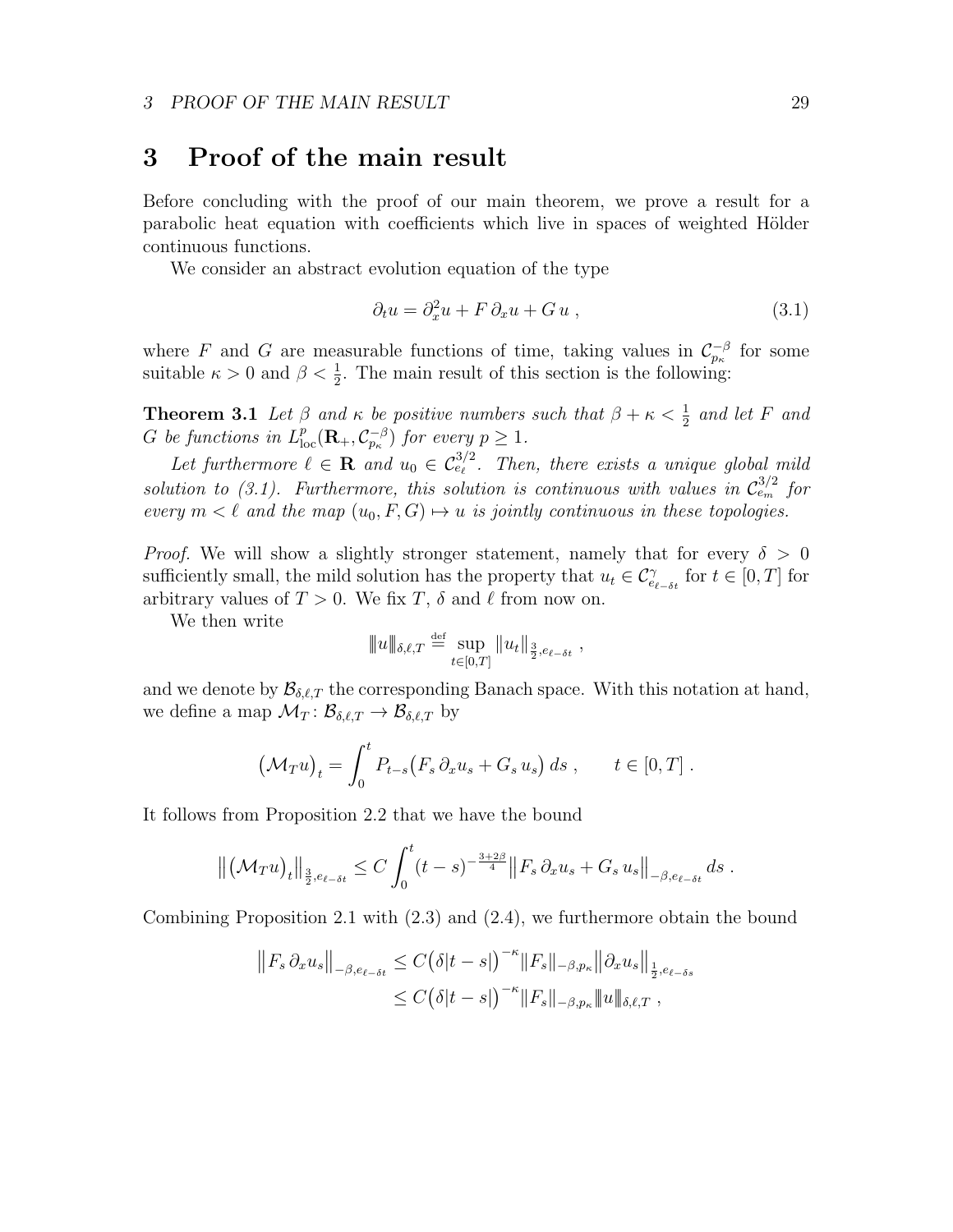#### 3 PROOF OF THE MAIN RESULT 30

where the proportionality constant C is uniformly bounded for  $\delta \in (0,1]$  and bounded  $\ell$  and s. A similar bound holds for  $G_s u_s$  so that, combining these bounds and using Hölder's inequality for the integral over t, we obtain the existence of constants  $\zeta > 0$ and  $p > 1$  such that the bound

$$
\|\mathcal{M}_T u\|_{\delta,\ell,T} \leq C\delta^{-\kappa} T^{\zeta} \big( \|F\|_{L^p(\mathcal{C}_{p\kappa}^{-\beta})} + \|G\|_{L^p(\mathcal{C}_{p\kappa}^{-\beta})} \big) \|u\|_{\delta,\ell,T} ,
$$

holds. Since the norm of this operator is strictly less than 1 provided that  $T$  is small enough, the short-time existence and uniqueness of solutions follow from Banach's fixed point theorem. The existence of solutions up to the final time  $T$  follows by iterating this argument, noting that the interval of short-time existence restarting from  $u(t)$  at time t can be bounded from below by a constant that is uniform over all  $t \in [0, T]$ , as a consequence of the linearity of the equation.

Actually, we obtain the bound

$$
||u_t||_{\frac{3}{2},e_{\ell-\delta t}} \lesssim \exp\big(Ct\big(||F||_{L^p(\mathcal{C}_{p_{\kappa}}^{-\beta})}+||G||_{L^p(\mathcal{C}_{p_{\kappa}}^{-\beta})}\big)^{1/\zeta}\big)||u_0||_{\frac{3}{2},e_{\ell}},
$$

where the constants C and  $\zeta$  depend on the choice of  $\ell$  and  $\delta$ .

The solutions are obviously linear in  $u_0$  since the equation is linear in u. It remains to show that the solutions also depend continuously on F and G. Let  $\bar{u}$  be the solution to the equation

$$
\partial_t \bar{u} = \partial_x^2 \bar{u} + \bar{F} \partial_x \bar{u} + \bar{G} \bar{u} , \qquad (3.2)
$$

and write  $\rho = u - \bar{u}$ . The difference  $\rho$  then satisfies the equation

$$
\partial_t \varrho = \partial_x^2 \varrho + F \, \partial_x \varrho + G \, \varrho + (F - \bar{F}) \, \partial_x \bar{u} + (G - \bar{G}) \, \bar{u} \ ,
$$

with zero initial condition. Similarly to before, we thus have

$$
\varrho_t = \left(\mathcal{M}_T\varrho\right)_t + \int_0^t P_{t-s}\left(\left(F_s - \bar{F}_s\right)\partial_x\bar{u}_s + \left(G_s - \bar{G}_s\right)\bar{u}_s\right)ds.
$$

It follows from the above bounds that

$$
\|\varrho\|_{\delta,\ell,T} \lesssim \|\mathcal{M}_T\varrho\|_{\delta,\ell,T} + C\delta^{-\kappa}T^{\zeta}\big(\|F-\bar{F}\|_{L^p(\mathcal{C}_{p\kappa}^{-\beta})} + \|G-\bar{G}\|_{L^p(\mathcal{C}_{p\kappa}^{-\beta})}\big)\|\bar{u}\|_{\delta,\ell,T}.
$$

Over short times, the required continuity statement thus follows at once. Over fixed times, it follows as before by iterating the argument.  $\Box$ 

Remark 3.2 In principle, one could obtain a similar result for less regular initial conditions, but this does not seem worth the additional effort in this context.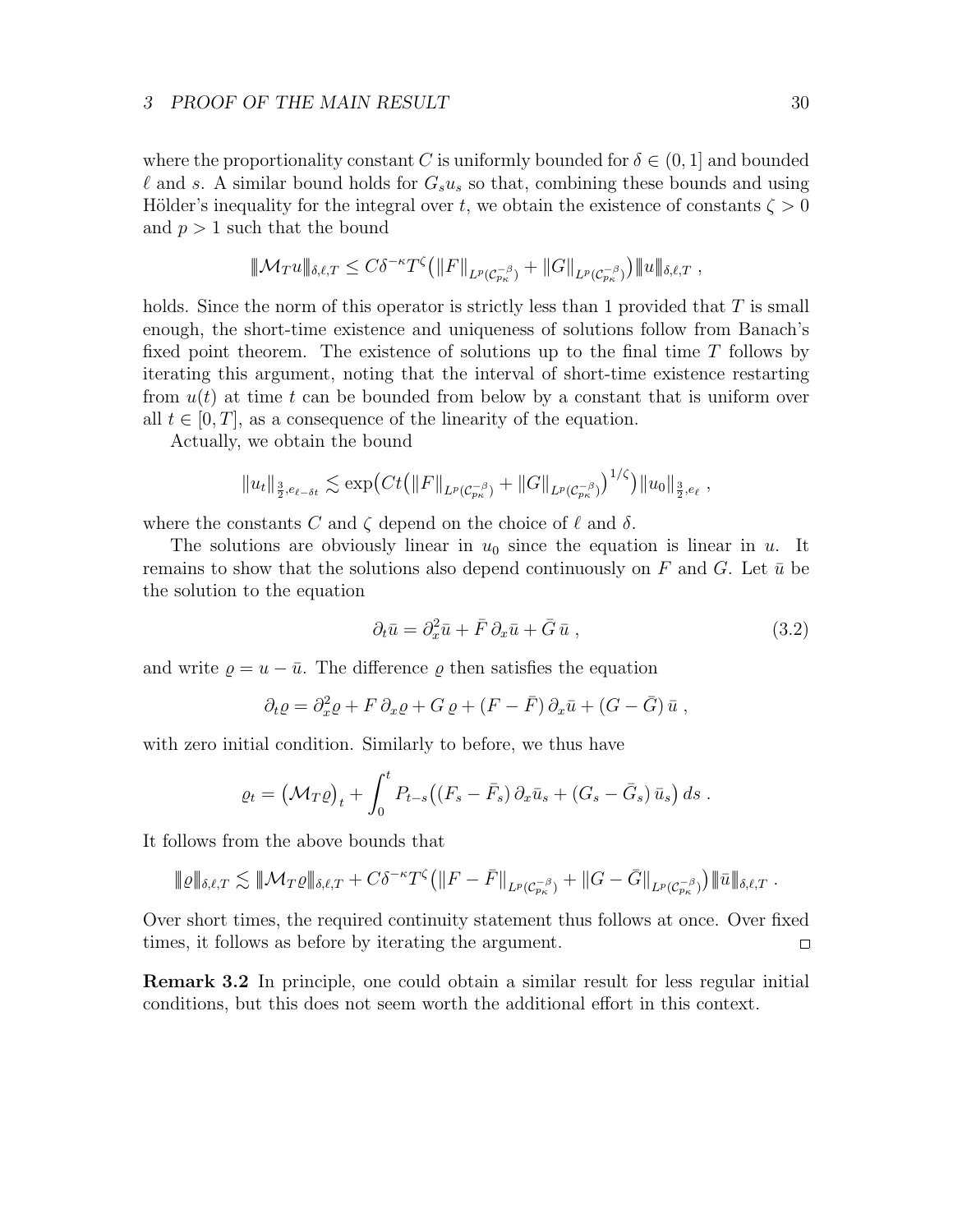We now have finally all the ingredients in place to give the proof of our main result.

*Proof of Theorem 1.8.* We apply Theorem 3.1 with  $\beta = \frac{1}{4}$  $\frac{1}{4}$  and  $\kappa = \frac{1}{8}$  $\frac{1}{8}$ . Note that the equation (1.8) for  $v^{\varepsilon}$  is precisely of the form (3.1) with

$$
F = 2\partial_x Y^{\varepsilon} + 2\partial_x Z^{\varepsilon} , \qquad G = |\partial_x Z^{\varepsilon}|^2 + 2\partial_x Z^{\varepsilon} \partial_x Y^{\varepsilon} .
$$

It follows from Corollaries 2.12 and 2.16 that, for every  $p > 0$  and  $\delta > 0$ , one has the bound

$$
\left| \mathbf{E} \int_0^T \|F\|_{\beta, p_\kappa}^p \, dt \right|^{1/p} \lesssim \varepsilon^{\frac{\alpha}{16} - \delta} \;,
$$

say. Similarly, it follows from Lemma 2.11 and Corollary 2.16 that one actually has the bound

$$
\left| \mathbf{E} \int_0^T \| G \|_{0,p_\kappa}^p \, dt \right|^{1/p} \lesssim \varepsilon^{\frac{\alpha}{4} - \delta} \;,
$$

which is stronger than what we required. As a consequence of Theorem 3.1, this shows immediately that  $v^{\epsilon} \to u$  in probability, locally uniformly both in space and in time. We conclude by recalling that from Corollary 2.9 and 2.17, the correctors  $Y^{\varepsilon}$  and  $Z^{\varepsilon}$  themselves converge locally uniformly to 0 in probability.  $\Box$ 

# References

- [Bal10] G. BAL. Homogenization with large spatial random potential. *Multiscale* Model. Simul. 8, no. 4, (2010), 1484–1510.
- [BLP78] A. Bensoussan, J.-L. Lions, and G. Papanicolaou. Asymptotic analysis of periodic structures. North-Holland, Amsterdam, 1978.
- [CKP01] F. Campillo, M. Kleptsyna, and A. Piatnitski. Homogenization of random parabolic operator with large potential. Stochastic Process. Appl. 93, no. 1, (2001), 57–85.
- [DIPP06] M. A. DIOP, B. IFTIMIE, É. PARDOUX, and A. L. PIATNITSKI. Singular homogenization with stationary in time and periodic in space coefficients. J. Funct. Anal. 231, no. 1, (2006), 1–46.
- [Hai13a] M. HAIRER. Solving the KPZ equation. Ann. Math. (2013). To appear.
- [Hai13b] M. HAIRER. A theory of regularity structures, 2013. Preprint.